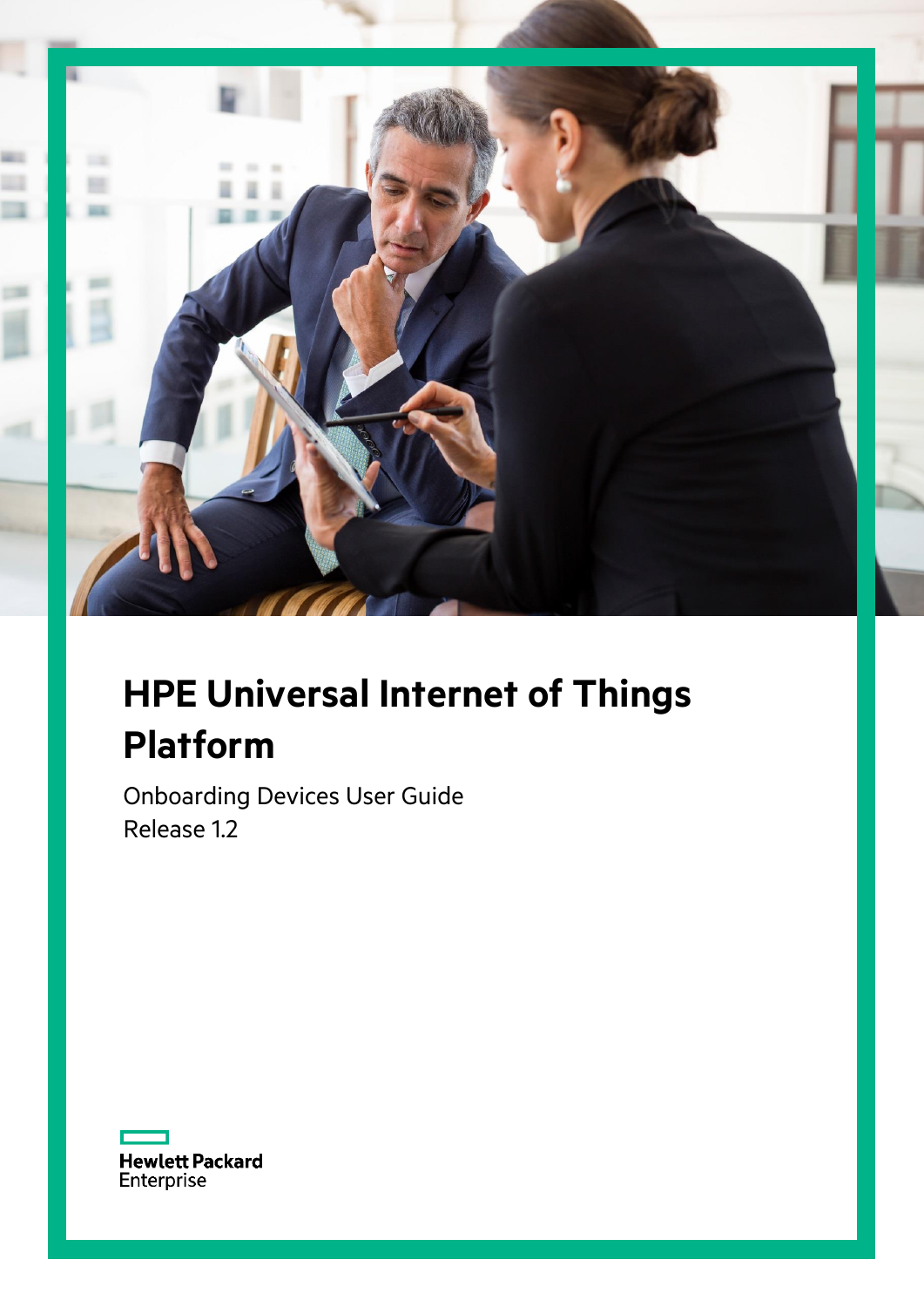## <span id="page-1-0"></span>**Notices**

#### **Legal notice**

© Copyright 2016 Hewlett Packard Enterprise Development LP

Confidential computer software. Valid license from HPE required for possession, use or copying. Consistent with FAR 12.211 and 12.212, Commercial Computer Software, Computer Software Documentation, and Technical Data for Commercial Items are licensed to the U.S. Government under vendor's standard commercial license.

The information contained herein is subject to change without notice. The only warranties for HPE products and services are set forth in the express warranty statements accompanying such products and services. Nothing herein should be construed as constituting an additional warranty. HPE shall not be liable for technical or editorial errors or omissions contained herein.

Printed in the US

#### **Trademarks**

Java™ is a U.S. trademark of Sun Microsystems, Inc. Java™ and all Java based trademarks and logos are trademarks or registered trademarks of Sun Microsystems, Inc. in the U.S. and other countries.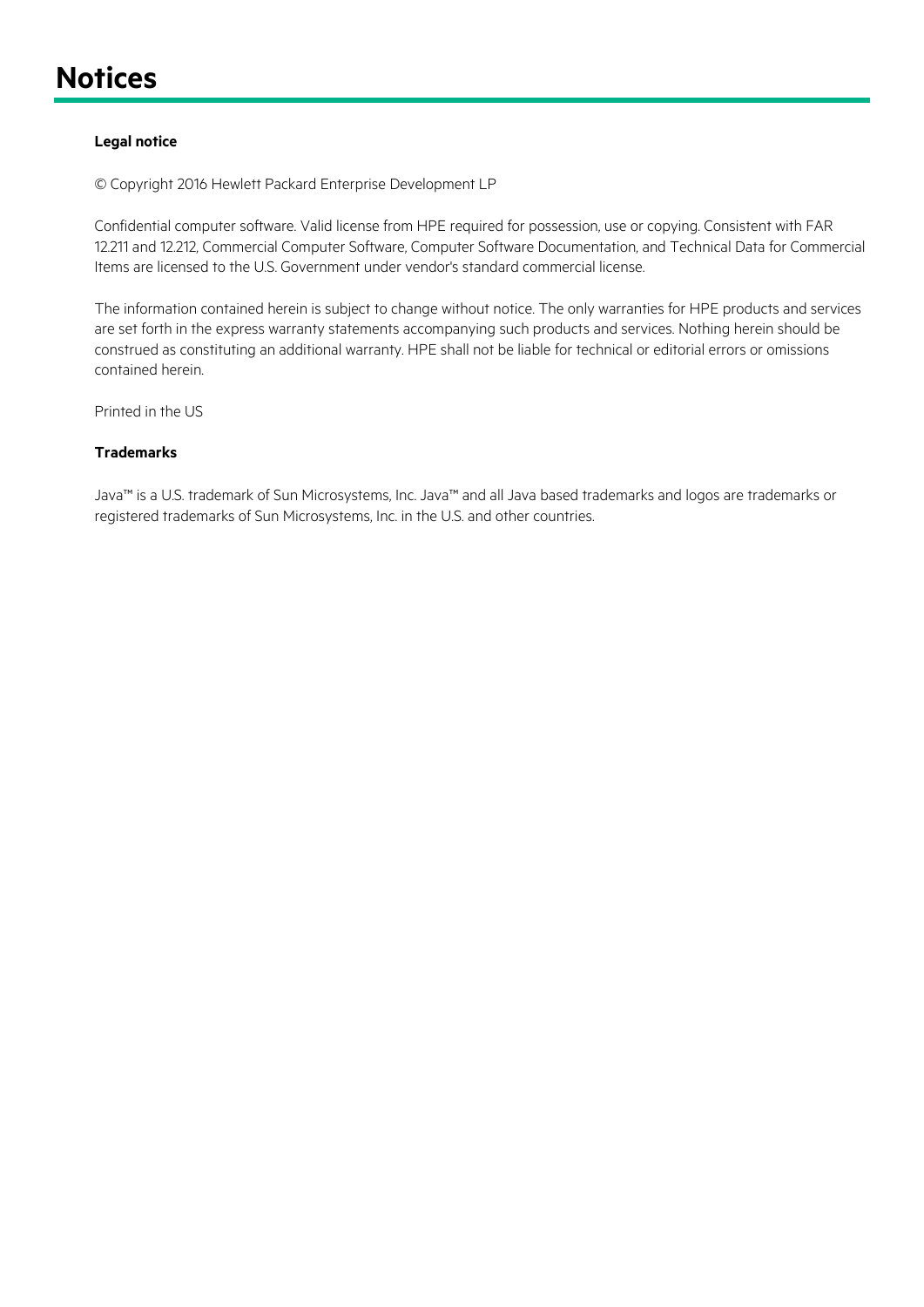# **Contents**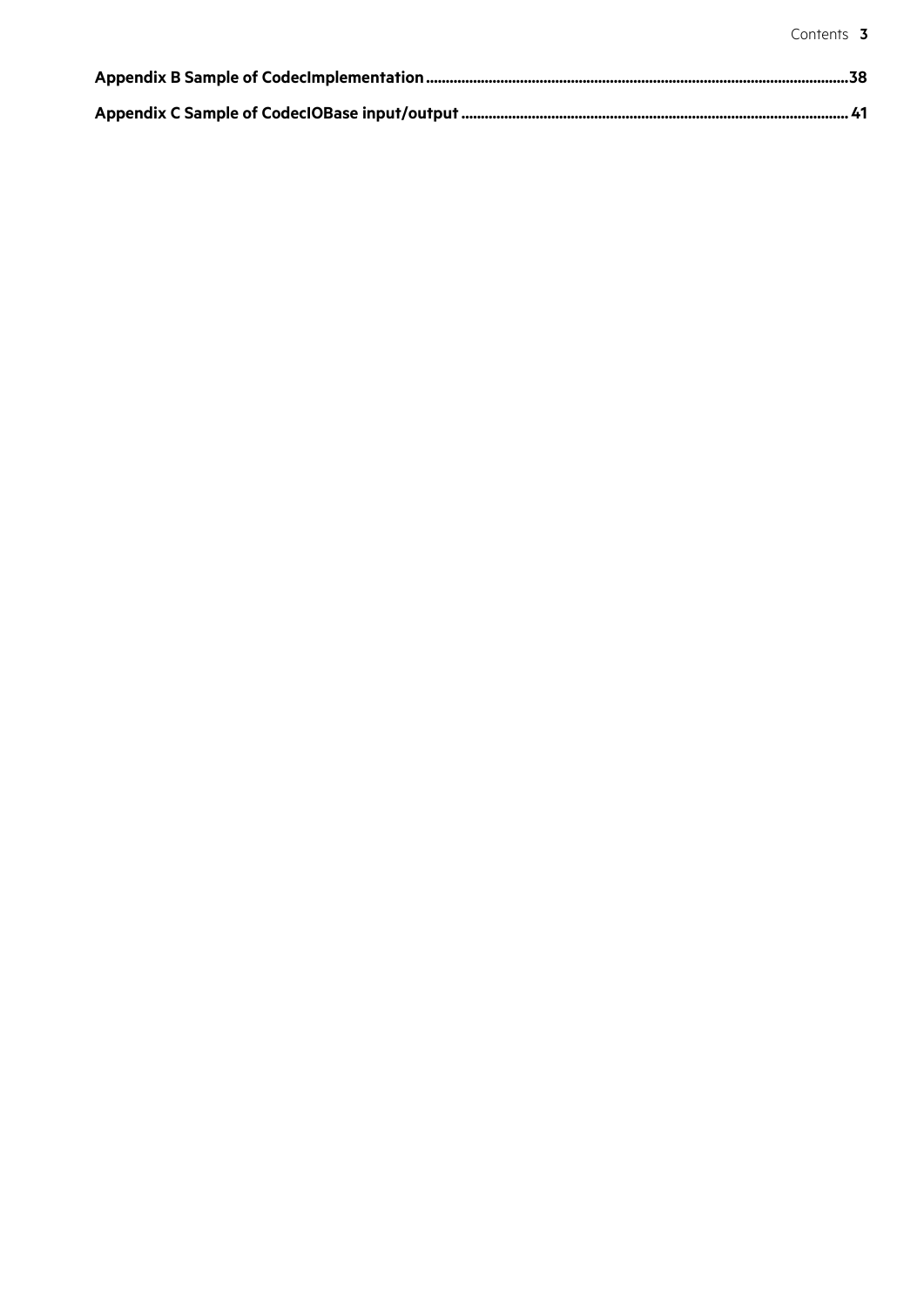# **List of tables**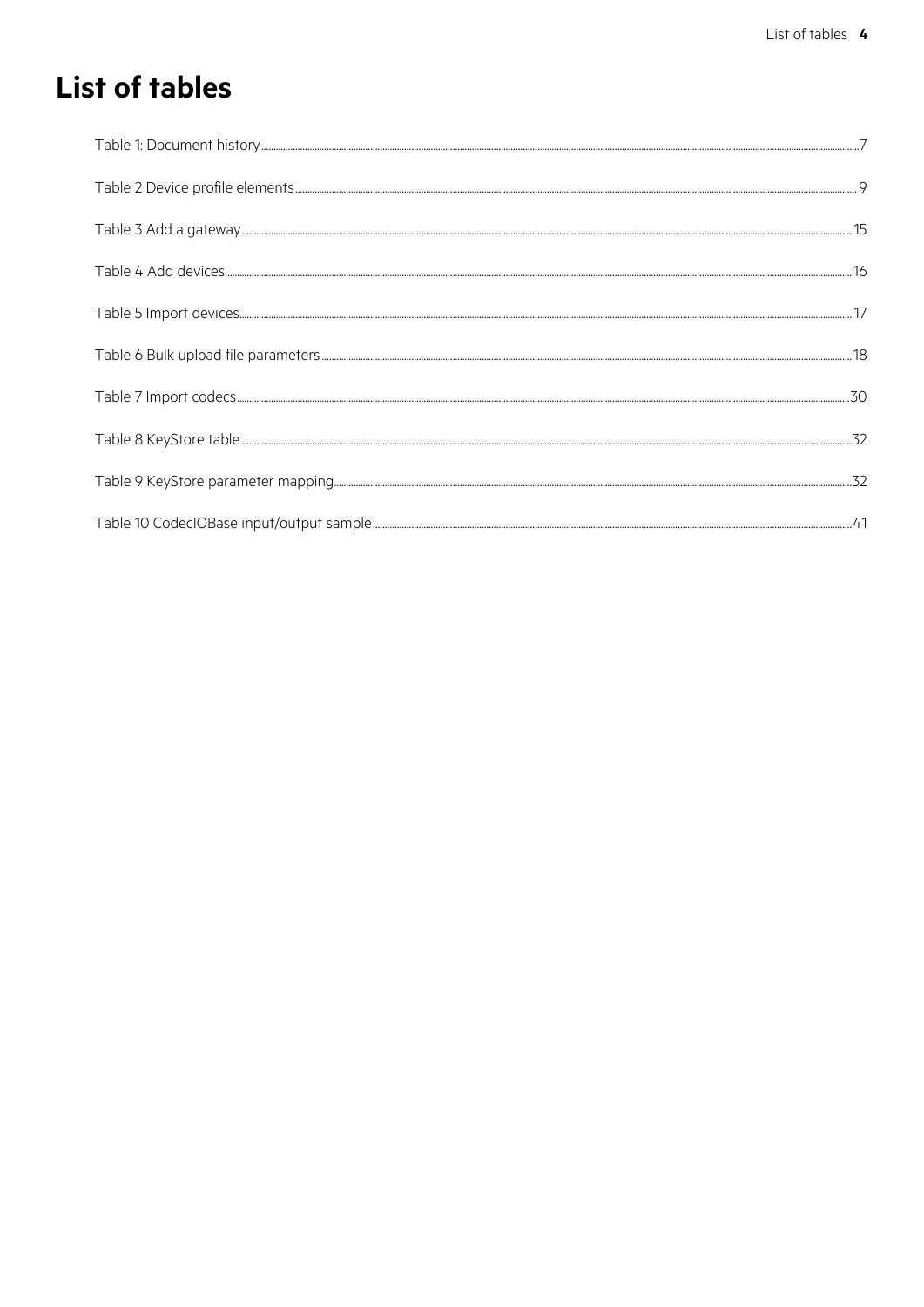# **List of figures**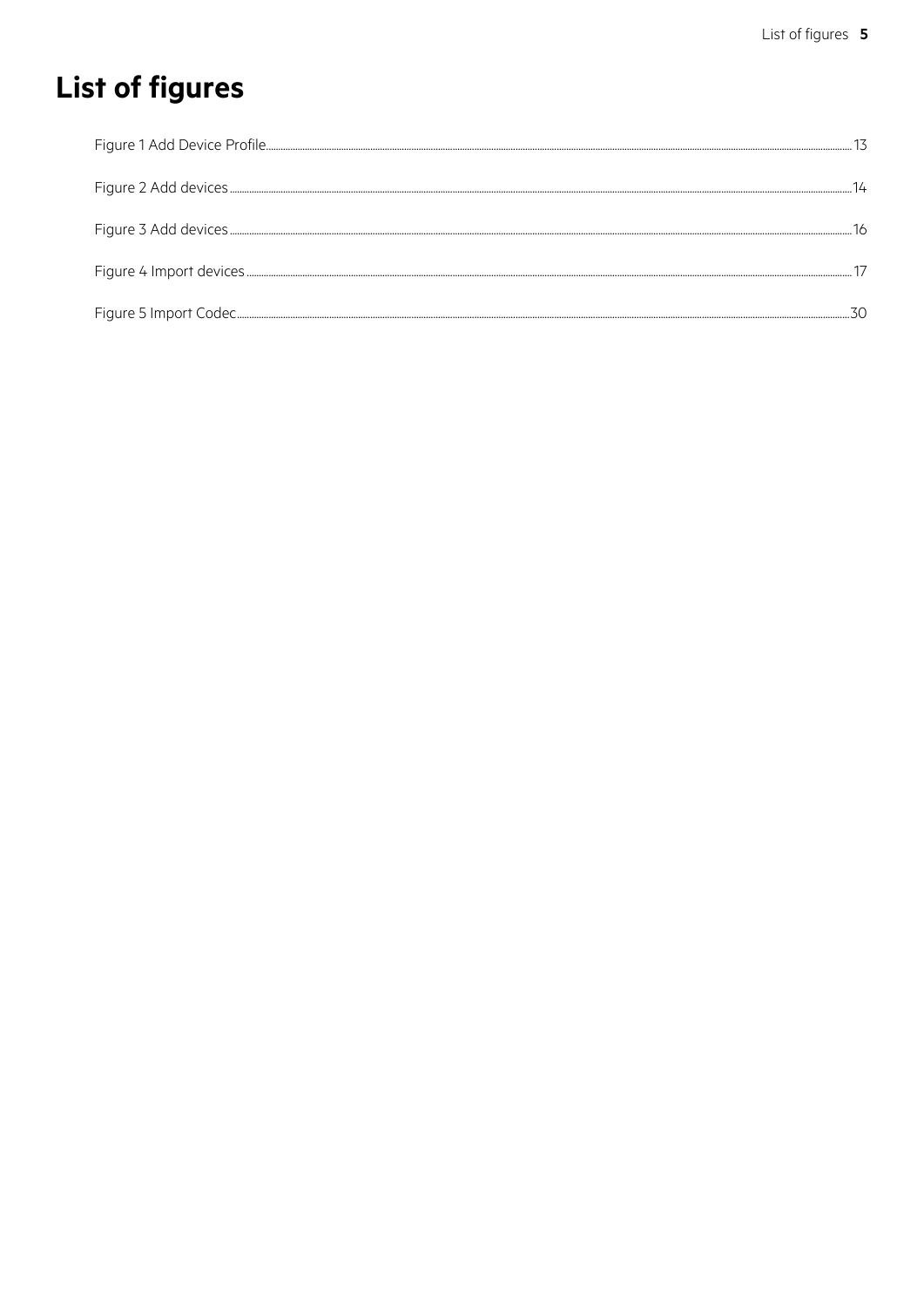## <span id="page-6-0"></span>**Preface**

This section provides information on the intention of the document, intended audience of the document, document history, typological conventions, related documents and the acronyms and abbreviations used.

### <span id="page-6-1"></span>**About this guide**

This document describes the process of onboarding devices on HPE UIoT Platform. This onboarding process applies to all HPE UIoT AaaS platform tenants.

### <span id="page-6-2"></span>**Audience**

This document is intended for system integrators and administrators who are responsible for onboarding various entities on the UIoT Platform as part of the solution delivery for customer deployments.

### <span id="page-6-3"></span>**HPE UIoT Platform user documentation**

The HPE UIoT Platform documentation set includes the following documents.

| Guide                                    | Description                                                   |
|------------------------------------------|---------------------------------------------------------------|
| <b>User Guide</b>                        | Explains the tasks that a user can perform in UIoT DSM GUI.   |
| Installation and Configuration Guide     | Describes the steps to install and configure HPE UIoT         |
|                                          | Platform.                                                     |
| External Interfaces Guide                | Describes the interface definition between an external client |
|                                          | application and HPE UIoT Platform.                            |
| <b>Feature Descriptions</b>              | Describes the features of HPE UIoT Platform.                  |
| Solution Description                     | Describes HPE UIoT Platform, its components, modules and      |
|                                          | features.                                                     |
| High Level Design                        | Explains the high level design of HPE UIoT Platform.          |
| Performance and Sizing Guide             | Provides guidelines to extract high performance from UIoT     |
|                                          | Platform.                                                     |
| <b>Companion Product Descriptions</b>    | Describes the HPE products that are packaged with HPE         |
|                                          | <b>UloT Platform</b>                                          |
| Solution Brief                           | Briefly introduces HPE UIoT Platform and its components.      |
| Deployment High Level Design             | Explains the deployment architecture.                         |
| Sizing Guide                             | Provides guidelines for sizing the components of HPE UIoT     |
|                                          | Platform.                                                     |
| <b>Onboarding Devices User Guide</b>     | Provides instructions to onboard a new device into HPE UIoT   |
|                                          | Platform.                                                     |
| <b>Onboarding Protocols User Guide</b>   | Provides instructions to onboard a new protocol into HPE      |
|                                          | UloT Platform.                                                |
| Onboarding Application User Guide        | Provides instructions to onboard a new tenant into HPE        |
|                                          | UloT Platform.                                                |
| <b>Onboarding Application User Guide</b> | Provides instructions to onboard a new application into HPE   |
|                                          | UIoT Platform.                                                |
| Reporting platform traffic               | Describes the platform traffic report of HPE UIoT Platform.   |
| Security Guide                           | Describes the security features implemented in HPE UIoT       |
|                                          | Platform.                                                     |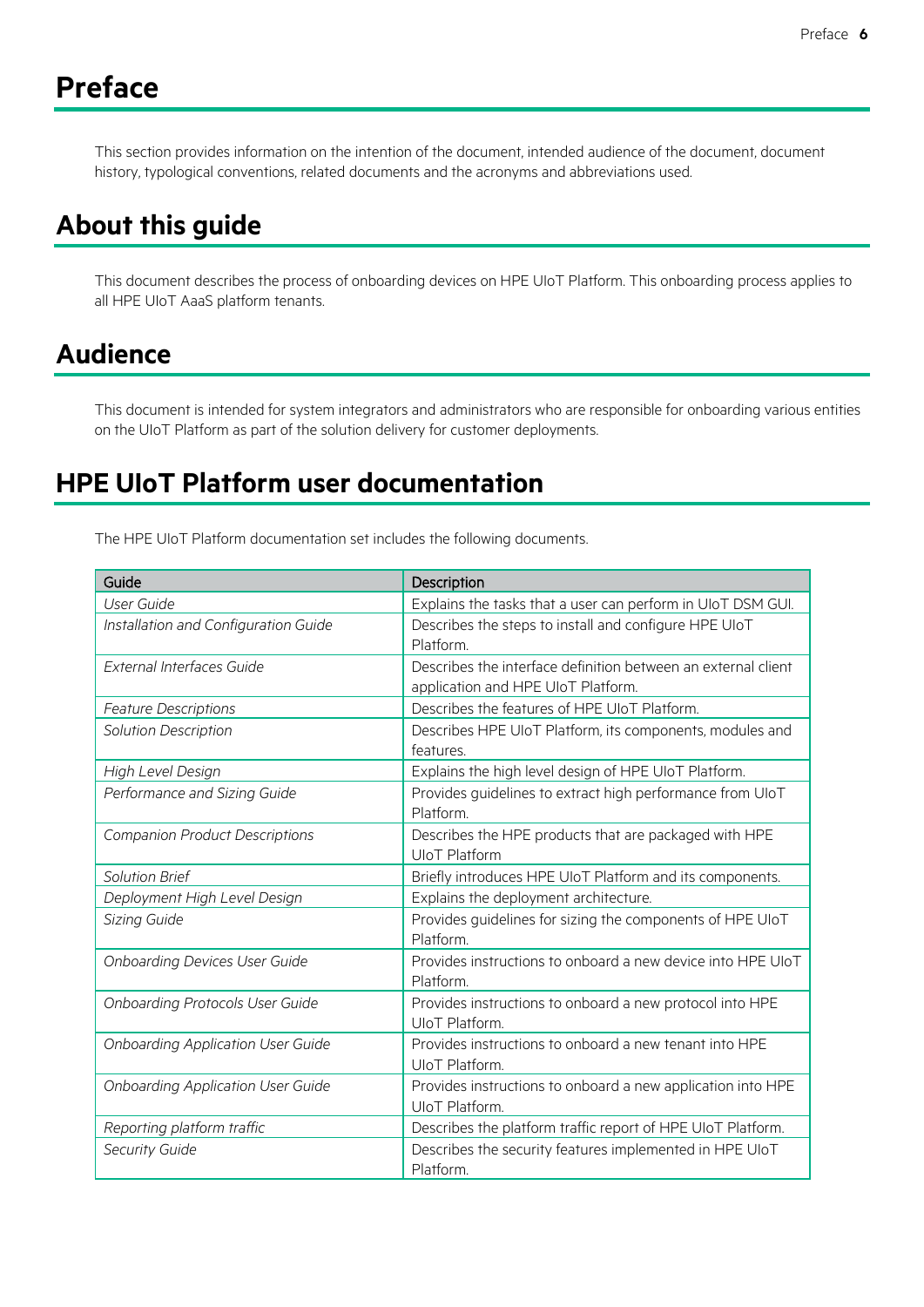## <span id="page-7-0"></span>**Document history**

#### <span id="page-7-1"></span>**Table 1: Document history**

| Edition                 | Version                                    | Date         | Description                 |
|-------------------------|--------------------------------------------|--------------|-----------------------------|
| $\sim$ 1 $\sim$<br>ن ۱۰ | -IDE<br>Jlo <sup>-</sup><br>™ Platform 1.∠ | 2016<br>June | $-$<br>version.<br>$\cdots$ |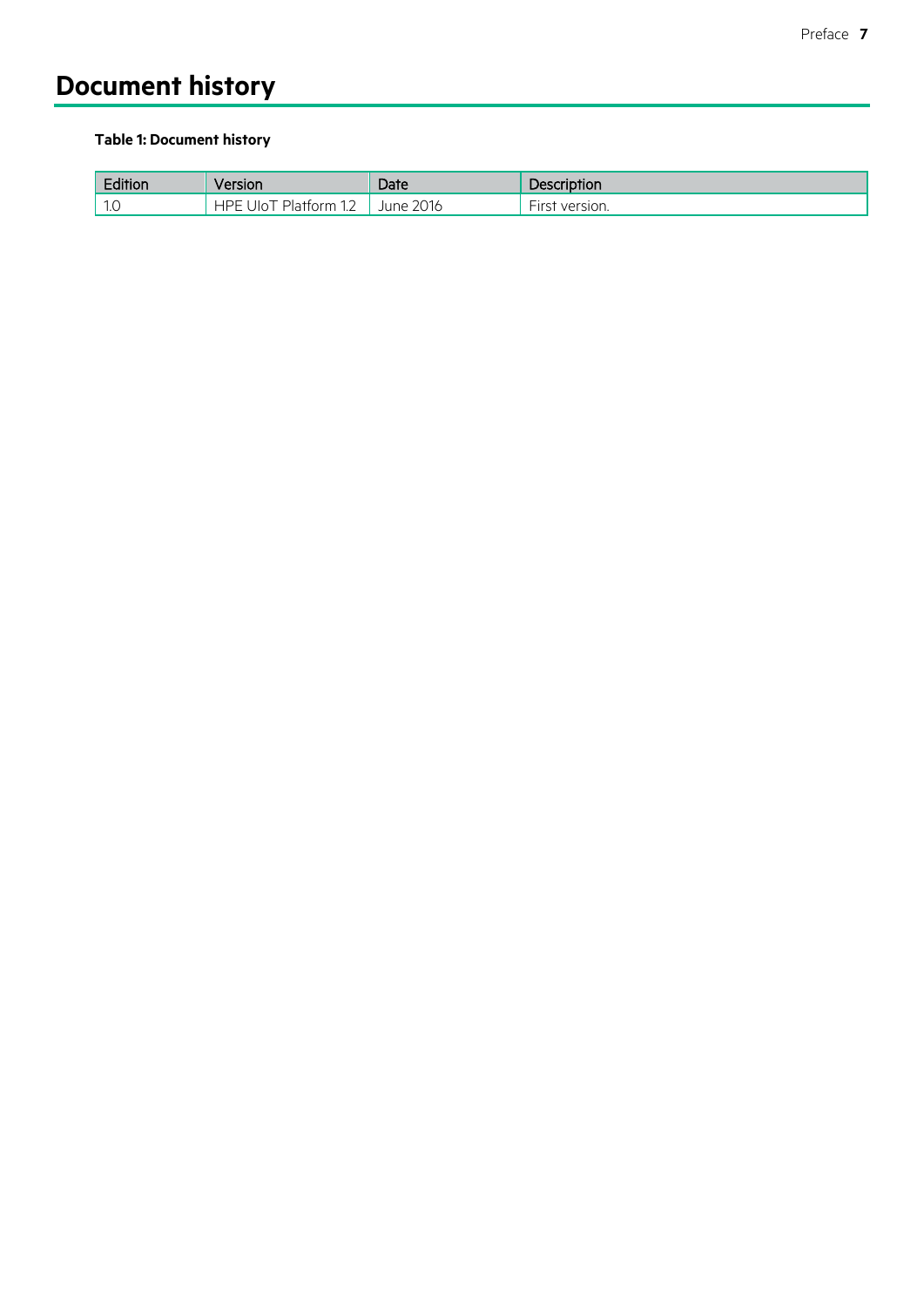# <span id="page-8-0"></span>**Chapter 1 Introduction**

The UIoT Platform is capable of onboarding new use cases defined by an application and a device type from any industry, and manage a whole lifecycle from the time the device is on-boarded until it's removed. The platform enables connection and information exchange between heterogeneous IoT devices and applications. It also simplifies integrating diverse devices with different communication protocols.

The UIoT Platform facilitates control points on data, so you can remotely manage millions of IoT devices for smart applications on the same multi-tenant platform.

The DSM module manages the end-to-end lifecycle of the IoT services and associated devices, including provisioning, configuration, and monitoring; IoT devices. Meanwhile, the NIP component provides a connected devices framework for managing and communicating with disparate IoT devices, and communicating over different types of underlying networks.

The DAV component is responsible for ensuring security of the platform including the registration of IoT devices, unique identification of devices and supporting data communication only with trusted devices.

### <span id="page-8-1"></span>**1.1 Prerequisites**

Following are the prerequisites for onboarding UIoT enterprise:

- All commercial agreements between HPE and clients are in place
- The IP connectivity between the UIoT client platform and the enterprise is already in place.
- Users and tenants are already on-boarded to the UIoT Platform. For more details, see the *HPE Universal Internet of Things Platform Onboarding Tenants User Guide*.
- Device controllers, are already on-boarded to the UIoT Platform. For more details, see the *HPE Universal Internet of Things Platform Onboarding Protocols User Guide*.

### <span id="page-8-2"></span>**1.2 Device onboarding process**

To onboard devices to the UIoT Platform, perform the following procedures.

- 1. Create device profile
- 2. Upload this device profile to the UIoT Platform
- 3. Add devices.
- 4. Register the devices on UIoT DSM portal or UIoT Platform console.
- 5. Develop and import required codecs
- 6. Integrate external keys
- 7. Certify or verify the devices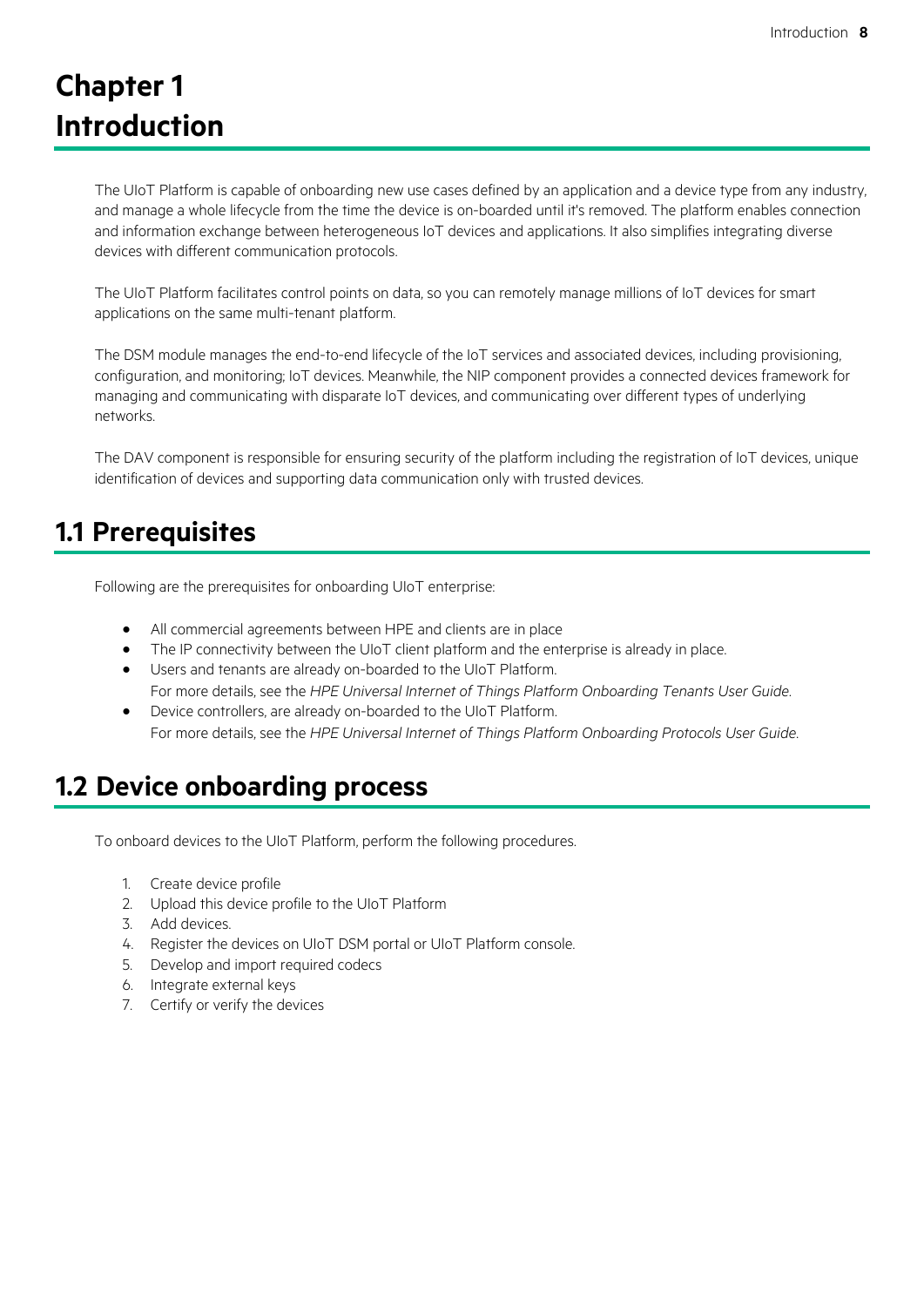# <span id="page-9-0"></span>**Chapter 2 Device profiles**

A device profile provides an overall structure and schema of devices added to the UIoT Platform. The device profile is an XML-based file derived from a predefined application-specific XSD, which is used to capture the specifics on devices that can be used by the UIoT Platform to identify these devices. The specifics include the following information:

- General information about a device such as manufacturer or model of the device.
- Technical information such as the protocol used and the various attributes of that protocol.

Typically, a device vendor sends the information in an XML format to the service provider. The XML file is uploaded to the UIoT Platform DSM portal, which creates a logical layout for devices of that particular kind. All devices that are added to the UIoT Platform under a device profile, inherits the properties and attributes of that device profile.

### <span id="page-9-1"></span>**2.1 Creating a device profile**

You can create a device profile by creating an XML file with the following elements.

#### <span id="page-9-2"></span>**Table 2 Device profile elements**

| Element            | Description                                                                              |
|--------------------|------------------------------------------------------------------------------------------|
| Manufacturer       | Name of the device manufacturer.                                                         |
| Model              | Model of the device.                                                                     |
| Version            | Version of the device.                                                                   |
| DeviceType         | Type of the device.                                                                      |
|                    |                                                                                          |
|                    | Sensor                                                                                   |
|                    | Gateway                                                                                  |
| DeviceSubType      | Provide the details of the function for which it is used.                                |
|                    |                                                                                          |
|                    | For example, temperature, humidity, and so on.                                           |
| TransportChannel   | Enter a unique name for each type of device. Name should also indicate the kind of       |
|                    | protocol used. This ID is used in the device profile to identify the DC for each device. |
| Device-Description | Description of the device to be displayed on the UI.                                     |
| ClassOfDevice      | Classification of devices. For example, categorizing the devices to home devices or      |
|                    | industrial devices.                                                                      |
| DeviceProfileType  | Type of device profile.                                                                  |
|                    |                                                                                          |
|                    | For example, HPEIOT.                                                                     |
| MessageFormat      | This element is used as a codec identifier, which indicates the codec library. If a      |
|                    | message should be decoded, before decoding, this element is referred to check which      |
|                    | codec library to use for decoding.                                                       |
| Parameter          | Dynamic set of parameters.                                                               |
| OntologyReference  | A constant value. This element references the device profile schema, which is            |
|                    | available at http://www.hp.com/schema/m2m/"/.                                            |
| <b>AssetParams</b> | This element is used for populating the fields dynamically for every device. If the      |
|                    | Category attribute is set to IoT, all attributes are displayed as fields in the UloT     |
|                    | portal under general asset parameters. If the Category attribute is set to LoRa, all     |
|                    | fields appear under the LoRa pane.                                                       |
| Capability         | All capabilities like for a sensor, to sense humidity or temperature can be configured   |
|                    | under this element.                                                                      |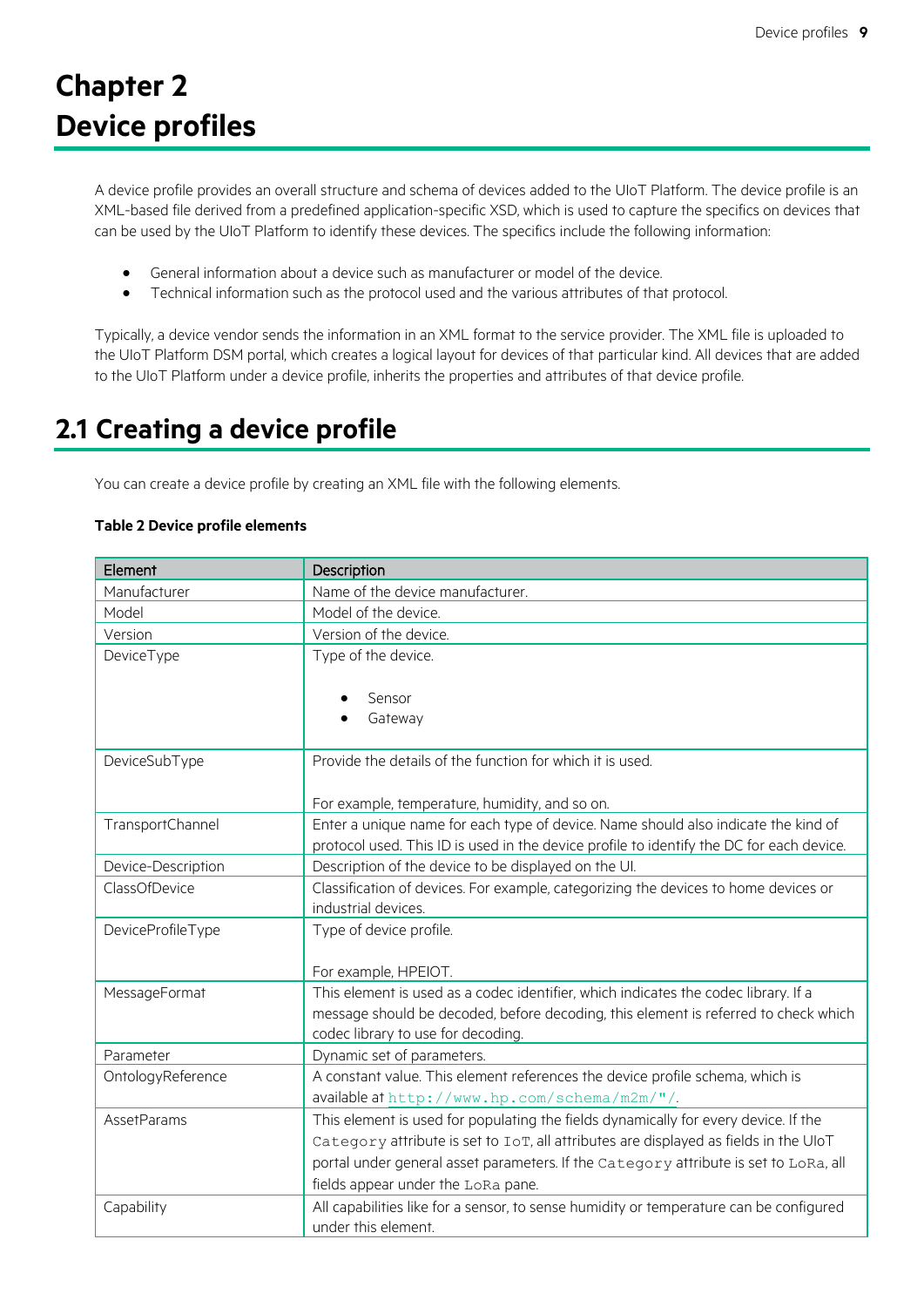Following is a sample of the device profile:

```
<?xml version="1.0" standalone="yes"?>
<DeviceProfile xmlns="http://www.hp.com/schema/m2m/">
     <Metadata>
         <Manufacturer>Adeunis</Manufacturer>
         <Model>DEM Extended Demokit</Model>
         <Version>1</Version>
         <DeviceType>SENSOR</DeviceType>
         <DeviceSubType>Temperature</DeviceSubType>
         <TransportChannel>LoRa</TransportChannel>
         <Device-Description>Adeunis DEM Extended Demokit device</Device-
Description>
         <ClassOfDevice>DEFAULT</ClassOfDevice>
         <DeviceProfileType>HPIOT</DeviceProfileType>
        <MessageFormat>AdeunisNetCoverage</MessageFormat>
         <Parameter name="String" type="long-unsigned"></Parameter>
         <OntologyReference xmlns:ns1="http://www.hp.com/schema/m2m/"/> 
         <AssetParams ParamName="AppEUI" DisplayName="AppEUI" Mandatory="true" 
ReadOnly="true" DataType="String" MinLength="16" MaxLength="16" DefaultValue="" 
Decoding="HexToBaseEncode" Category="LoRa"/>
         <AssetParams ParamName="DevEUI" DisplayName="DevEUI" Mandatory="true" 
ReadOnly="true" DataType="String" MinLength="16" MaxLength="16" DefaultValue="" 
Decoding="HexToBaseEncode" Category="LoRa"/>
         <AssetParams ParamName="KeyManagerID" DisplayName="KeyManagerID" 
Mandatory="false" ReadOnly="false" DataType="String" MinLength="0" 
MaxLength="255" DefaultValue="KeyManagerID" Decoding="none" Category="LoRa"/>
         <AssetParams ParamName="ServiceProfileID" 
DisplayName="ServiceProfileID" Mandatory="false" ReadOnly="false" 
DataType="String" MinLength="0" MaxLength="255" DefaultValue="" Decoding="none" 
Category="LoRa"/>
         <AssetParams ParamName="DeviceProfileID" DisplayName="DeviceProfileID" 
Mandatory="false" ReadOnly="false" DataType="String" MinLength="0" 
MaxLength="255" DefaultValue="" Decoding="none" Category="LoRa"/>
        <AssetParams ParamName="DeviceProfileID" DisplayName="DeviceProfileID" 
Mandatory="false" ReadOnly="false" DataType="String" MinLength="0" 
MaxLength="255" DefaultValue="" Decoding="none" Category="LoRa"/>
         <AssetParams ParamName="ClientID" DisplayName="ClientID" 
Mandatory="true" ReadOnly="false" DataType="String" MinLength="0" 
MaxLength="255" DefaultValue="" Decoding="none" Category="LoRa"/>
        <AssetParams ParamName="DeviceID" DisplayName="DeviceID" 
Mandatory="true" ReadOnly="false" DataType="String" MinLength="0" 
MaxLength="255" DefaultValue="" Decoding="none" Category="LoRa"/>
         <AssetParams ParamName="Custom1" DisplayName="Custom1" 
Mandatory="false" ReadOnly="false" DataType="String" MinLength="0" 
MaxLength="255" DefaultValue="" Decoding="none" Category="LoRa"/>
        <AssetParams ParamName="Custom2" DisplayName="Custom2" 
Mandatory="false" ReadOnly="false" DataType="String" MinLength="0" 
MaxLength="255" DefaultValue="" Decoding="none" Category="LoRa"/>
         <AssetParams ParamName="Custom3" DisplayName="Custom3" 
Mandatory="false" ReadOnly="false" DataType="String" MinLength="0" 
MaxLength="255" DefaultValue="" Decoding="none" Category="LoRa"/>
         <AssetParams ParamName="Custom4" DisplayName="Custom4" 
Mandatory="false" ReadOnly="false" DataType="String" MinLength="0" 
MaxLength="255" DefaultValue="" Decoding="none" Category="LoRa"/>
         <AssetParams ParamName="Custom5" DisplayName="Custom5" 
Mandatory="false" ReadOnly="false" DataType="String" MinLength="0" 
MaxLength="255" DefaultValue="" Decoding="none" Category="LoRa"/>
         <AssetParams ParamName="AdministrativeState" 
DisplayName="AdministrativeState" Mandatory="false" ReadOnly="false"
```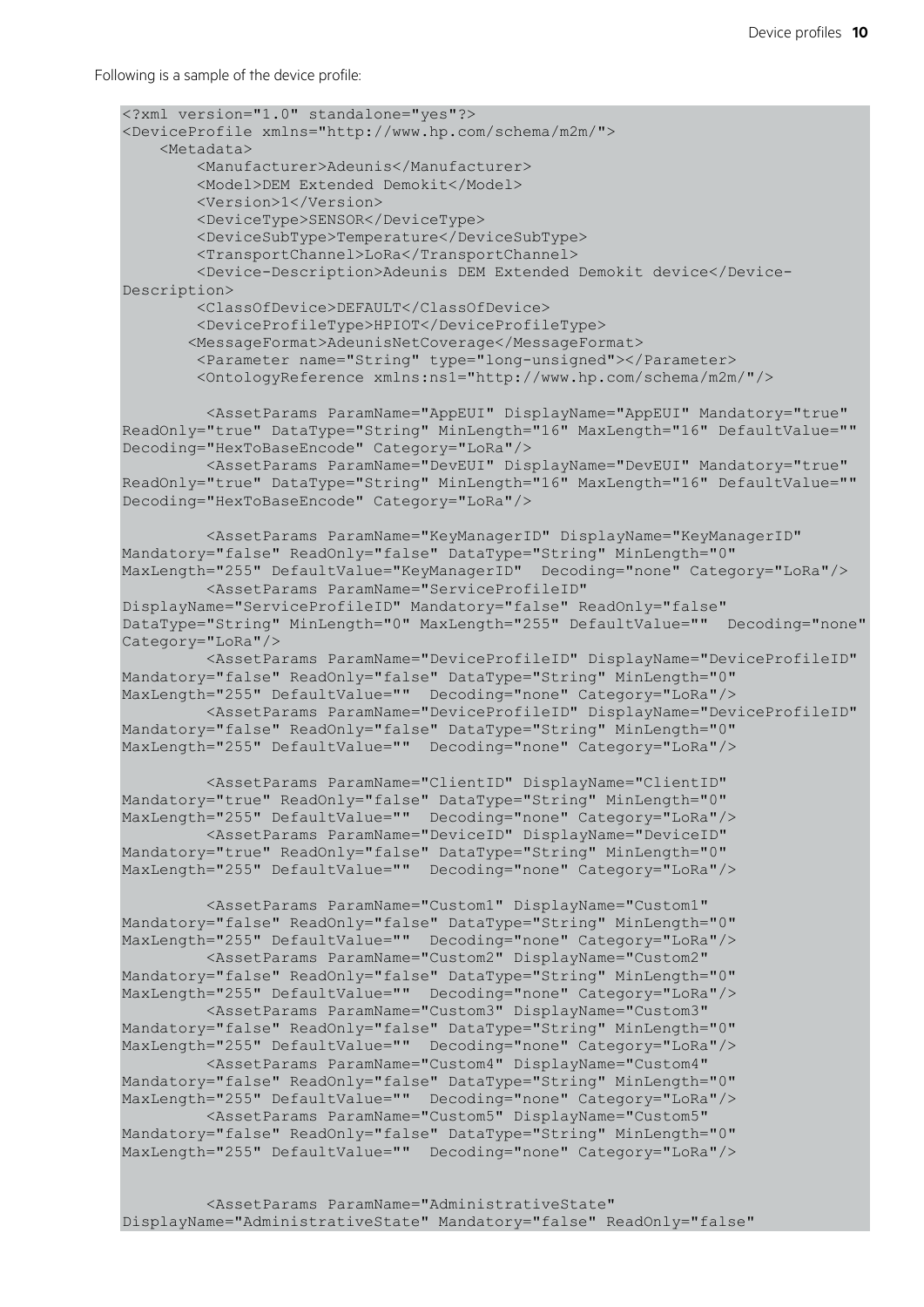```
DataType="String" MinLength="0" MaxLength="255" DefaultValue="Locked" 
Decoding="none" Category="LoRa"/>
         <AssetParams ParamName="DecodingEnabled" DisplayName="DecodingEnabled" 
Decoding="none" Mandatory="false" ReadOnly="false" DataType="boolean" 
DefaultValue="" Category="IoT"/> 
        <AssetParams ParamName="latitude" DisplayName="Network Located Latitude" 
Decoding="none" Mandatory="false" ReadOnly="false" DataType="String" 
DefaultValue="" Category="IoT"/>
         <AssetParams ParamName="longitude" DisplayName="Network Located 
Longitude" Decoding="none" Mandatory="false" ReadOnly="false" 
DataType="String" DefaultValue="" Category="IoT"/>
         <AssetParams ParamName="latitude1" DisplayName="Fixed Latitude" 
Decoding="none" Mandatory="false" ReadOnly="false" DataType="String" 
DefaultValue="0.0" Category="IoT"/>
         <AssetParams ParamName="longitude1" DisplayName="Fixed Longitude" 
Decoding="none" Mandatory="fale" ReadOnly="false" DataType="String" 
DefaultValue="o.o" Category="IoT"/>
         <AssetParams ParamName="latlongpref" DisplayName="Latlong Preference1" 
Decoding="none" Mandatory="false" ReadOnly="false" DefaultValue="" 
DataType="Choice" ChoiceElements="networkLocated, selfLocated, fixed"
Category="IoT"/>
         <AssetParams ParamName="latitude2" DisplayName="Self Located Latitude" 
Decoding="none" Mandatory="false" ReadOnly="false" DataType="String" 
DefaultValue="" Category="IoT"/>
         <AssetParams ParamName="longitude2" DisplayName="Self Located 
Longitude" Decoding="none" Mandatory="false" ReadOnly="false" 
DataType="String" DefaultValue="" Category="IoT"/>
         <AssetParams ParamName="AppKey" DisplayName="Security" Decoding="none" 
Mandatory="false" ReadOnly="false" DataType="boolean" DefaultValue="" 
Category="IoT"/>
         <AssetParams ParamName="AppEUI" DisplayName="AppEUI" Mandatory="true" 
ReadOnly="true" DataType="String" MinLength="16" MaxLength="16" DefaultValue="" 
Decoding="HexToBaseEncode" Category="IoT"/>
         <AssetParams ParamName="DevEUI" DisplayName="DevEUI" Mandatory="true" 
ReadOnly="true" DataType="String" MinLength="16" MaxLength="16" DefaultValue="" 
Decoding="HexToBaseEncode" Category="IoT"/>
   <DeviceIdentifier>
         <identifiers id="1" name="OTA">
               <identifier id="1" name="LNS-DevEUI">DevEUI</identifier>
             <identifier id="2" name="LNS-AppEUI">AppEUI</identifier>
         </identifiers>
         <identifiers id="2" name="OTA1">
               <identifier id="1" name="LNS-DevEUI">DevEUI1</identifier>
             <identifier id="2" name="LNS-AppEUI">AppEUI1</identifier>
         </identifiers>
      </DeviceIdentifier>
     </Metadata>
     <Capabilities>
         <Capability>
               <Category>Identifier</Category>
               <Name>DateTime</Name>
               <DataType>datetime</DataType>
               <Value xmlns:ns1="http://www.hp.com/schema/m2m/"/>
               <Unit>datetime</Unit>
               <acl>R</acl>
         </Capability>
         <Capability>
               <Category>Identifier</Category>
               <Name>AccelerometerTriggered</Name>
               <DataType>Boolean</DataType>
               <Value xmlns:ns1="http://www.hp.com/schema/m2m/"/>
               <Unit></Unit>
               <acl>R</acl>
         </Capability>
         <Capability>
```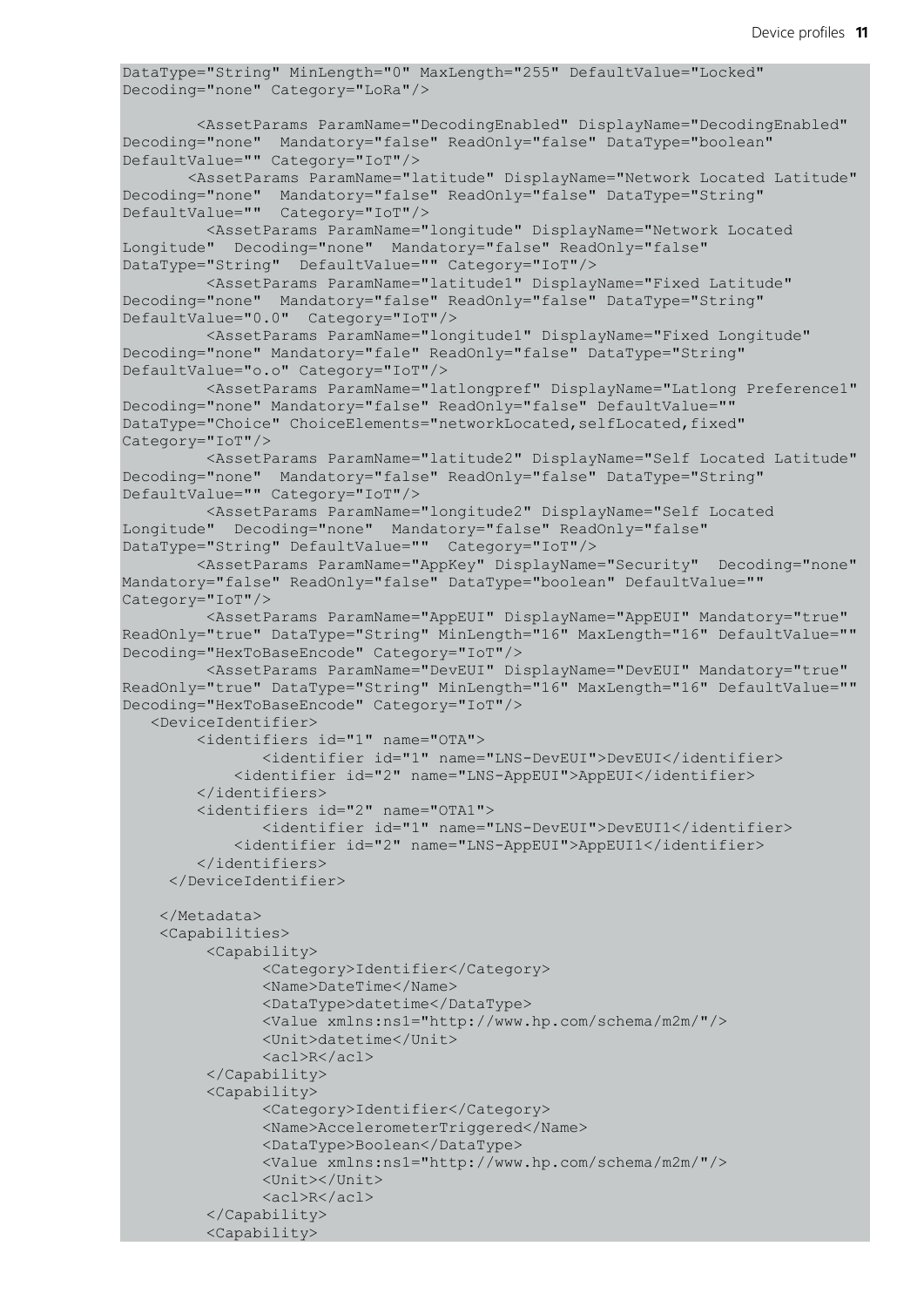```
<Category>Identifier</Category>
      <Name>Button1Pushed</Name>
      <DataType>Boolean</DataType>
      <Value xmlns:ns1="http://www.hp.com/schema/m2m/"/>
      <Unit></Unit>
      <acl>R</acl>
</Capability>
<Capability>
      <Category>Identifier</Category>
      <Name>BatteryVoltage</Name>
      <DataType>Number</DataType>
      <Value xmlns:ns1="http://www.hp.com/schema/m2m/"/>
      <Unit>mV</Unit>
      <acl>R</acl>
</Capability>
       <Capability>
      <Category>Identifier</Category>
      <Name>Temperature</Name>
     <DataType>Double</DataType>
      <Value xmlns:ns1="http://www.hp.com/schema/m2m/"/>
      <Unit>Degree C</Unit>
      <acl>R</acl>
</Capability>
<Capability>
      <Category>Identifier</Category>
      <Name>MessageTime</Name>
     <DataType>date</DataType>
      <Value xmlns:ns1="http://www.hp.com/schema/m2m/"/>
      <Unit>datetime</Unit>
      <acl>R</acl>
</Capability>
<Capability>
      <Category>Identifier</Category>
      <Name>Latitude</Name>
      <DataType>Number</DataType>
      <Value xmlns:ns1="http://www.hp.com/schema/m2m/"/>
      <Unit></Unit>
      <acl>R</acl>
</Capability>
<Capability>
      <Category>Identifier</Category>
      <Name>Longitude</Name>
      <DataType>Number</DataType>
      <Value xmlns:ns1="http://www.hp.com/schema/m2m/"/>
     <Unit></Unit>
      <acl>R</acl>
</Capability>
<Capability>
      <Category>Identifier</Category>
      <Name>FCntUp</Name>
     <DataType>Number</DataType>
      <Value xmlns:ns1="http://www.hp.com/schema/m2m/"/>
     <Unit></Unit>
     <acl>R</acl>
</Capability>
<Capability>
      <Category>Identifier</Category>
      <Name>FCntDown</Name>
      <DataType>Number</DataType>
      <Value xmlns:ns1="http://www.hp.com/schema/m2m/"/>
      <Unit></Unit>
      <acl>R</acl>
</Capability>
<Capability>
      <Category>Identifier</Category>
      <Name>RSSI</Name>
      <DataType>Number</DataType>
```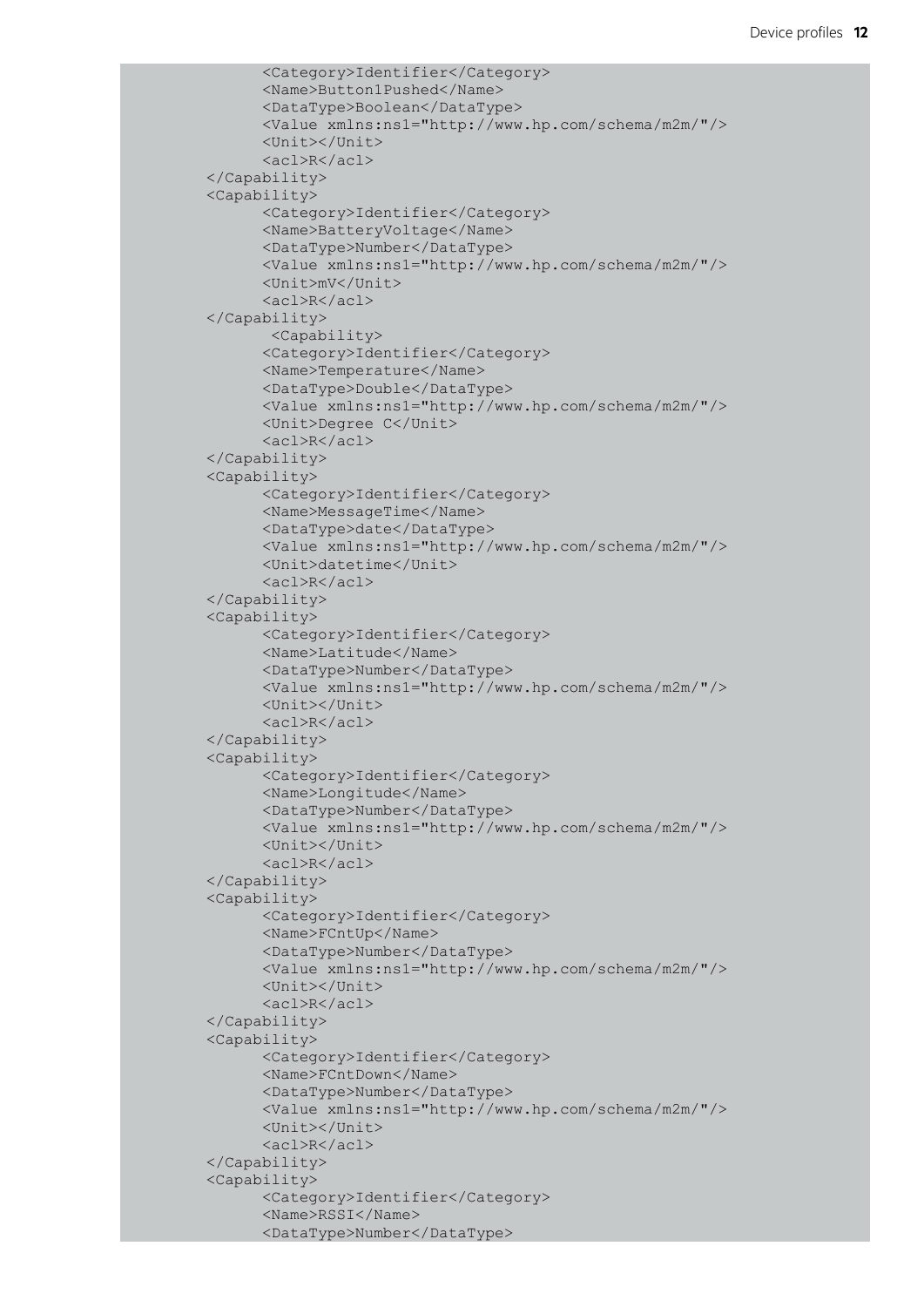```
<Value xmlns:ns1="http://www.hp.com/schema/m2m/"/>
               <Unit>dBM</Unit>
               <acl>R</acl>
         </Capability>
         <Capability>
               <Category>Identifier</Category>
               <Name>SNR</Name>
               <DataType>Number</DataType>
               <Value xmlns:ns1="http://www.hp.com/schema/m2m/"/>
               <Unit></Unit>
               <acl>R</acl>
         </Capability>
   </Capabilities>
</DeviceProfile>
```
#### <span id="page-13-0"></span>**Codec-specific attributes in device profile**

This section explain the elements and attributes that connect the codecs to device profile.

In the current version, the <MessageFormat> element under metadata is the only one that refers to codecs. This element is used as a codec identifier, which indicates the codec library. If a message from a device should be decoded, this element is referred to see which codec library should be used for decoding.

### <span id="page-13-1"></span>**2.2 Upload device profile**

A UIoT Platform user with the service provider privileges can upload the device manufacturer profiles. To upload a new device profile file, do the following:

- 1. Log in to the UIoT Platform DSM portal.
- 2. Select the **Device Manufacturer Profile** > **Add Device Manufacturer Profile** menu option from the left pane. The **Add Device Profile** window appears.

| Add Device Profile                                                                                                                                                                                                                                                               |                                                                                                               |
|----------------------------------------------------------------------------------------------------------------------------------------------------------------------------------------------------------------------------------------------------------------------------------|---------------------------------------------------------------------------------------------------------------|
| Home > Add Device Profile                                                                                                                                                                                                                                                        |                                                                                                               |
| Tenant Name*<br>✔ IOT SANGSDATFTEST<br>✔ IOT SMARTHOME<br>VIOT APPLE<br>$\vee$ IOT SEM<br>$\vee$ IoT<br>✔ IOT.RESTGROUP<br>✔ IOT.SMARTENVIRONMENT.PRAKASH 05APRIL<br>← IoT.SmartEnvironment<br>✔ IOT.RESTGROUP.RESTGROUP<br>✔ IoT.StreetLighting<br>√ IoT.StreetLights.Barcelona | Device Profile (XML)<br>Browse<br><b>Container Profile</b><br>$\checkmark$<br><b>Select Container Profile</b> |
| ✔ IOT.STREETLIGHTS.BARCELONA.N-340.NEWGROUPTEST<br>V IoT.StreetLights.Barcelona.N-340<br>√ IoT.StreetLights.Barcelona.Gran-Via-de-les-Cots-Cata<br>← IoT.StreetLights.Barcelona.Placa-d-Espanya                                                                                  | <b>Submit</b>                                                                                                 |

#### **Figure 1 Add Device Profile**

- <span id="page-13-2"></span>3. Select the tenant names to which you want to apply this device profile.
- 4. Click the **Browse** button and select the device profile file for uploading. You can upload only XML files.
- 5. Select the container profile from the drop-down list.
- 6. Click the **Submit** button. A confirmation message appears.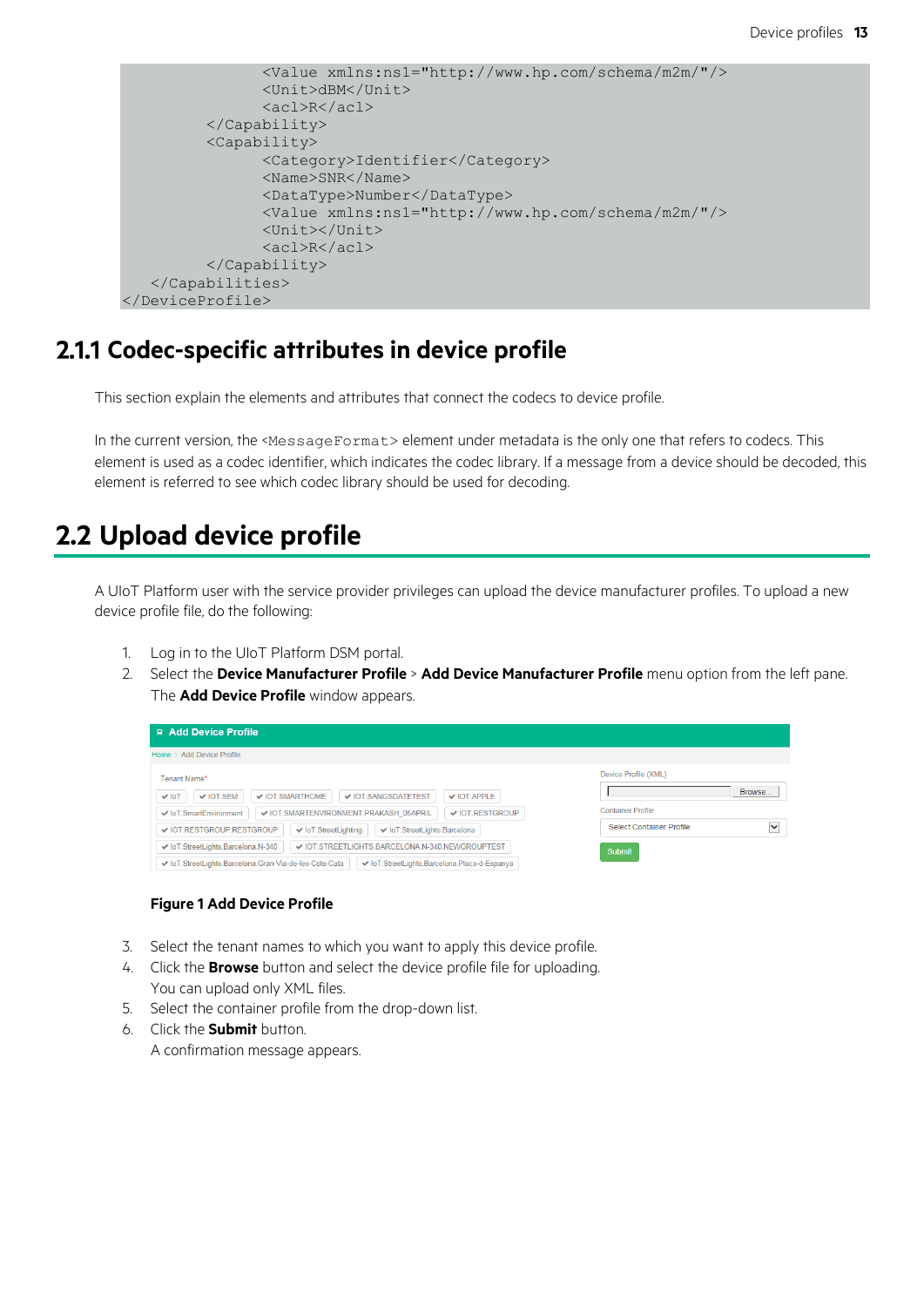# <span id="page-14-0"></span>**Chapter 3 Adding devices**

The UIoT Platform administrator can add gateways and other devices using one of the two options:

- Add individual devices and their details
- Bulk upload devices

### <span id="page-14-1"></span>**3.1 Add a gateway**

To add a gateway, do the following:

- 1. Log in to the UIoT Platform DSM portal.
- 2. Select the **Device Mgmt.** > **Add Device** menu from the left pane.

| The Add Device window appears.    |                                           |                              |                |                           |                      |
|-----------------------------------|-------------------------------------------|------------------------------|----------------|---------------------------|----------------------|
| ■ Add Device                      |                                           |                              |                |                           |                      |
| Home / Search Device / Add Device |                                           |                              |                |                           |                      |
| <b>Device Details</b>             |                                           |                              |                |                           |                      |
| Device Name*                      | CM_SANT02_Sensor02                        |                              | Device Type*   | <b>GATEWAY</b>            | $\blacktriangledown$ |
|                                   |                                           |                              |                |                           |                      |
| <b>Host Name</b>                  |                                           |                              | <b>GATEWAY</b> | Select                    | $\checkmark$         |
| Tenant Name*                      | $\blacktriangledown$<br>IoT.ConnectedCars | Device Manufacturer Profile* |                | Adeunis - DEM Extended [V |                      |
| <b>Display Configuration</b>      | M                                         |                              | <b>Status</b>  | Provisioned               |                      |
| <b>Lora Provision Enabled</b>     | $\checkmark$                              |                              |                |                           |                      |
| Device Auto Provision Enabled     | √                                         |                              |                |                           |                      |
| <b>Device Param Details</b>       |                                           |                              |                |                           |                      |
| DecodingEnabled                   | Y<br>True                                 | latitude                     |                |                           |                      |
| longitude                         |                                           | latitude1                    |                |                           |                      |
| longitude1*                       |                                           | latlongpref                  |                |                           |                      |
| latitude2*                        |                                           | longitude2*                  |                |                           |                      |
| Security                          | Y<br>True                                 |                              |                |                           |                      |
|                                   |                                           |                              |                |                           |                      |
| Netwok Details - LoRa             |                                           |                              |                |                           |                      |
| AppEUI*                           |                                           | DevEUI*                      |                |                           |                      |
| KeyManagerID                      | KeyManagerID                              | ServiceProfileID             |                |                           |                      |
| DeviceProfileID                   |                                           | DeviceProfileID              |                |                           |                      |
| ClientID*                         |                                           | DeviceID*                    |                |                           |                      |
| Custom1                           |                                           | Custom2                      |                |                           |                      |
| Custom3                           |                                           | Custom4                      |                |                           |                      |
| Custom5                           |                                           | AdministrativeState          | Locked         |                           |                      |
|                                   |                                           |                              |                |                           |                      |
|                                   |                                           | Create<br>Cancel             |                |                           |                      |
|                                   |                                           |                              |                |                           |                      |

#### **Figure 2 Add devices**

<span id="page-14-2"></span>3. Enter the required details.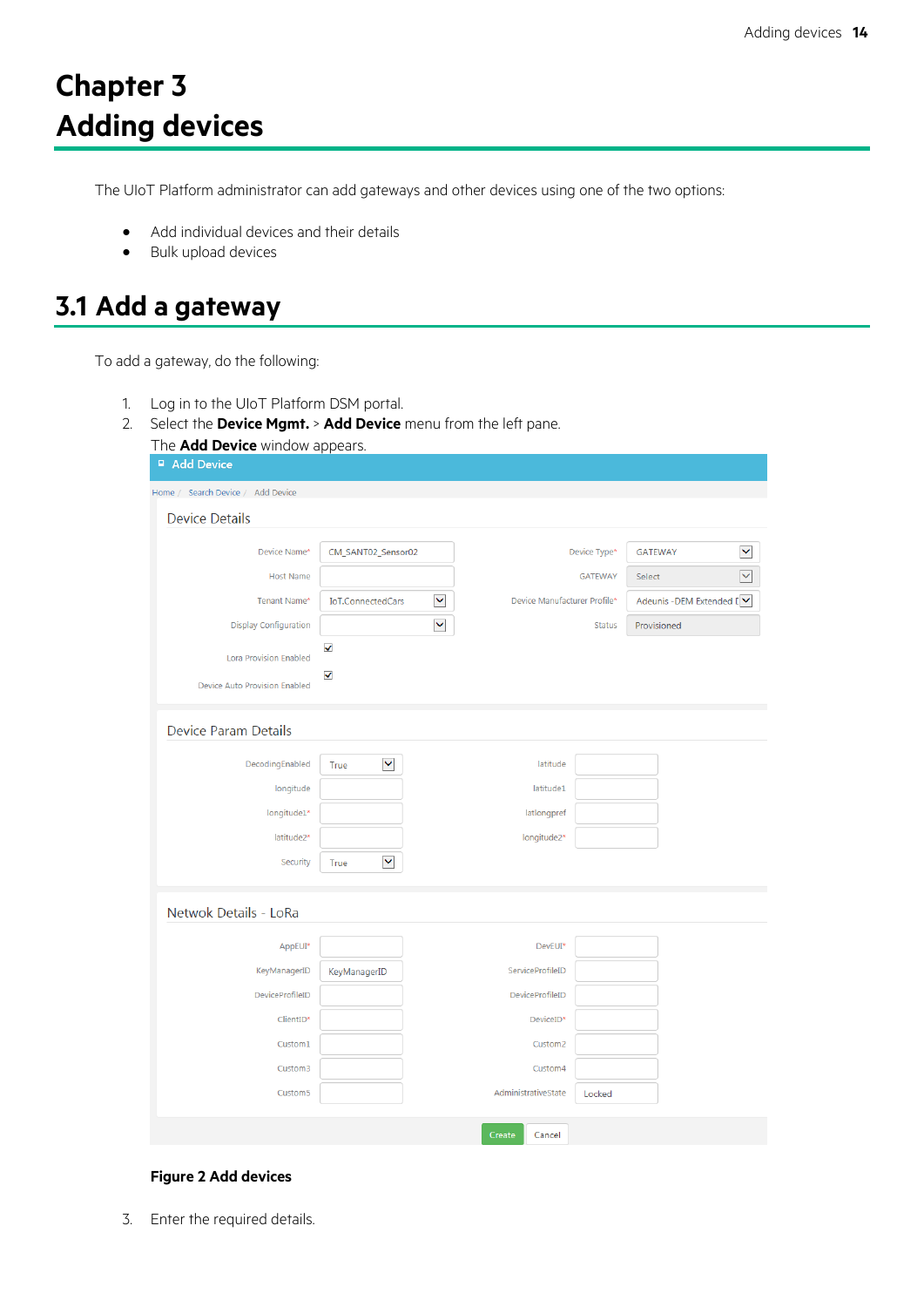#### <span id="page-15-1"></span>**Table 3 Add a gateway**

| Field                         | Description                                                |
|-------------------------------|------------------------------------------------------------|
| Device Name                   | Enter the name of the gateway.                             |
| Device Type                   | Select the type of device from the drop-down menu.         |
| Host Name                     | Enter the host name.                                       |
| Tenant Name                   | Tenant to which this asset should be added. Select the     |
|                               | tenant from the drop-down list                             |
| Device Manufacturer Profile   | Enter the device profile details.                          |
| Display Configuration         | Select a configuration from the drop-down list.            |
| Status                        | By default, the status is selected as INITIAL.             |
| Device Auto Provision Enabled | Select the checkbox to automatically provision the device. |
| Value                         |                                                            |
| Device Param Details          | Based on the Device Manufacturer Profile that you          |
|                               | selected, the parameters under this pane changes.          |

4. Click the **Create** button. A confirmation message appears.

### <span id="page-15-0"></span>**3.2 Add individual devices**

To add other devices, do the following:

- 1. Log in to the UIoT Platform DSM portal.
- 2. Select the **Device Mgmt.** > **Add Device** menu from the left pane. The **Add Device** window appears.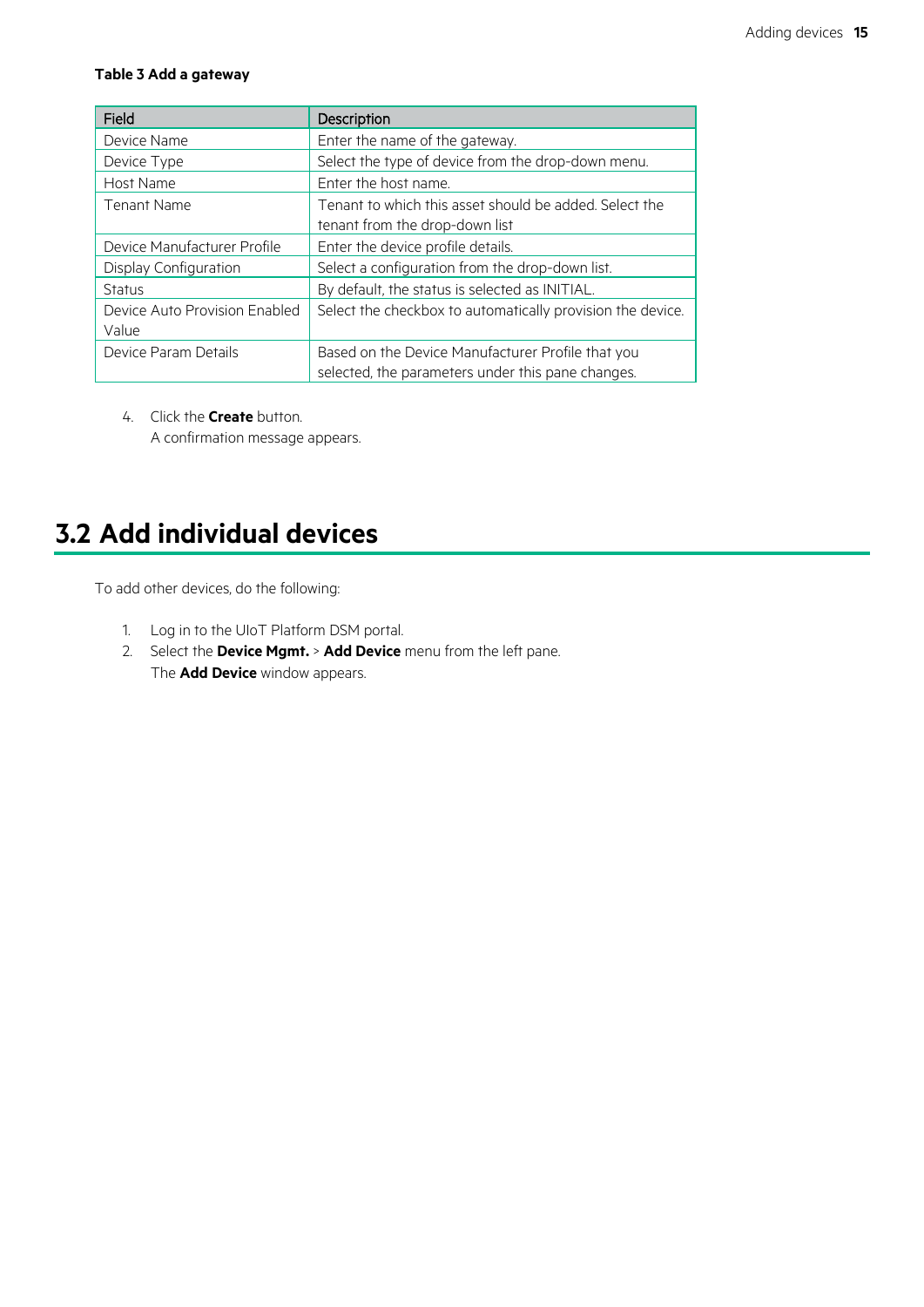| □ Add Device                      |                      |              |                              |                |             |                           |
|-----------------------------------|----------------------|--------------|------------------------------|----------------|-------------|---------------------------|
| Home / Search Device / Add Device |                      |              |                              |                |             |                           |
| <b>Device Details</b>             |                      |              |                              |                |             |                           |
| Device Name*                      | CM_SANT02_Sensor02   |              |                              | Device Type*   | GATEWAY     | $\blacktriangledown$      |
| <b>Host Name</b>                  |                      |              |                              | <b>GATEWAY</b> | Select      | $\checkmark$              |
| Tenant Name*                      | IoT.ConnectedCars    | $\checkmark$ | Device Manufacturer Profile* |                |             | Adeunis - DEM Extended [V |
|                                   |                      |              |                              |                |             |                           |
| <b>Display Configuration</b>      |                      | Y            |                              | <b>Status</b>  | Provisioned |                           |
| <b>Lora Provision Enabled</b>     | $\checkmark$         |              |                              |                |             |                           |
| Device Auto Provision Enabled     | √                    |              |                              |                |             |                           |
| <b>Device Param Details</b>       |                      |              |                              |                |             |                           |
| DecodingEnabled                   | Y<br><b>True</b>     |              | latitude                     |                |             |                           |
| longitude                         |                      |              | latitude1                    |                |             |                           |
| longitude1*                       |                      |              | latlongpref                  |                |             |                           |
| latitude2*                        |                      |              | longitude2*                  |                |             |                           |
| Security                          | $\checkmark$<br>True |              |                              |                |             |                           |
| Netwok Details - LoRa             |                      |              |                              |                |             |                           |
| AppEUI*                           |                      |              | DevEUI*                      |                |             |                           |
| KeyManagerID                      | KeyManagerID         |              | ServiceProfileID             |                |             |                           |
| DeviceProfileID                   |                      |              | <b>DeviceProfileID</b>       |                |             |                           |
| ClientID*                         |                      |              | DeviceID*                    |                |             |                           |
| Custom1                           |                      |              | Custom2                      |                |             |                           |
| Custom3                           |                      |              | Custom4                      |                |             |                           |
| Custom5                           |                      |              | AdministrativeState          | Locked         |             |                           |
|                                   |                      |              | Create<br>Cancel             |                |             |                           |

#### **Figure 3 Add devices**

<span id="page-16-1"></span>3. Enter the required details.

#### <span id="page-16-0"></span>**Table 4 Add devices**

| Field                         | Description                                                |
|-------------------------------|------------------------------------------------------------|
| Device Name                   | Enter the name of the device.                              |
| Device Type                   | Select the type of device from the drop-down menu.         |
| Host Name                     | Enter the host name.                                       |
| <b>GATEWAY</b>                | Select a gateway if you are adding a device which is       |
|                               | connected through the gateway.                             |
| Tenant Name                   | Tenant to which this asset should be added. Select the     |
|                               | tenant from the drop-down list                             |
| Device Manufacturer Profile   | Enter the device profile details.                          |
| Display Configuration         | Select a configuration from the drop-down list.            |
| <b>Status</b>                 | By default, the status is selected as INITIAL.             |
| Device Auto Provision Enabled | Select the checkbox to automatically provision the device. |
| Value                         |                                                            |
| Device Param Details          | Based on the Device Manufacturer Profile that you          |
|                               | selected, the parameters under this pane changes.          |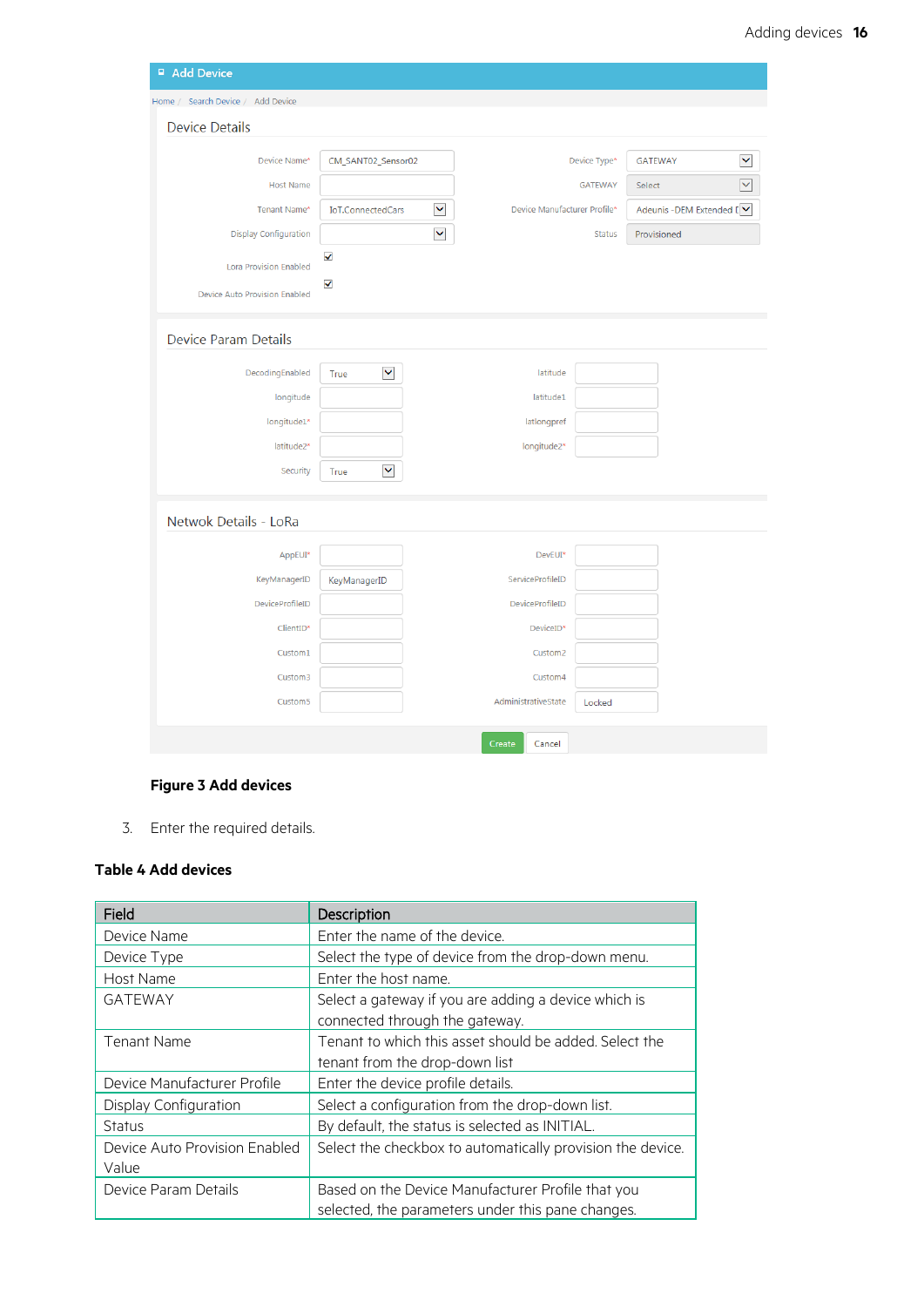4. Click the **Create** button. A confirmation message appears.

### <span id="page-17-0"></span>**3.3 Upload devices in bulk**

The UIoT Platform administrator can upload the devices in bulk using the **Import Data** option.

1. Select the **Device Mgmt.** > **Import Data** menu from the left pane.

| The <b>Import Data</b> window appears.<br><b>Import Data</b><br>Ξ |                                              |                 |                   |                |                                            |                       |                |                                            |                   |                 |  |
|-------------------------------------------------------------------|----------------------------------------------|-----------------|-------------------|----------------|--------------------------------------------|-----------------------|----------------|--------------------------------------------|-------------------|-----------------|--|
|                                                                   | Home / Search Device /<br><b>Import Data</b> |                 |                   |                |                                            |                       |                |                                            |                   |                 |  |
| Import File*<br>Tenants*<br>IoT                                   | M<br>Device Import<br>Y                      |                 |                   |                | <b>Display Name</b><br><b>Display Name</b> |                       |                | Source File*<br>Clear<br>Browse.<br>Import |                   |                 |  |
|                                                                   | <b>Upload Devices Status</b><br>Lns          |                 |                   |                |                                            |                       | Submitted      |                                            |                   |                 |  |
| <b>Tenants</b>                                                    | <b>Display Name</b>                          | <b>Status</b>   | <b>Total Recs</b> | Successful     | Failed                                     | <b>Lns Successful</b> | Failed         | Submit Date                                | Complete Date     | By              |  |
| IoT                                                               | iotTestfa                                    | <b>COMPLETE</b> | $\overline{4}$    | $\mathbf{0}$   | 4                                          | $\circ$               | 4              | February 18, 2016                          | February 18, 2016 | <b>IoTAdmin</b> |  |
| IoT                                                               | <i>iotTestSuccess</i>                        | COMPLETE 4      |                   | $\overline{4}$ | $\mathbf{0}$                               | $\overline{4}$        | $\mathbf{0}$   | February 18, 2016                          | February 18, 2016 | <b>IoTAdmin</b> |  |
| IoT                                                               | <i>iotTest</i>                               | COMPLETE 4      |                   | $\mathbf 0$    | $\overline{4}$                             | $\circ$               | $\overline{4}$ | February 18, 2016                          | February 18, 2016 | <b>IoTAdmin</b> |  |
| IoT                                                               | iotTest                                      | <b>PENDING</b>  | $\mathbf{0}$      | $\mathbf{0}$   | $\mathbf{0}$                               | $\circ$               | $\circ$        | February 18, 2016                          |                   | <b>IoTAdmin</b> |  |
| IoT                                                               | iotTest                                      | <b>PENDING</b>  | $\mathbf{0}$      | $\mathbf{0}$   | $\mathbf{0}$                               | $\mathbf{0}$          | $\mathbf{O}$   | February 18, 2016                          |                   | <b>IoTAdmin</b> |  |
| IoT                                                               | iotTest                                      | COMPLETE 1      |                   | $\mathbf{0}$   | $\mathbf{1}$                               | $\circ$               | 1              | February 18, 2016                          | February 18, 2016 | <b>IoTAdmin</b> |  |
| IoT                                                               | iotTest                                      | COMPLETE   1    |                   | $\mathbf 0$    | $\mathbf{1}$                               | $\overline{0}$        | $\mathbf{1}$   | February 18, 2016                          | February 18, 2016 | <b>IoTAdmin</b> |  |
| IoT                                                               | iotTest                                      | <b>PENDING</b>  | $\mathbf{0}$      | $\mathbf{0}$   | $\mathbf{0}$                               | $\circ$               | $\mathbf{0}$   | February 18, 2016                          |                   | <b>IoTAdmin</b> |  |
| IoT                                                               | iotTest                                      | COMPLETE 1      |                   | $\mathbf{0}$   | 1                                          | $\mathbf{0}$          | $\mathbf{0}$   | February 17, 2016                          | February 17, 2016 | <b>IoTAdmin</b> |  |

#### **Figure 4 Import devices**

<span id="page-17-3"></span>2. Enter the following details.

#### <span id="page-17-2"></span>**Table 5 Import devices**

| Field        | Description                                                                                                                                                                                                 |
|--------------|-------------------------------------------------------------------------------------------------------------------------------------------------------------------------------------------------------------|
| Import File  | Select Device Import from the drop-down list.                                                                                                                                                               |
| Tenants      | Select the tenant to which you want to add the assets.                                                                                                                                                      |
| Display Name | Enter a name for this tenant of assets.                                                                                                                                                                     |
| Source File  | Click the <b>Browse</b> button to browse and select the file for<br>uploading.                                                                                                                              |
|              | The UIoT Platform DSM portal supports only the .txt or .csv<br>file formats.                                                                                                                                |
|              | The file should contain the Device Name, Manufacturer,<br>Model and Protocol (mandatory parameters) and Security<br>Type, Security Param, Master Key, Latitude and Longitude<br>(non-mandatory parameters). |

3. Click the **Import** button to upload the file. A confirmation message appears.

### <span id="page-17-1"></span>**Bulk upload file format**

The CSV/text files contains the following parameters.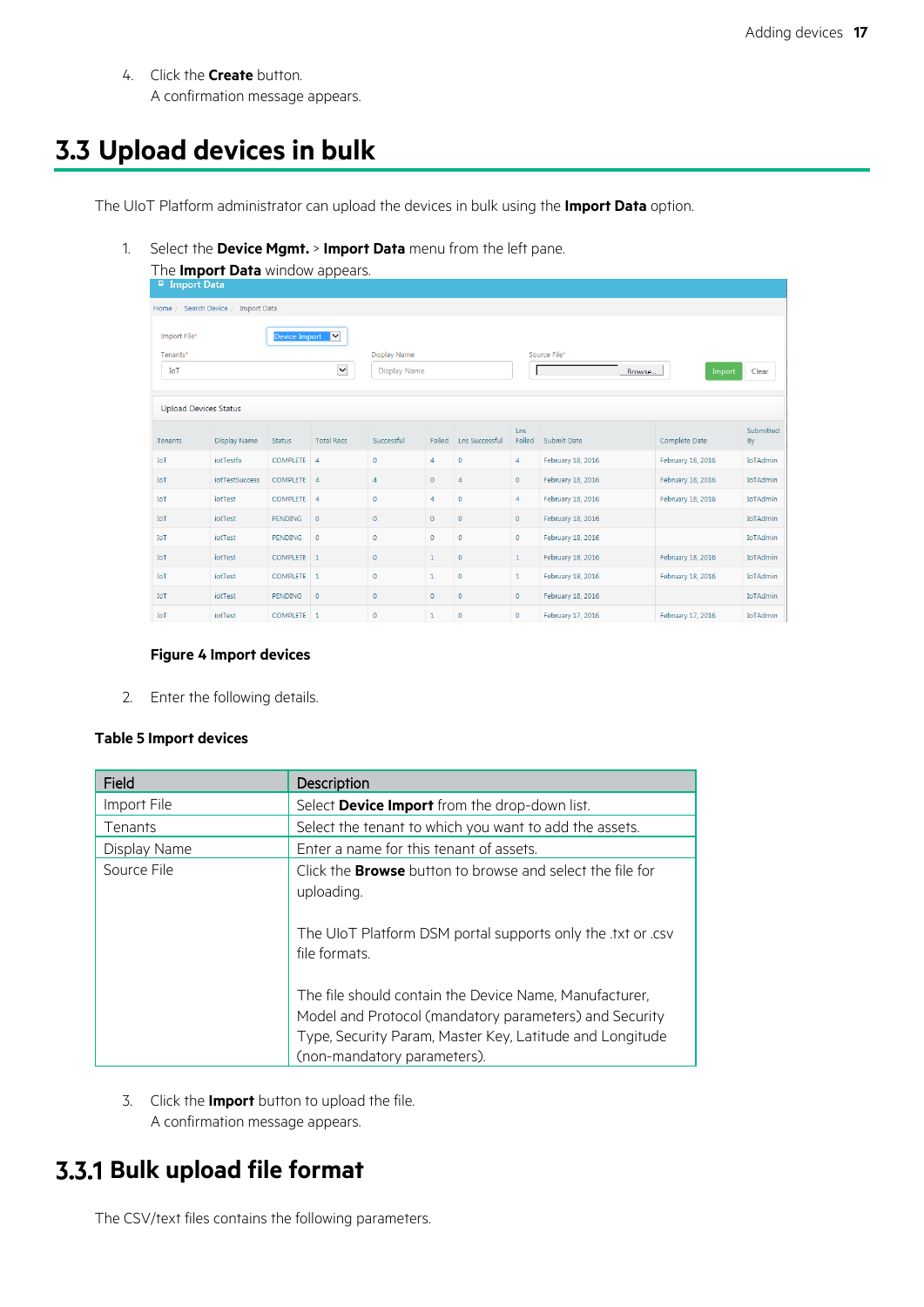#### <span id="page-18-0"></span>**Table 6 Bulk upload file parameters**

| Name                                           | Requir<br>ed | Description                                                                                                                                                         | Format         | Dependen<br>cy                                                                       | $Min - Max$<br>length                      | <b>Accepted Values</b>                                                       |
|------------------------------------------------|--------------|---------------------------------------------------------------------------------------------------------------------------------------------------------------------|----------------|--------------------------------------------------------------------------------------|--------------------------------------------|------------------------------------------------------------------------------|
| Operation                                      | yes          | Operation to be<br>performed on<br>Asset                                                                                                                            | String         | <b>ENUM</b><br>dependen<br>$\ddagger$                                                | Limited to<br>create, update,<br>delete    | Create, Update, Delete                                                       |
| Device Name                                    | yes          | Device physical<br>name                                                                                                                                             | String         | <b>No</b>                                                                            | Min length-1<br>Max length-30              | Numbers with special<br>character combination<br>Example:<br>Asset_01_new_94 |
| Device Type                                    | Yes          | Type of device                                                                                                                                                      | String         | <b>ENUM</b><br>dependen<br>$\ddagger$                                                | Limited to<br>GATEWAY and<br><b>SENSOR</b> | <b>GATEWAY</b><br><b>SENSOR</b>                                              |
| Device Profile                                 | yes          | Combination of<br>make and model<br>of the device<br>separated by<br>hyphen (-)                                                                                     | String         | Dependen<br>t on the<br>device_pr<br>ofile_xml<br>table                              | Min-1<br>MAX-                              | Example:<br>Adeunis-Demokit                                                  |
| NetworkProvisio<br>ningEnabled                 | yes          | Flag to provision<br>asset on network                                                                                                                               | Boolean        | Boolean<br>only                                                                      | True<br>false                              | True<br>false                                                                |
| Host Name                                      | <b>No</b>    | Hostname<br>associated with<br>the device                                                                                                                           | String         | No,                                                                                  | Min-1<br>Max-30                            | IP or host URL<br>Example: 10.10.10.11,                                      |
| DisplayConfigur<br>ationName                   | <b>No</b>    | Display<br>configuration<br>assigned to the<br>device                                                                                                               | String         | <b>No</b>                                                                            | Min-1<br>Max-30                            | IP or host URL<br>Example: Displayprfile1,                                   |
| Asset Params                                   | yes          | Parameters of a<br>device such as<br>AppEUI, DevEUI, I<br>atlongpref,<br>latitude,<br>longitude                                                                     | String         | Latlongpr<br>ef limited<br>to<br>"SelfLocat<br>ed,<br>Network<br>and fixed"          | Min 1<br>Max 30                            | Example:<br>AppEUI#0088AB5423223<br>233, DevEUI#0088AB5423<br>223231         |
| Asset Params<br>(AppEUI,<br>DevEUI)            | Yes          | Identifies the<br>device.<br>hexadecimal<br>values are<br>accepted                                                                                                  | Hexa<br>String |                                                                                      | Min & Max<br>Length<br>16                  | AppEUI#0088AB5423223<br>233,<br>DevEUI#0088AB5423223<br>231                  |
| Asset Params<br>(Latlongpref<br>= selfLocated) | <b>No</b>    | Self-located<br>Usually values<br>are populated<br>based on the<br>payload<br>decoding<br>Note: The lat<br>long data are not<br>required during<br>a device upload. |                | Lat/Long<br>param<br>names<br>should be<br>latitude2,<br>longitude<br>$\overline{2}$ |                                            | latlongpref#selfLocated,<br>latitude2#48.4325.<br>longitude2#2.233           |
| Asset Params<br>(Latlongpref<br>= Network)     | <b>No</b>    | Network located.<br>Lat long values<br>provided by                                                                                                                  |                | Lat/Long<br>param<br>names<br>should be                                              |                                            | latlongpref#network,<br>latitude#22.4325,<br>longitude#23.23                 |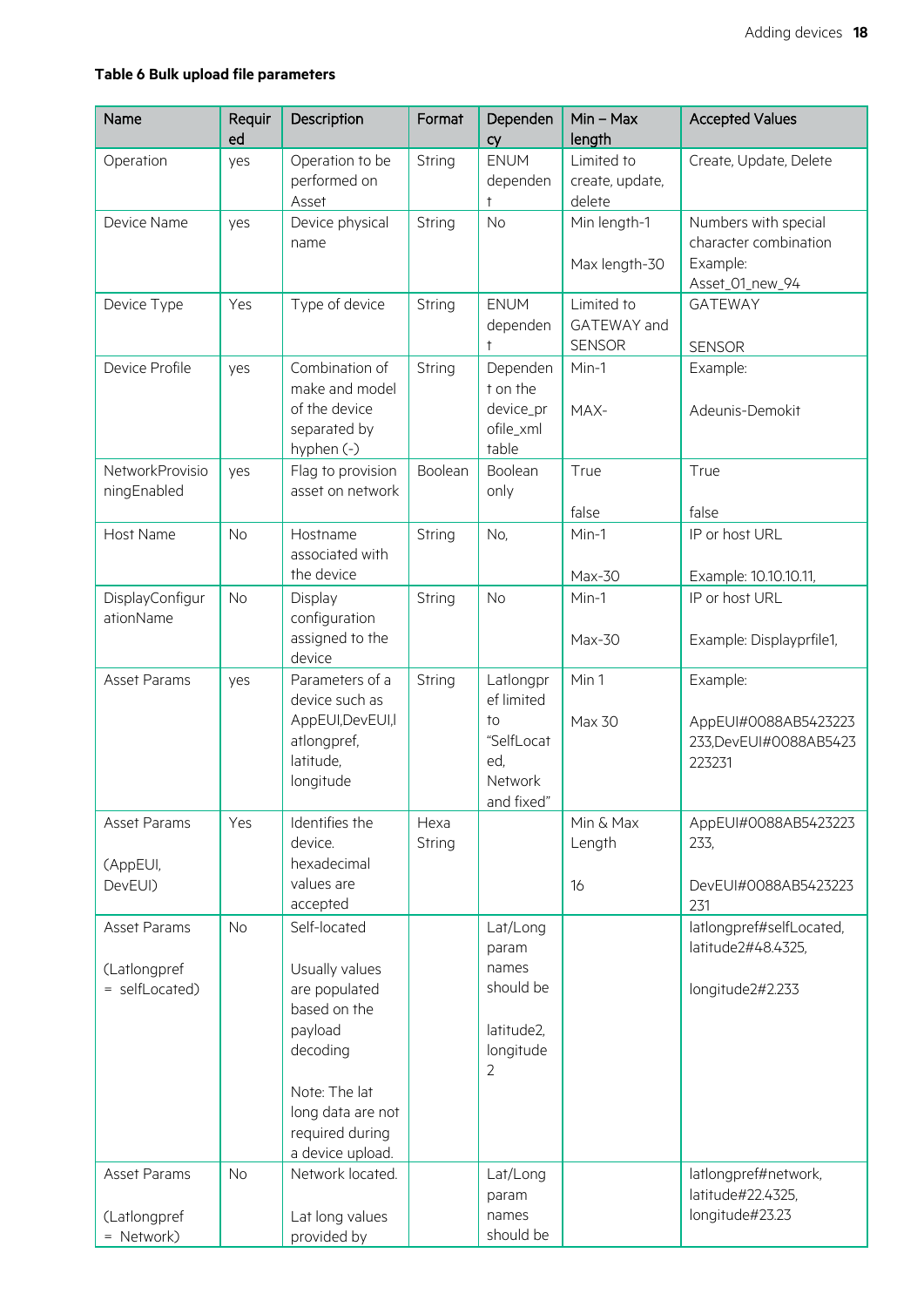|                                               |           | LoRa Gateway<br>Antenna                                                                                                       |         | latitude,<br>longitude                                                                                  |                                                |                                                                      |
|-----------------------------------------------|-----------|-------------------------------------------------------------------------------------------------------------------------------|---------|---------------------------------------------------------------------------------------------------------|------------------------------------------------|----------------------------------------------------------------------|
|                                               |           | Note: The lat<br>long data are not<br>required during<br>the device<br>upload                                                 |         |                                                                                                         |                                                |                                                                      |
| Asset Params                                  | <b>No</b> | Fixed                                                                                                                         |         | Lat/Long                                                                                                |                                                | latlongpref#fixed,<br>latitude1#88.4325,                             |
| (Latlongpref<br>= Fixed)                      |           | User input<br>values for lat<br>long.                                                                                         |         | param<br>names<br>should be<br>Latitude1,<br>longitude1                                                 |                                                | longitude1#28.233                                                    |
|                                               |           | Note: If the user<br>wants to set<br>fixed Lat long for<br>a device.                                                          |         |                                                                                                         |                                                |                                                                      |
| Asset Params<br>(AppKey<br>$= True$           | <b>No</b> | Shows whether<br>security key is<br>available for the<br>device or not                                                        | Boolean |                                                                                                         |                                                | True / false                                                         |
| Asset Params<br>(DecodingEnabl<br>$ed = True$ | <b>No</b> | Shows whether<br>decoding is<br>enabled for the<br>device or not                                                              | Boolean |                                                                                                         |                                                | True/false                                                           |
| Network Params                                | yes       | Parameters of<br>the device such<br>as<br>AppEUI, DevEUI,<br>KeyManagerID,<br>ServiceProfileID<br>DeviceProfileID<br>ClientID | String  | Depended<br>on the<br>device<br>profile<br>attribute                                                    | Depended on<br>the device<br>profile attribute | Example:<br>AppEUI#0088AB5423223<br>233, DevEUI#0088AB5423<br>223231 |
| NetworkParams<br>(AppEUI,<br>DevEUI)          | yes       | Identifier for the<br>device                                                                                                  | String  |                                                                                                         | Defined in the<br>device profile               | Example:<br>AppEUI#0088AB5423223<br>233, DevEUI#0088AB5423<br>223231 |
| NetworkParams                                 | yes       | Identifies the                                                                                                                | String  | If the                                                                                                  | Max 255 char                                   | KeyManagerID#                                                        |
| (KeyManagerID)                                |           | Key Manager<br>Server which can<br>deliver the<br>device AppSKey                                                              |         | value is<br>not found<br>in the csv<br>file, the<br>default<br>value<br>LNSIntern<br>alKMS is<br>taken. |                                                | LNSInternalKMS                                                       |
| NetworkParams<br>(ServiceProfileID            | yes       | Identifies a set of<br>parameters that<br>defines the LNS<br>behavior to<br>adapt the device                                  | String  | If the<br>value is<br>not found<br>in the CSV<br>file, the                                              | MAX 255 char                                   | Example:<br>ServiceProfileID#NB4                                     |
|                                               |           | radio parameters                                                                                                              |         | default                                                                                                 |                                                |                                                                      |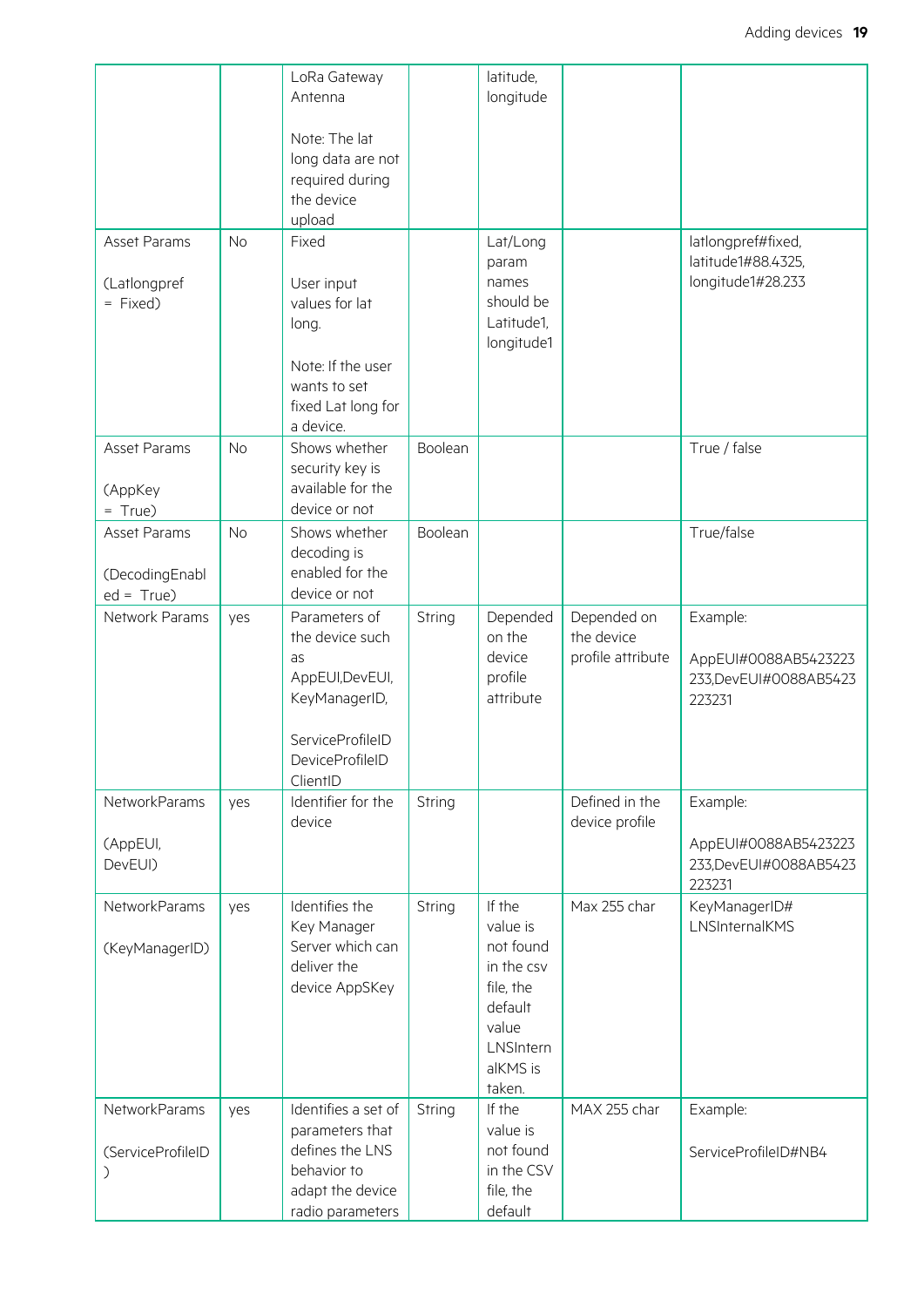|                      |           |                                  |        | value NB3                     |                |                          |
|----------------------|-----------|----------------------------------|--------|-------------------------------|----------------|--------------------------|
|                      |           |                                  |        | is taken.                     |                |                          |
| <b>NetworkParams</b> | <b>No</b> | Identifies a set of              | String | If not<br>available,          | Max 255 char   | Example:                 |
| (DeviceProfileID     |           | parameters that<br>defines the   |        | a default                     |                | DeviceProfileID#12vg4    |
|                      |           | device                           |        | profile is                    |                |                          |
|                      |           | capabilities                     |        | applied by                    |                |                          |
|                      |           | (Example:                        |        | the LNS.                      |                |                          |
|                      |           | FCntUp/FCntDo                    |        |                               |                |                          |
|                      |           | wn 16 or 32 bits                 |        |                               |                |                          |
|                      |           | format)                          |        |                               |                |                          |
| NetworkParams        | Yes       | An identifier                    | String | LNS does                      | 255 characters | Example:                 |
|                      |           | associated to the<br>client (the |        | not verify<br>the             | max            |                          |
| (ClientID)           |           | service provider)                |        | validity of                   |                | ClientID#EWM123          |
|                      |           | by the IT system                 |        | this value                    |                |                          |
| <b>NetworkParams</b> | Yes       | An identifier                    | String | LNS does                      | 255 characters | Example:                 |
|                      |           | associated to the                |        | not verify                    | max            |                          |
| (DeviceID)           |           | device by the IT                 |        | if another                    |                | DeviceID#67654           |
|                      |           | system                           |        | device is                     |                |                          |
|                      |           |                                  |        | already                       |                |                          |
|                      |           |                                  |        | declared<br>with this         |                |                          |
|                      |           |                                  |        | value.                        |                |                          |
| NetworkParams        | <b>No</b> | Additional field                 | String | If absent,                    | 255 characters | Example:                 |
|                      |           | that can be set                  |        | the value                     | max            |                          |
| (Custom1)            |           | by the CRM                       |        | is set to                     |                | Custom1#1234Custom1      |
|                      |           |                                  |        | <null> by</null>              |                |                          |
|                      |           |                                  |        | the LNS.                      |                |                          |
| <b>NetworkParams</b> | <b>No</b> | Additional field                 | String | If absent,                    | 255 characters | Example:                 |
|                      |           | that can be set                  |        | the value<br>is set to        | max            | Custom2#1234Custom2      |
| (Custom2)            |           | by the CRM                       |        | <null> by</null>              |                |                          |
|                      |           |                                  |        | the LNS.                      |                |                          |
| <b>NetworkParams</b> | No        | Additional field                 | String | If absent,                    | 255 characters | Example:                 |
|                      |           | that can be set                  |        | the value                     | max            |                          |
| (Custom3)            |           | by the CRM                       |        | is set to                     |                | Custom3#1234Custom3      |
|                      |           |                                  |        | <null> by</null>              |                |                          |
| NetworkParams        |           | Additional field                 |        | the LNS.                      | 255 characters |                          |
|                      | <b>No</b> | that can be set                  | String | If absent,<br>the value       | max            | Example:                 |
| (Custom4)            |           | by the CRM                       |        | is set to                     |                | Custom4#1234Custom4      |
|                      |           |                                  |        | <null> by</null>              |                |                          |
|                      |           |                                  |        | the LNS.                      |                |                          |
| <b>NetworkParams</b> | <b>No</b> | Additional field                 | String | If absent,                    | 255 characters | Example:                 |
|                      |           | that can be set                  |        | the value                     | max            |                          |
| (Custom5)            |           | by the CRM                       |        | is set to                     |                | Custom5#1234Custom5      |
|                      |           |                                  |        | <null> by<br/>the LNS.</null> |                |                          |
| NetworkParams        | <b>No</b> | Locked: The                      | String | <b>ENUM</b>                   | Locked         | Example:                 |
|                      |           | device cannot                    |        |                               |                |                          |
| (AdministrativeS     |           | access the                       |        | Locked                        | Unlocked       | AdministrativeState#Unlo |
| tate)                |           | network; the                     |        |                               |                | cked                     |
|                      |           | messages from                    |        | Unlocked                      |                |                          |
|                      |           | this device are                  |        |                               |                |                          |
|                      |           | ignored                          |        | If absent,                    |                |                          |
|                      |           |                                  |        | the value                     |                |                          |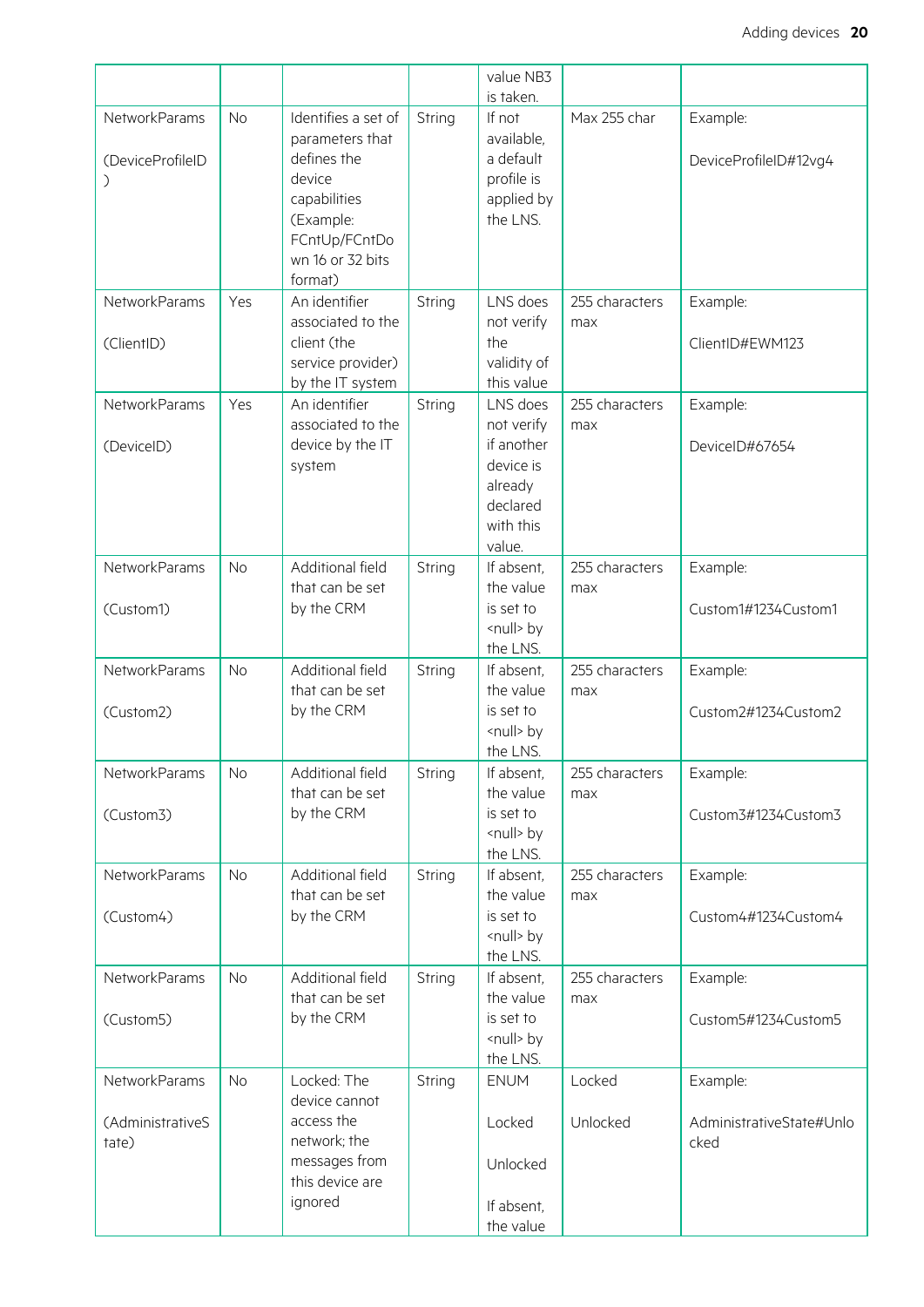| Unlocked: The | is set to |  |
|---------------|-----------|--|
| device can    | Unlocked  |  |
| access the    | by the    |  |
| network       | LNS.      |  |

Network parameters and asset parameters should be enclosed inside brackets ([ and ]) and the parameters should be placed in the following order:

- 1. Network Parameter
- 2. Asset Parameter

The key and value are separated by a hash (#). Sign.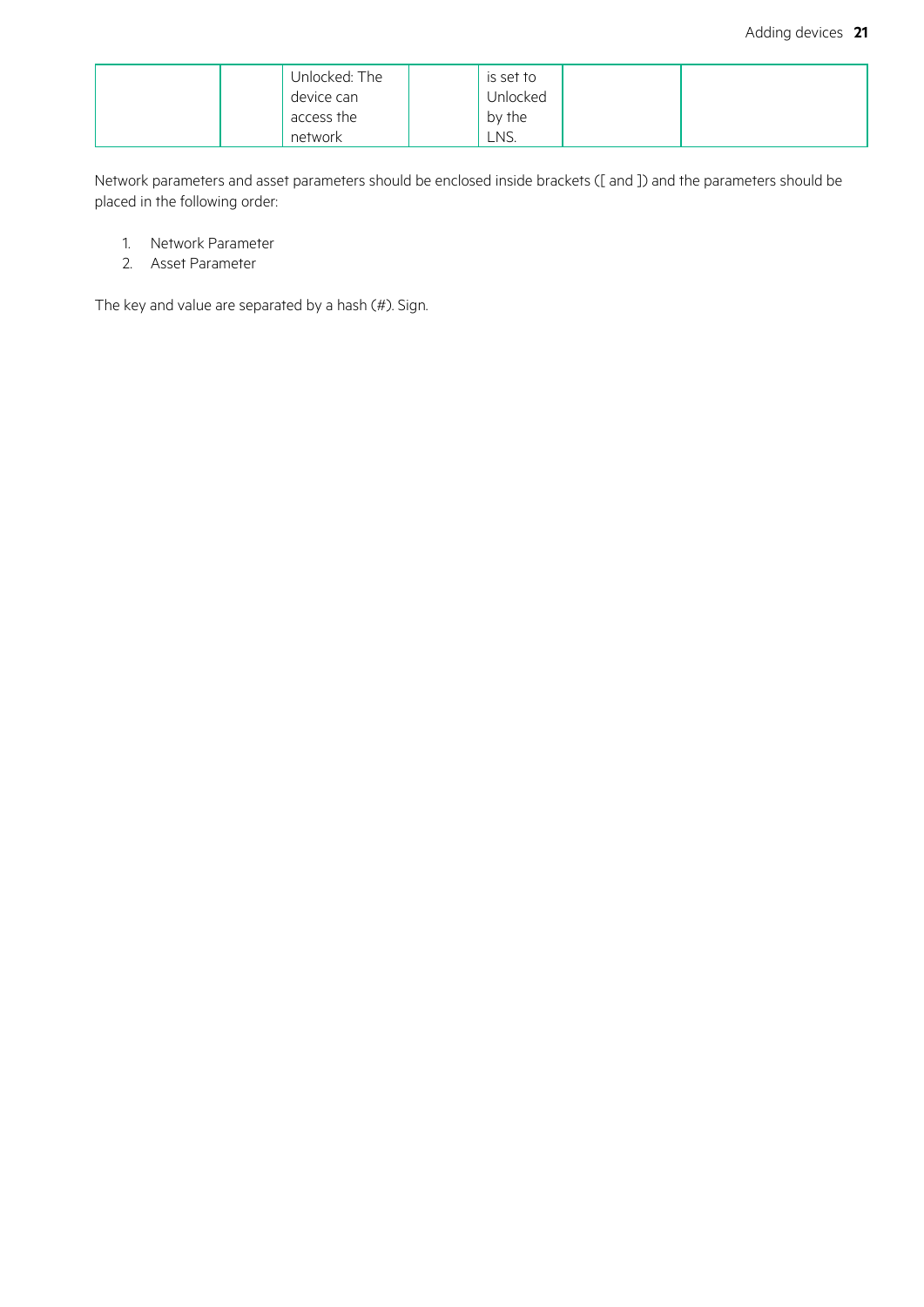# <span id="page-22-0"></span>**Chapter 4 Manage device data**

You should register applications and devices on the UIoT Platform for exchanging or storing device data. UIoT Platform provides a REST based interface for registering devices. After registering the devices, you can access the data from devices, operations, and capabilities from applications by calling their parameters and operations.

### <span id="page-22-1"></span>**4.1 Register a device on UIoT Platform**

The following example shows API commands for registering a device, which are sent from a remote gateway or an application.

```
POST: http://206.164.250.140/davc/m2m/HPE_IoT?ty=2
HEADERS:
X-M2M-Origin : ApplicationResourceId
X-M2M-RI : RI_10142015_1345
Authorization: NDIxNDU1NTIwOTk1NjA4NDI4NjpDR1RCU0NFQ1pH
Body
{"m2m:ae":
   \left\{ \right. "resourceType": 2,
     "resourceID": null,
     "parentID": "842", 
     "creationTime": null,
     "lastModifiedTime": null,
     "labels": [],
    "name": "Demo_TV",
     "accessControlPolicyIDs": [],
     "expirationTime": null,
     "announceTo": [],
     "announcedAttribute": [],
    "appName": "Demo_TV",
    "appID": "Demo_TV",
    "aeid": "Demo TV",
     "pointOfAccess": [
         "http://206.164.250.140/davc//echoTest"
     ],
     "ontologyRef": "http://ontologyUrl",
     "nodeLink": "Demo_TV",
     "childResource": [],
     "containerOrGroupOrAccessControlPolicy": []
   }
}
Response Headers
1. Status Code: 201 Created
2. Connection: Keep-Alive
3. Content-Length: 518
4. Content-Type: application/vnd.onem2m-res+json
5. Date: Wed, 14 Oct 2015 06:18:12 GMT
6. Server: Apache-Coyote/1.1
7. X-M2M-RI: RI_10142015_1
8. X-M2M-RSC: 2001
9. X-M2M-Origin: HPE_IoT
10. Content-Location: HPE_IoT/16da4362d79
```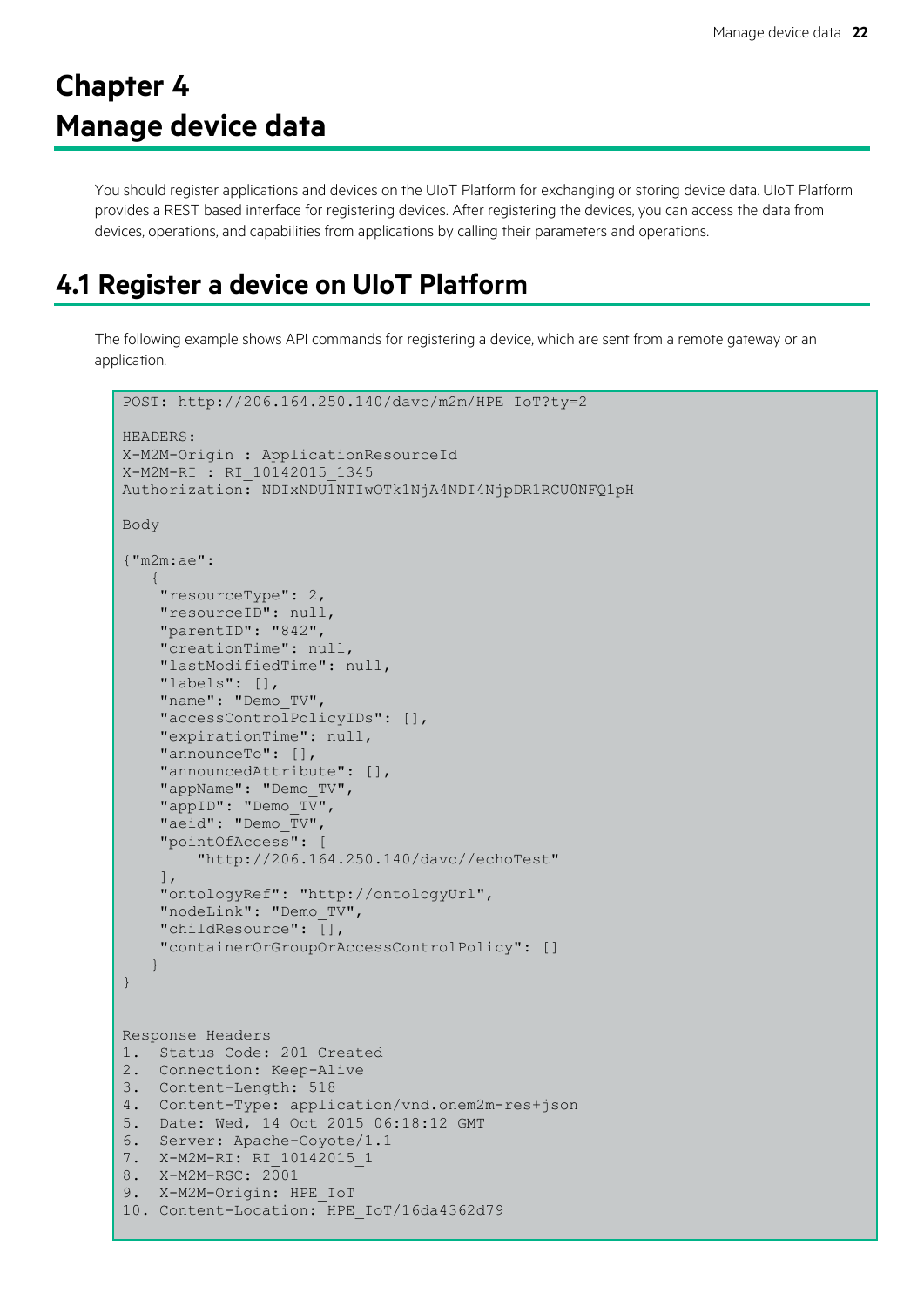```
Response Body
{
     "m2m:ae": 
     {
          "rty": 2,
          "ri": "843",
          "pi": "842",
          "ct": null,
          "lt": null,
          "lbl": [],
          "rn": "Demo_TV",
          "acpi": [],
          "et": null,
          "at": [],
          "aa": [],
         "apn": "Demo_TV",
         "api": "Demo<sup>-</sup>TV",
         "aei": "Demo<sup>-</sup>TV",
          "poa": [
               "http://206.164.250.140/davc//echoTest"
         \vert,
          "or": "http://ontologyUrl",
          "nl": "843",
          "ch": [],
          "containerOrGroupOrAccessControlPolicy": []
     }
}
```
### <span id="page-23-0"></span>**4.2 Access data from a device**

The following example shows the API read commands sent from an application to read latest data from a device.

```
GET: http://206.164.250.140/davc/m2m/HPE IoT/deviceName/default/latest
X-M2M-Origin : ApplicationResourceId
X-M2M-RI : RI_10142015_1346
Authorization: NDIxNDU1NTIwOTk1NjA4NDI4NjpDR1RCU0NFQ1pH
Response
1. Status Code: 201 Created
2. Connection: Keep-Alive
3. Content-Length: 605
4. Content-Type: text/html
5. Date: Wed, 14 Oct 2015 07:00:17 GMT
6. Server: Apache-Coyote/1.1
7. X-M2M-RI: RI_10142015_1346
8. X-M2M-RSC: 2001
9. X-M2M-Origin: HPE IoT
   Response Body:
[
     {
         "m2m:cin": {
            "rty": 4,
```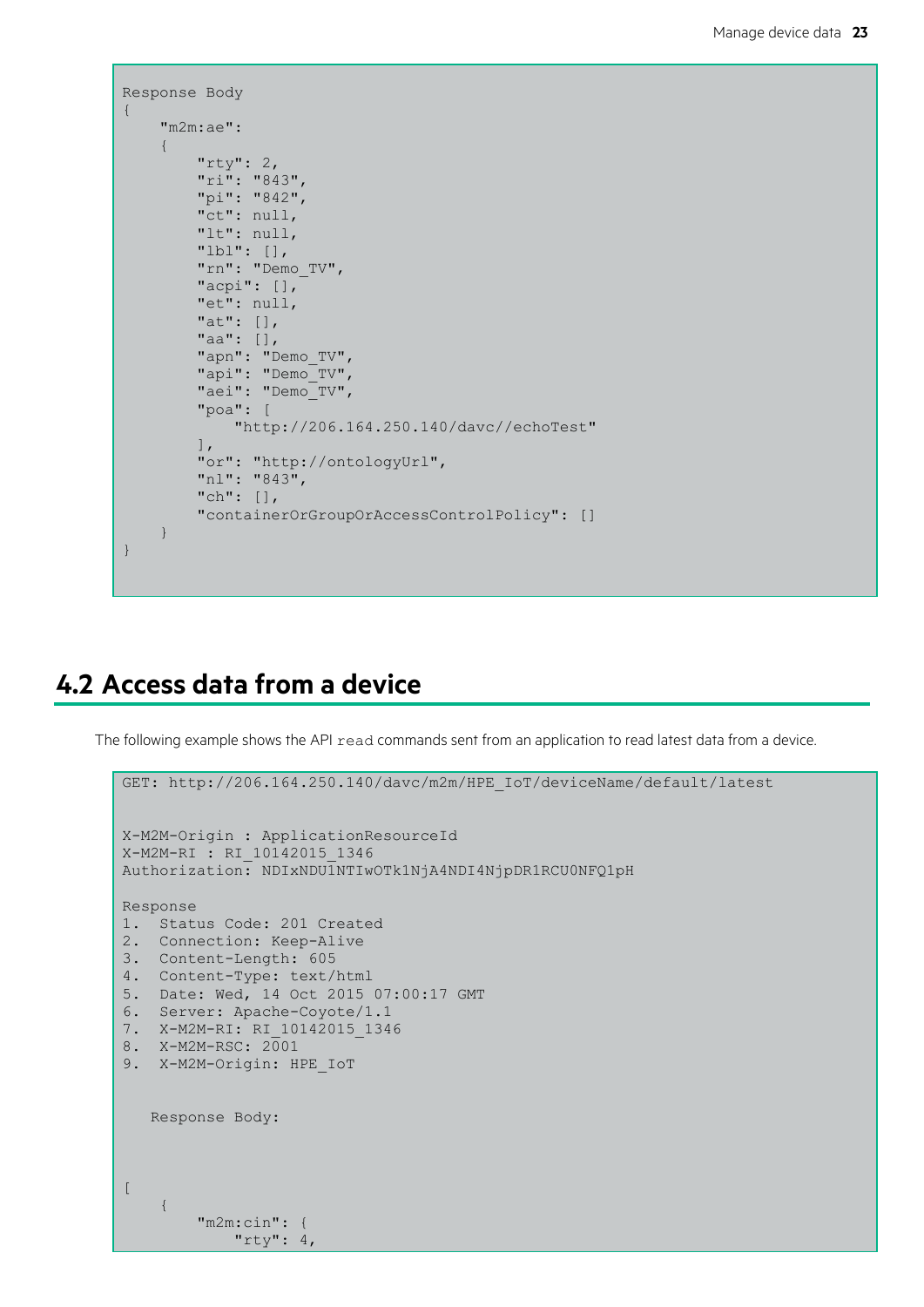```
 "ri": "3_6917201895583037906",
             "pi": "4331878012081649688",
             "ct": "2016-06-13 19:33:24.838",
             "lt": "2016-06-13 19:33:24.838",
             "lbl": [],
             "rn": "Readings",
             "et": "2016-06-13 19:33:24.83",
             "at": [],
             "aa": [],
             "st": 0,
             "cr": null,
             "cnf": null,
             "cs": 0,
             "or": null,
"con": 
"{\"AccelerometerTriggered\":\"true\",\"Button1Pushed\":\"true\",\"Temperature\"
:\"27\",\"BatteryVoltage\":\"411\",\"MessageTime\":\"2014-11-
03T10:58:00.148+05:30\",\"Latitude\":\"69\",\"Longitude\":\"103\",\"FCntUp\":\"4
10\",\"RSSI\":\"410\",\"SNR\":\"410\",\"DateTime\":\"2014-11-
03T10:58:00.148+05:30\"}"
 }
     },
     {
         "m2m:cin": {
            "rty": 4, "ri": "3_7440385847292547028",
             "pi": "4331878012081649688",
            "ct": "2016-06-14 14:16:01.997"
             "lt": "2016-06-14 14:16:01.997",
             "lbl": [],
             "rn": "36857133a3c",
             "et": "2016-06-14 14:16:01.991",
             "at": [],
             "aa": [],
            "st": 0, "cr": null,
             "cnf": null,
             "cs": 0,
             "or": null,
"con": 
"{\"AccelerometerTriggered\":\"true\",\"Button1Pushed\":\"true\",\"Temperature\"
:\"27\",\"BatteryVoltage\":\"411\",\"MessageTime\":\"2014-11-
03T10:58:00.148+05:30\",\"Latitude\":\"69\",\"Longitude\":\"103\",\"FCntUp\":\"4
10\",\"RSSI\":\"410\",\"SNR\":\"410\",\"DateTime\":\"2014-11-
03T10:58:00.148+05:30\"}"
 }
 }
]
```
### <span id="page-24-0"></span>**4.3 Post data to UIoT Platform**

The following example shows API commands for posting data from a device to the UIoT Platform.

```
POST http://206.164.250.140/davc/m2m/HPE_IoT/deviceName/default?ty=4&rt=3
HEADERS:
X-M2M-Origin : ApplicationResourceId
```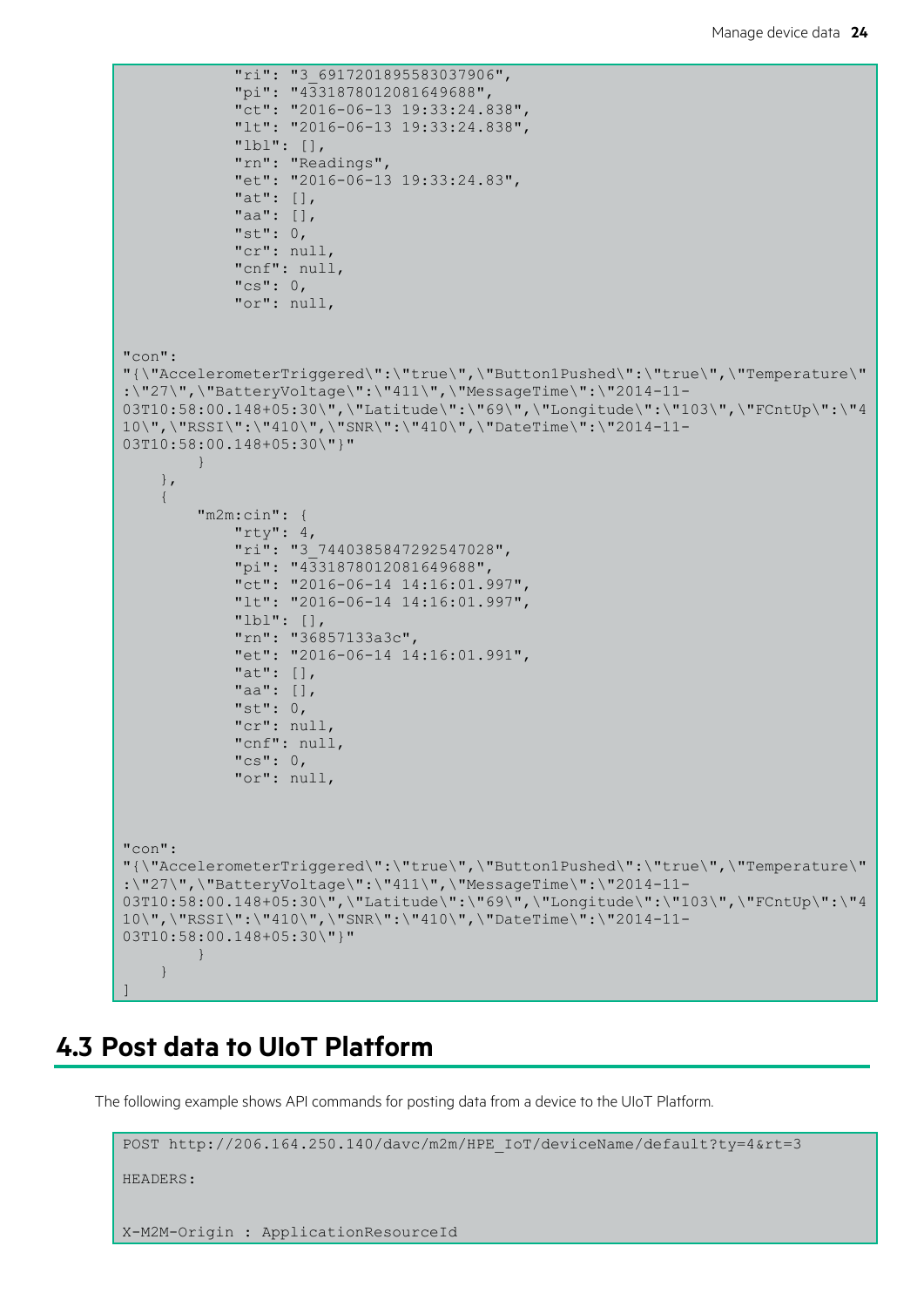```
X-M2M-RI : RI_10142015_1347
Authorization: NDIxNDU1NTIwOTk1NjA4NDI4NjpDR1RCU0NFQ1pH
Request Body:
{
     "m2m:cin": {
"con": 
"{\"AccelerometerTriggered\":\"true\",\"Button1Pushed\":\"true\",\"Temperature\"
:\"27\",\"BatteryVoltage\":\"411\",\"MessageTime\":\"2014-11-
03T10:58:00.148+05:30\",\"Latitude\":\"69\",\"Longitude\":\"103\",\"FCntUp\":\"4
10\",\"RSSI\":\"410\",\"SNR\":\"410\",\"DateTime\":\"2014-11-
03T10:58:00.148+05:30\"}"
}
RESPONSE: 
Headers:
1. Status Code: 201 Created
2. Connection: Keep-Alive
3. Content-Length: 951
4. Content-Type: text/html
5. Date: Wed, 14 Oct 2015 12:02:57 GMT
6. Server: Apache-Coyote/1.1
7. X-M2M-RI: RI_10142015_1347
8. X-M2M-RSC: 2001
9. Content-Location: HPE_IoT/16da4362d79/default/36857133a3c
10. X-M2M-Origin: HPE_IoT
Response body: 
{
     "m2m:cin": {
        "rty": 4, "ri": "HPE_IoT/16da4362d79/default/36857133a3c",
         "pi": "HPE_IoT/16da4362d79/default",
        "ct": "2016-06-14 14:16:01.997",
         "lt": "2016-06-14 14:16:01.997",
         "lbl": [],
         "rn": "36857133a3c",
         "et": "2016-06-14 14:16:01.991",
         "at": [],
         "aa": [],
         "st": 0,
         "cr": null,
         "cnf": null,
        "cs": 0,
         "or": null,
"con":
"{\"AccelerometerTriggered\":\"true\",\"Button1Pushed\":\"true\",\"Temperature\"
:\"27\",\"BatteryVoltage\":\"411\",\"MessageTime\":\"2014-11-
03T10:58:00.148+05:30\",\"Latitude\":\"69\",\"Longitude\":\"103\",\"FCntUp\":\"4
10\",\"RSSI\":\"410\",\"SNR\":\"410\",\"DateTime\":\"2014-11-
03T10:58:00.148+05:30\"}"
     }
}
```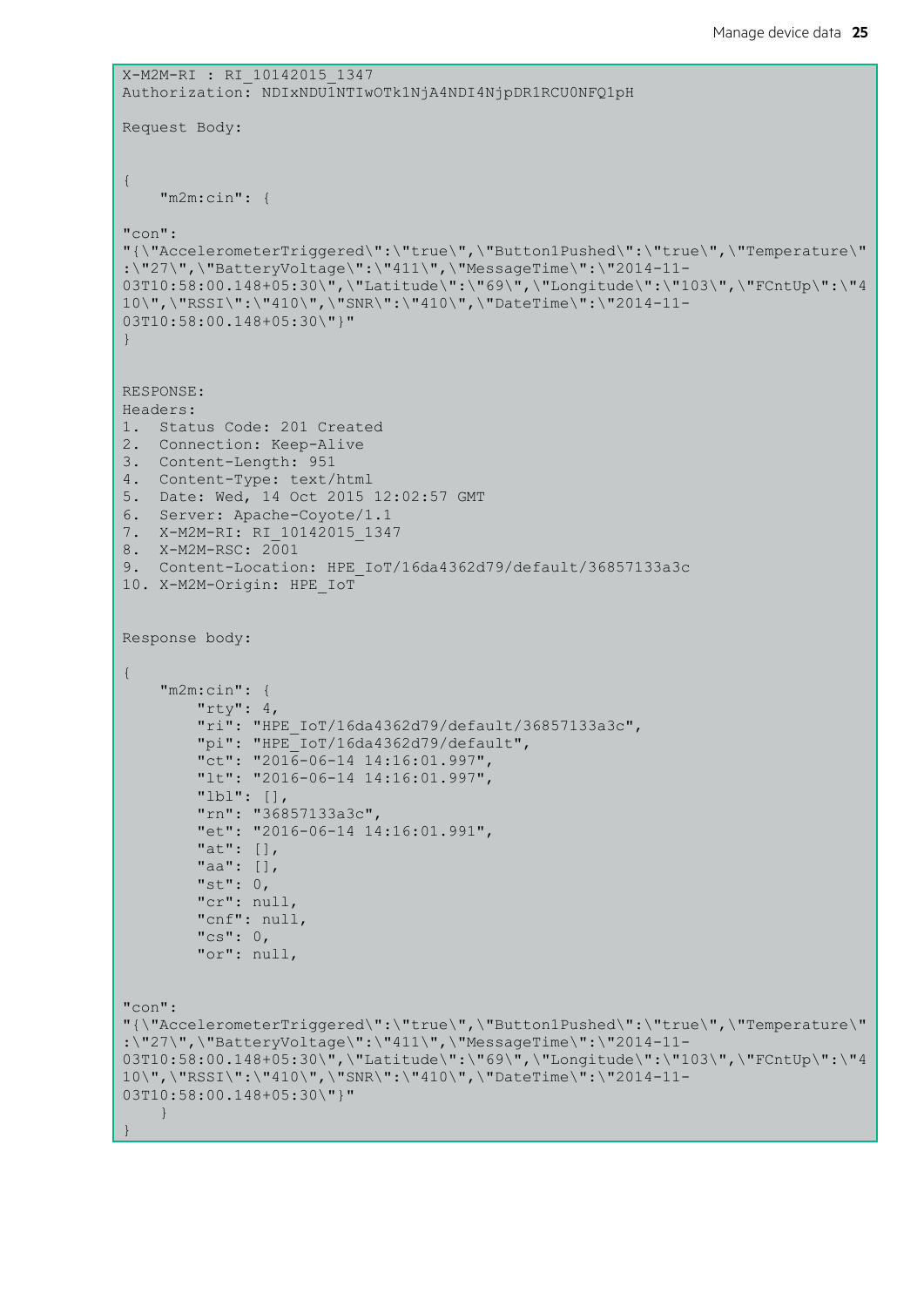## <span id="page-26-0"></span>**Chapter 5 Managing codecs**

Codec is attached as a plug-in component in the UIoT Platform. You can add, enable, or disable codecs dynamically without rebooting or redeploying the DAV module.

<span id="page-26-1"></span>ا≝ا

**NOTE:** If a codec is overwritten from the DSM portal UI, reboot or redeploy the DAV module.

### **5.1 Codec interfaces for third-party**

Third-party software responsible for codec development, implements the following contract. This contract is provided as a JAR file to the third-party developers. This JAR has a dependency for both third-party developer and UIoT Platform.

The supporting classes of this abstract class are as follows:

```
public abstract class AbstractCodec implements Codec {
   boolean enabled;
   public boolean isEnabled() {
         return enabled;
   }
   public void setEnabled(boolean enabled) {
         this.enabled = enabled;
   }
}
```
The third-party codec should extend the abstract class. The AbstractCodec implements the codec interface. Third-party codec development must implement the methods of codec interface.

```
public interface Codec {
   public CodecIOBase encode(CodecIOBase codecIOBase) throws CodecException;
   public CodecIOBase decode(CodecIOBase codecIOBase) throws CodecException;
   public String getUniqueCodecIdentifier() throws CodecException;
   public String getCodecName() throws CodecException;
   public String getCodecDescription() throws CodecException;
   public String getCodecVersion() throws CodecException;
}
public class CodecException extends Exception {
   public CodecException(String message) {
         super(message);
 }
}
public class CodecIOBase{
     ExecutionStatus executionStatus; //Used for returning success(true) or 
failure( for encode/decode
   Map<String, String> codecStringInputOutput;
    Map<String,byte[]> codecBinaryInputOutput;
    Map<String,Object> codecObjectInputOutput;
}
public enum ExecutionStatus {
        success(1),
         failure(2),
        suspended(3);
}
```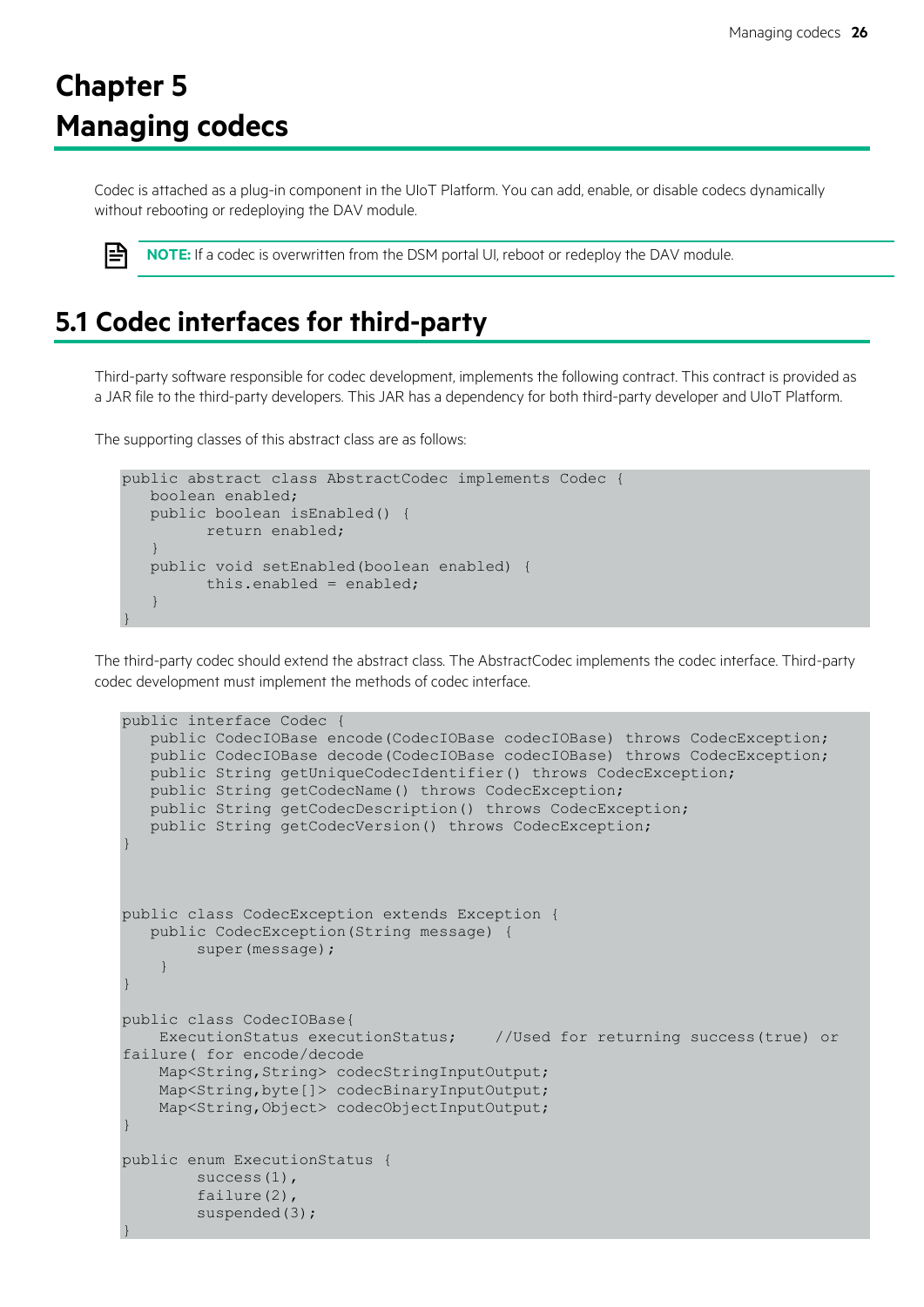### <span id="page-27-0"></span>**5.2 Codec Log4J dependency for third-party**

Following is the Log4J dependency expressed in terms of Maven.

```
<dependency>
         <groupId>log4j</groupId>
         <artifactId>log4j</artifactId>
         <version>1.2.17</version>
</dependency>
```
Each third-party codec includes the unique logging path as described here.

```
log4j.rootLogger=DEBUG, file
log4j.appender.file.File=<CodecImplementor>/<deviceVendor>/<CodecName>/<CodecCla
ssVersion>/<CodecName>.log
log4j.appender.file.MaxFileSize=10MB
log4j.appender.file.MaxBackupIndex=10
log4j.appender.file.layout=org.apache.log4j.PatternLayout
log4j.appender.file.layout.ConversionPattern=%d{yyyy-MM-dd HH:mm:ss} %-5p 
\xi c\{1\}:\xi L - \xi m\n
```
### <span id="page-27-1"></span>**5.3 Develop third-party codec**

UIoT Platform codec server framework uses a ServiceLoader to load the third-party codec. The third party codec must conform to the following directory structure.

```
\triangleq adx
  ▲ ■ src/main/java
     ▲ + com.hpe.iot.codec.adx.lora.version2
        D CodecImpl.java
       log4j.properties
  ▷ Src/test/java
```
- **EX JRE System Library [J2SE-1.5]**
- Maven Dependencies
- ▲ *Sic/main/resources* 
	- ▲ EMETA-INF
		- $\triangle$  services
			- com.hpe.iot.codec.AbstractCodec
- **D** Src  $\triangleright \triangleright$  target

The com.hpe.iot.codec.AbstractCodec file must contain the qualified name of implementation class that implements codec interface.

For example, com.hpe.iot.codec.adx.lora.version1\_2\_2.CodecImpl, third-party codecs must set the UniqueCodecIdentifier with a unique ID provided by the HPE delivery team.

For example: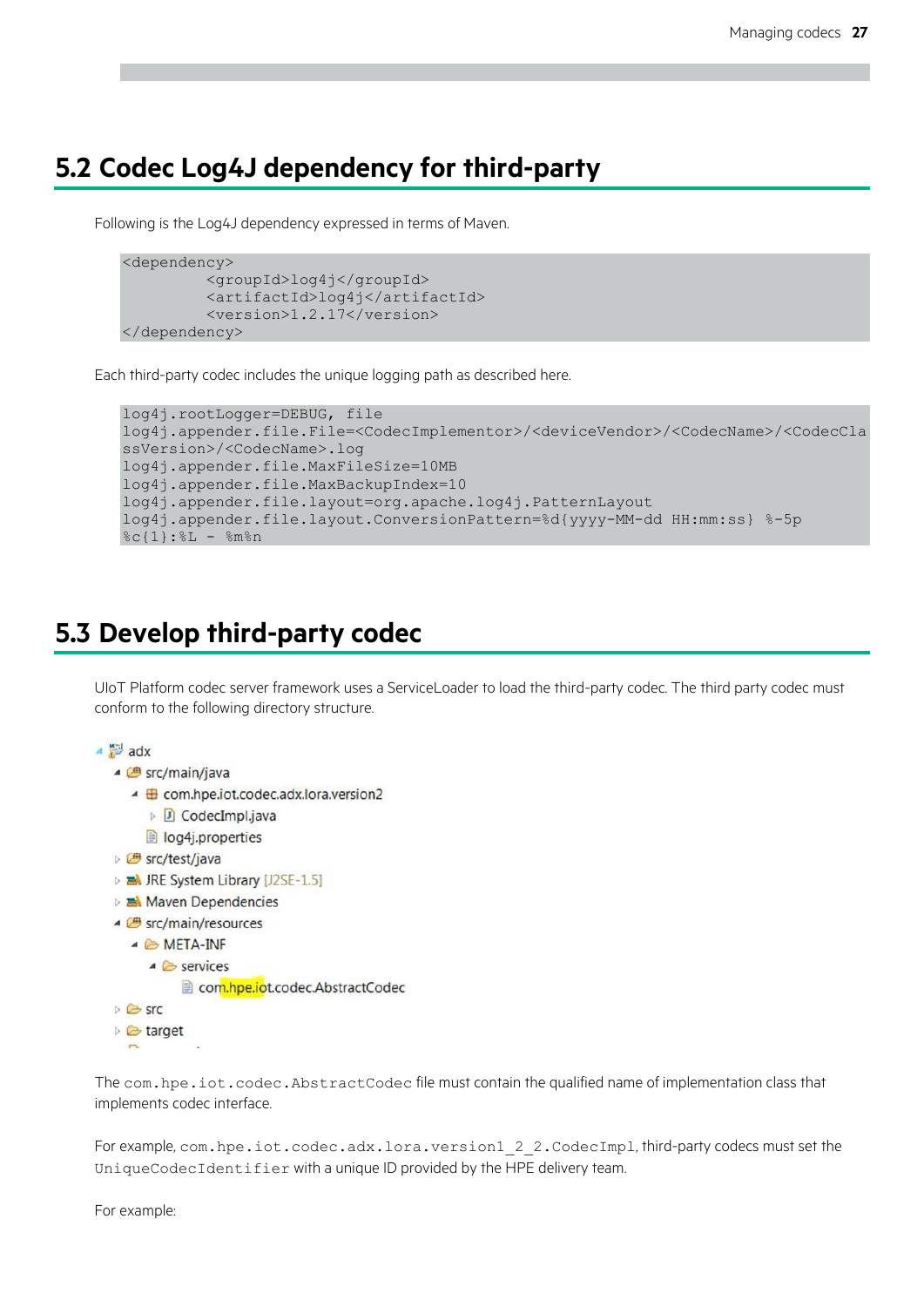public String getUniqueCodecIdentifier() throws CodecException { return "uniqueId"; }

This ID is a unique identifier of the codec in the UIoT Platform. Following is a list of unique Codec Identifiers.

| Unique Codec Identifier |
|-------------------------|
| Bleeper                 |
| Adeunis DEM             |
| <b>ARF Pulse Meter</b>  |
| AdeunisNetCoverage      |
| InO ILD                 |
|                         |

#### <span id="page-28-0"></span>**5.4 UIoT Platform codec server framework**

Codec Server Framework uses ServiceLoader to dynamically load the third-party codecs. The key to this design having single CodecContext available to the DAV module. CodecContext is a singleton spring class managed by the DAV root spring application context.

The framework is designed to use only one instance of the Codec. A Codec is stateless. The CodecIOBase is the primary IO for the codec. As CodecIOBase preserves state, a new instance is required for exchange of data.

CodecContext is a spring managed Single class that loads the Codec whichever codec is available under /hpe/codec directory during boot strap. Whenever a third-party code jar is available, the "reloadCodec" method of CodecContext should be invoked so that it reloads the codecs.

When a codec is loaded, its default status is disabled. When the codec is enabled by using the "setEnabled" method, it becomes ready for use. Important methods of the CodecContext are as follows:

```
public class CodecContext {
   public CodecIOBase encode(String uniqueCodecIdentifier, CodecIOBase
codecIOBase) throws CodecException, IOException
   public CodecIOBase decode(String uniqueCodecIdentifier, CodecIOBase
codecIOBase) throws CodecException, IOException
    private void loadCodecs() throws IOException, CodecException;
    public String getCodecName(String uniqueCodecIdentifier) throws 
CodecException;
    public String getCodecDescription(String uniqueCodecIdentifier) throws 
CodecException;
    public String getCodecVersion(String uniqueCodecIdentifier) throws 
CodecException;
    public String reloadCodec(String uniqueCodecIdentifier) throws 
CodecException;
    public boolean isEnabled(String uniqueCodecIdentifier) throws 
CodecException;
   public boolean setEnabled(String uniqueCodecIdentifier, Boolean throws
CodecException;
}
```
1. Upload the third-party codec to the following directory: /hpe/codec/ <CodecImplementor>/<deviceVendor>/<CodecName>/<CodecClassVersion>/<CodecName> .jar For example /hpe/codec/nke/nke-tic/1\_0/nke-tic.jar

2. After uploading the codec to this directory, the CodecContext loads it automatically.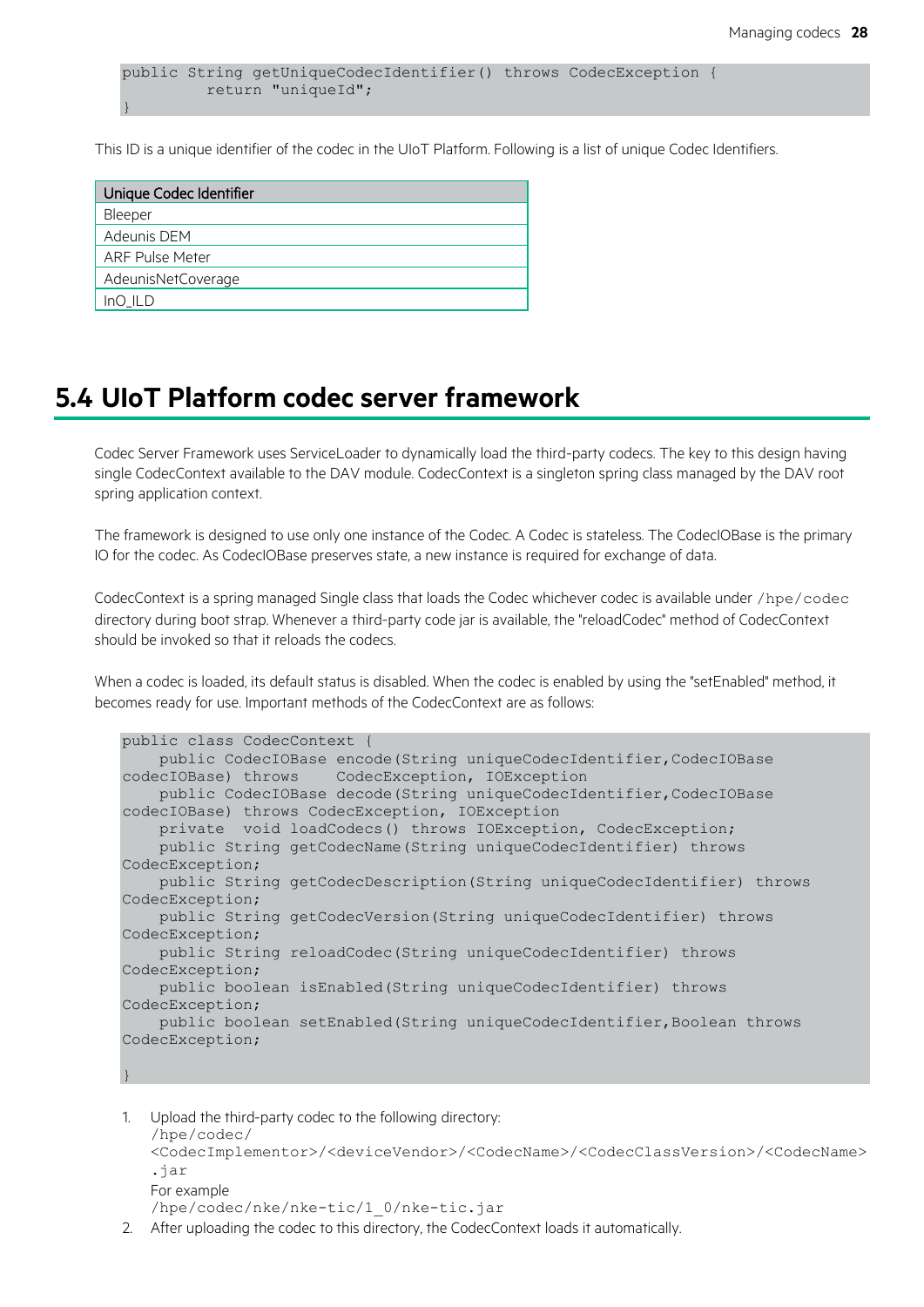However, the codec remains disabled till it is enabled. Any usage call for the codec starts a check to see if the codec exists and is enabled. If any condition is false, the codec returns a message stating the codec is not available for use.

#### <span id="page-29-0"></span>**5.5 Data model and DAO**

This table is created when installing the platform. The table shows the codec and its current status.

```
Create Table codec(
  Unique codec identifier character varying(10) not null,
  Codec name character varying(100),
  Codec description character varying(1000),
  Codec version character varying (10),
   Enabled Boolean,
    String lifecycleStatus character varying (10)
)
```
#### <span id="page-29-1"></span>**5.6 UIoT Platform codec API for UI**

A new controller is added to the DAV for CodecUI. All access from the UI to the codec is through the REST API exposed through this controller.

The REST controller gets the application wide CodecContext injected. The REST APIs are wrappers over the methods exposed by the CodecContext.

The following is the REST API:

```
//Returns Codec Name
@RequestMapping(value = "/3rdparty/codec/getCodecName", method = 
RequestMethod.GET, produces = { MediaType.APPLICATION_JSON_VALUE })
public String getCodecName(@RequestParam("unqcodecid") String unqcodecid,
HttpServletRequest req) throws CodecException, IOException {
}
//Returns Codec Version
@RequestMapping(value= "/3rdparty/codec/getCodecVersion", method = 
RequestMethod.GET, produces = { MediaType.APPLICATION_JSON_VALUE })
public String getCodecVersion(
               @RequestParam("unqcodecid") String unqcodecid,
               HttpServletRequest req) throws CodecException {
}
//Returns Codec Description
@RequestMapping(value = "/3rdparty/codec/getCodecDesc", method = 
RequestMethod.GET, produces = { MediaType.APPLICATION_JSON_VALUE })
   public String getCodecDesc(@RequestParam("ungcodecid") String ungcodecid,
               HttpServletRequest req) throws CodecException {
}
//Return status of the given Codec
@RequestMapping(value = "/3rdparty/codec/getCodecStatus", method =
RequestMethod.GET, produces = { MediaType.APPLICATION_JSON_VALUE })
   public Boolean getCodecStatus(
               @RequestParam("unqcodecid") String unqcodecid,
               HttpServletRequest req) throws CodecException {
}
//Enables or disables Codec
```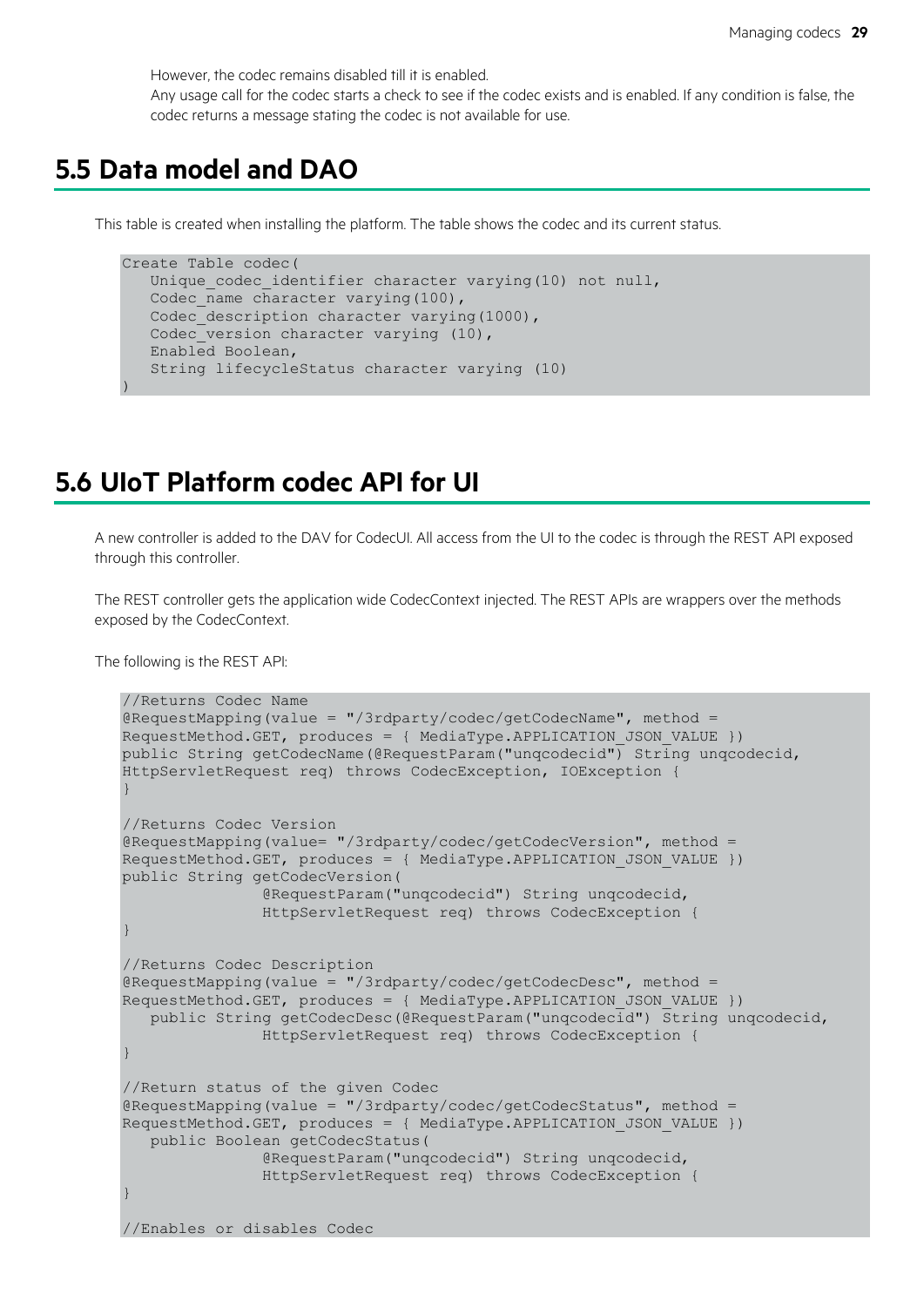```
@RequestMapping(value = "/3rdparty/codec/setCodecStatus", method =
RequestMethod.PUT, produces = { MediaType.APPLICATION_JSON_VALUE })
   public void setCodecStatus(@RequestParam("unqcodecid") String unqcodecid,
              @RequestParam("status") boolean status, HttpServletRequest req)
               throws CodecException {
}
//Load all Codec
@RequestMapping(value = "/3rdparty/codec/loadCodecs", method = 
RequestMethod.GET, produces = { MediaType.APPLICATION JSON VALUE })
   public String loadCodecs(HttpServletRequest req)
               throws CodecException, IOException {
}
//Returns All Codecs
@RequestMapping(value = "/3rdparty/codec/getCodecIds", method = 
RequestMethod.GET, produces = { MediaType.APPLICATION_JSON_VALUE })
   public String[] getCodecIds(HttpServletRequest req) {
}
```
#### <span id="page-30-0"></span>**5.7 Import codecs using DSM portal UI**

You can add, enable, or disable a codec dynamically without rebooting or redeploying the DAV module. If the codec is overwritten through the DSM portal UI, reboot or redeploy the DAV application.

You can import the required codecs. Use the following procedure to import codecs.

1. Select the **Device Mgmt.** > **Import Codec** menu from the left pane.

| 2. | The Import Codec window appears. |
|----|----------------------------------|
|    | $\Box$ Import Codec              |

| Home / Search Device / Import Codec |             |                            |                     |                                    |               |               |        |
|-------------------------------------|-------------|----------------------------|---------------------|------------------------------------|---------------|---------------|--------|
| Codec Identifier *                  | Codec Name* | Codec Version <sup>*</sup> | Codec Description * |                                    | Source File * |               |        |
| Codec Identifier                    | Codec Name  | <b>Codec Version</b>       |                     | <b>Codec Description</b><br>Browse |               | Upload        | Clear  |
|                                     |             |                            |                     |                                    |               |               |        |
| Codec(s) Available                  |             |                            |                     |                                    |               |               |        |
| Codec Identifier                    | Codec Name  | Codec Version              |                     | Codec Description                  |               | <b>Status</b> | Action |
| No data found.                      |             |                            |                     |                                    |               |               |        |

#### **Figure 5 Import Codec**

<span id="page-30-2"></span>By default, the codec status is disabled. Use the Action button to toggle between enable and disable actions. 3. Enter the required details.

#### <span id="page-30-1"></span>**Table 7 Import codecs**

| Field             | Description                                                                 |
|-------------------|-----------------------------------------------------------------------------|
| Codec Identifier  | Enter a unique ID for the codec. This ID is used to identify the particular |
|                   | implementation of encoding and decoding.                                    |
| Codec Name        | Enter a name for the codec.                                                 |
| Codec Version     | Enter the version of the codec.                                             |
| Codec Description | Enter a description for the codec.                                          |
| Source File       | Click the <b>Browse</b> button to browse and select the file for uploading. |
|                   |                                                                             |
|                   | The UIoT Platform DSM portal supports JAR file format.                      |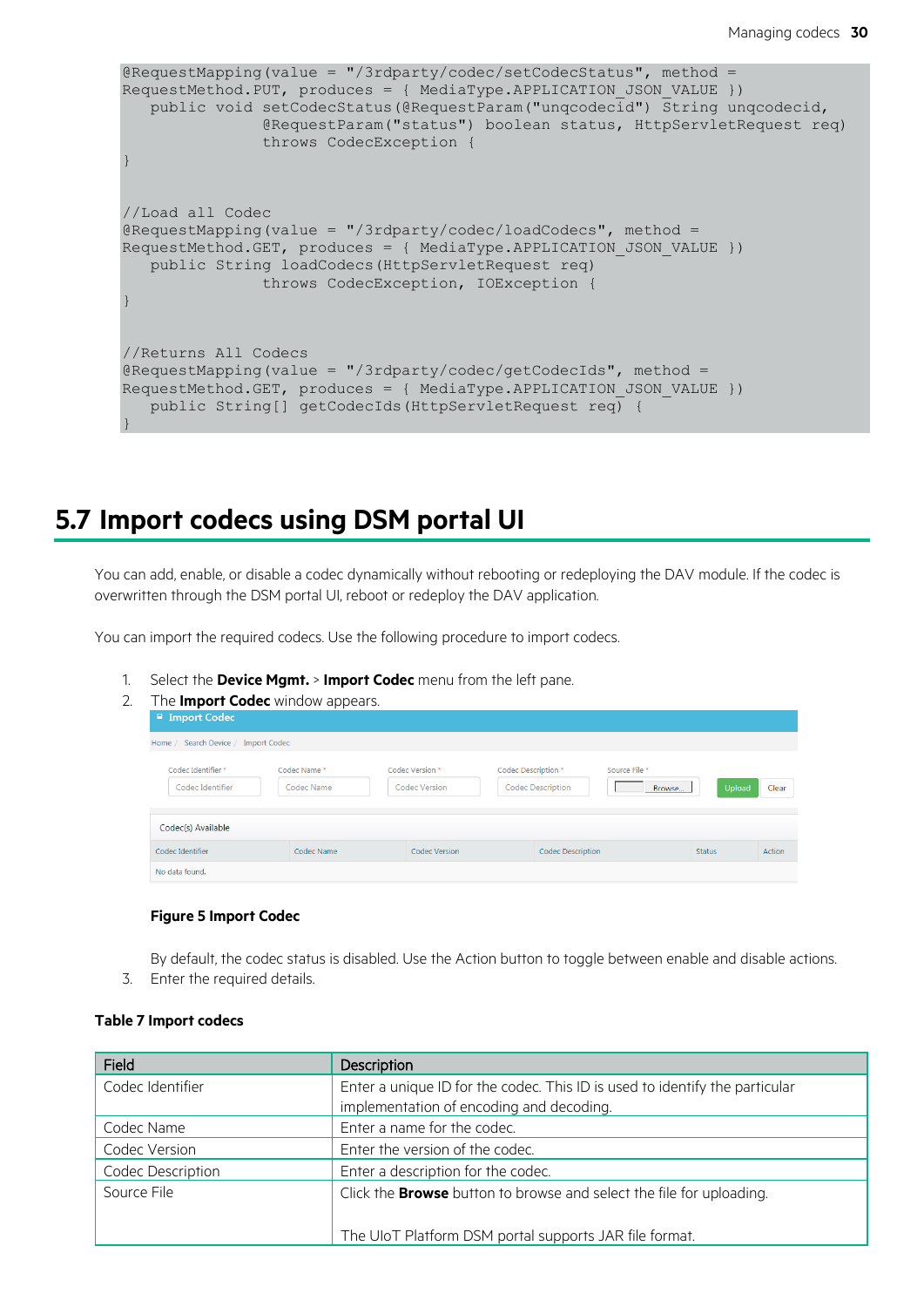4. Click the **Upload** button.

After the codec JAR file is uploaded, the file is added to the /hpe/codec/ directory and the codec details are stored in the Codec table in the UIoT platform database.

### <span id="page-31-0"></span>**5.8 Codec server framework and contract deployment**

The UIoT platform codec server framework is packaged as dav.war. All source code is available under dav.

The UIoT platform codec interface is packaged as IOTCodecContract.jar. This is a dependency dav and the thirdparty codecs.

#### <span id="page-31-1"></span>**5.9 Encoding and decoding**

#### **Decoding**

The codec library should accept the clear text string, process the same according to the device-specific decoding. Return the key value pair of decoded data.

For example:

Input:

a95ffj7493qutfee

Output:

```
Temperature: 20 
Latitude: 40.12 
Longitude: 2.54
```
#### **Encoding**

The codec library should accept the key value pair of the data, process the same according to the device specific encoding, and return the encoded string data.

For example:

Input:

| Temperature: 20 |  |  |
|-----------------|--|--|
| Latitude: 40.12 |  |  |
| Longitude: 2.54 |  |  |

Output:

a95ffj7493qutfee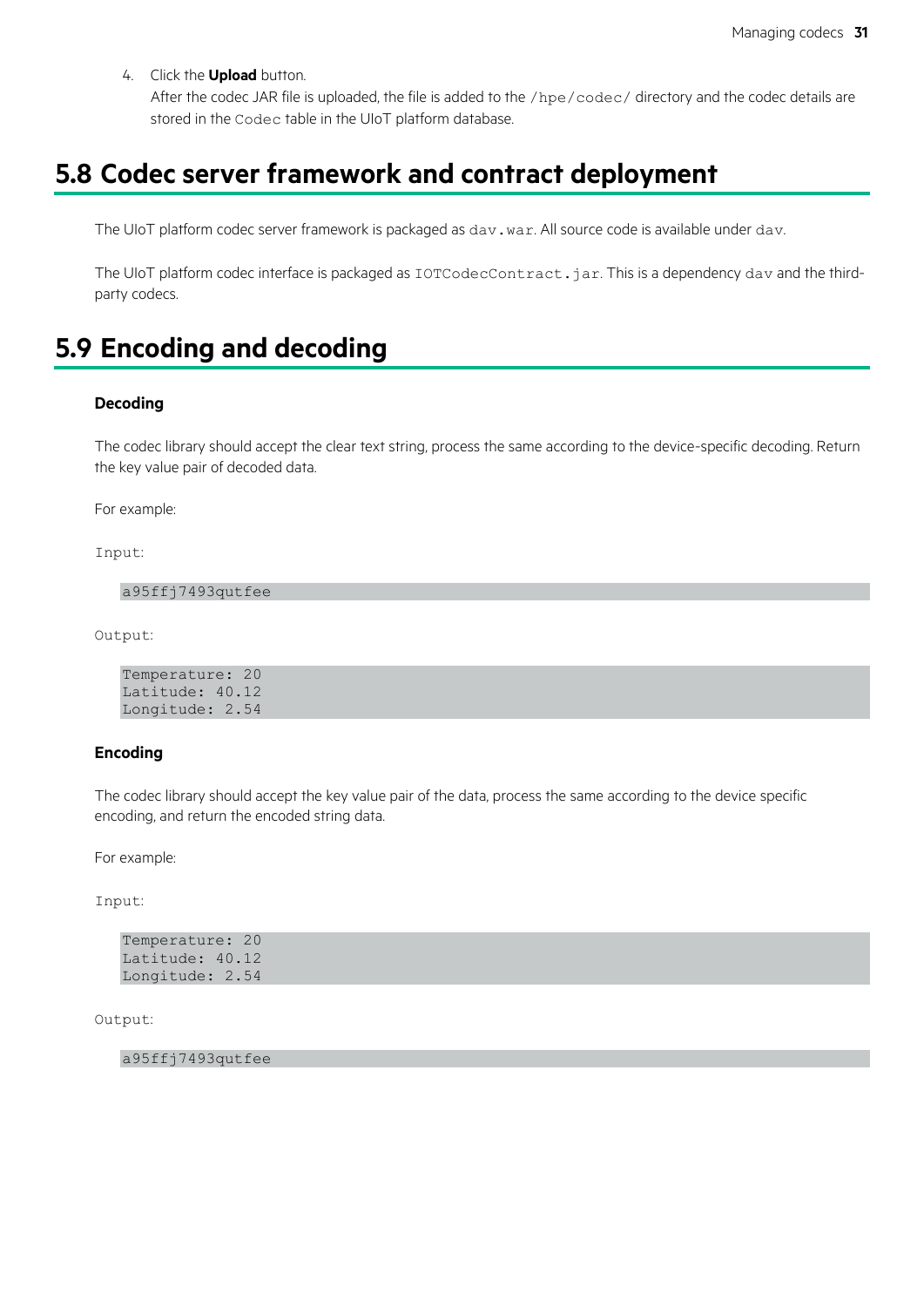# <span id="page-32-0"></span>**Chapter 6 Integrate external key store**

Currently, the UIoT platform has the internal key store, where the keys (AppKey/AppSessionKey) are stored corresponding to the devices with version ID. The UIoT platform supports integration of external key store.

## <span id="page-32-1"></span>**6.1 Current—KeyStore table**

Keys (LoRaWAN specific) are uploaded via the UIoT DSM portal for a device ID and stored in the keystore table with the keywrap (using the master key).

To integrate an external keystore, get the App key or AppSession key based on the parameters such as AppNonce, DevNonce, and NetId. These parameters are specific to LoRa network.

Based on the join request/accept, get the AppKey/AppSession key from the external key store and store it in the internal key store.

| logical_name  | device<br>_id | keyset         | key_value                                                                                                    | key_ver | key_algori<br>thm | masterkey_<br>ver |
|---------------|---------------|----------------|--------------------------------------------------------------------------------------------------------------|---------|-------------------|-------------------|
| AppKey        |               | $\overline{2}$ | B087CF619BBF6BE5090F906809D46A<br>DBB087CF619BBF6BE5090F906809D4<br>6ADB8C512E7A784C5D656426438A691<br>A3052 |         |                   | 5                 |
| AppKey        |               | $\overline{2}$ | B087CF619BBF6BE5090F906809D46A<br>DBB087CF619BBF6BE5090F906809D4<br>6ADB8C512E7A784C5D656426438A691<br>A3052 | 2       |                   | 5                 |
| AppSessionKey |               | $\overline{2}$ | 5791A05832E0AF48B251BFB62845DD0<br>8A80B1D5E904D7ECF04DB62D22ED98<br>34A8C512E7A784C5D656426438A691A<br>3052 | 1       |                   | 5                 |
| AppSessionKey |               | $\mathcal{P}$  | 5791A05832E0AF48B251BFB62845DD0<br>8A80B1D5E904D7ECF04DB62D22ED98<br>34A8C512E7A784C5D656426438A691A<br>3052 | 2       |                   | 5                 |

#### <span id="page-32-3"></span>**Table 8 KeyStore table**

### <span id="page-32-2"></span>**6.2 Map new KeyStore with parameters**

The parameters for the AppKey/AppSession key are maintained in a property file.

For example, Iot.keystore.parameter.list=AppNonce,DevNonce,NetId,Xyz

The mapping of the parameters should be similar to the following:

#### <span id="page-32-4"></span>**Table 9 KeyStore parameter mapping**

| Device Id | ParamKev | ParamValue | KeyVersion |
|-----------|----------|------------|------------|
|-----------|----------|------------|------------|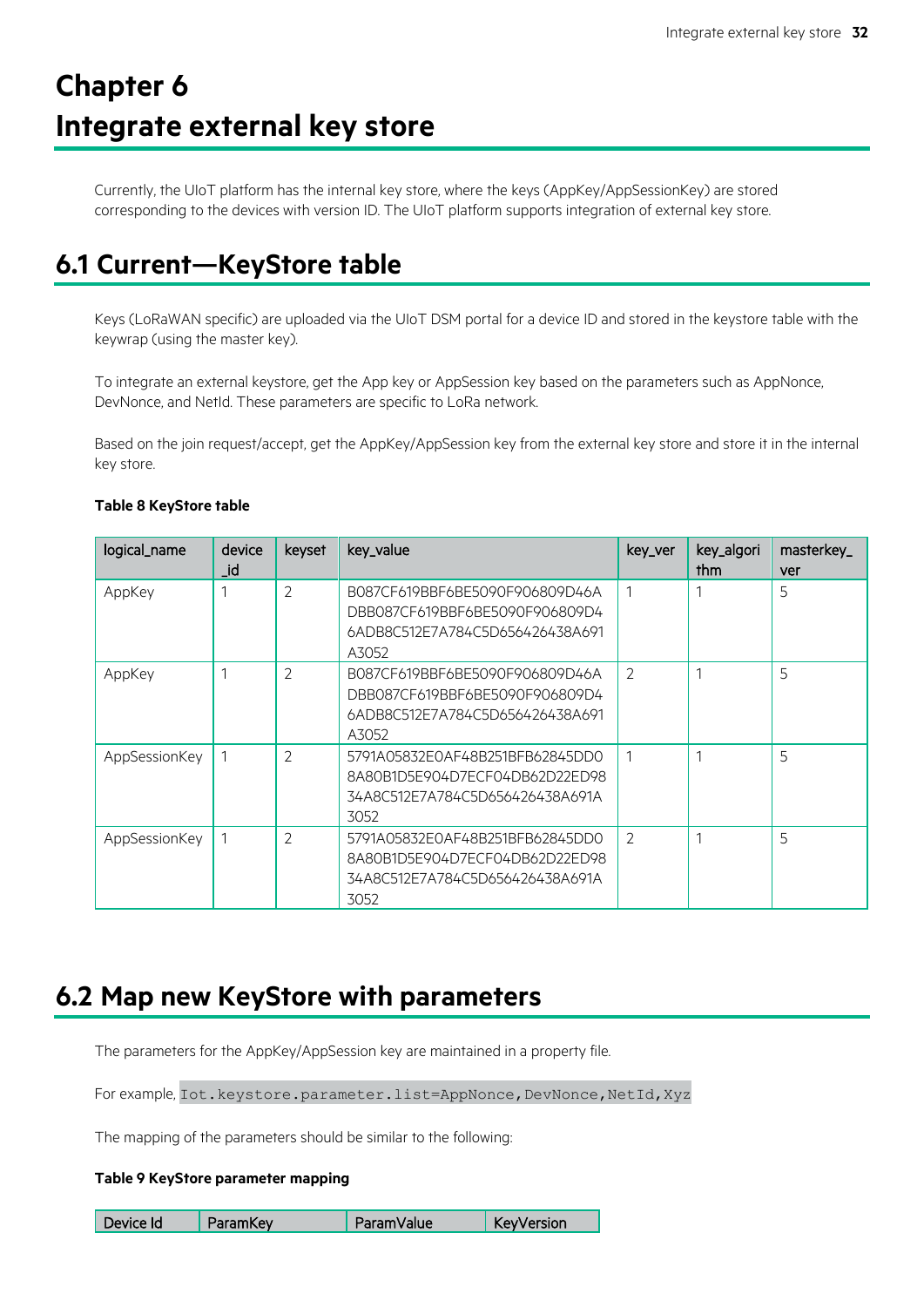| 1 | AppNonce     | 1Aeiu50=      | 1              |
|---|--------------|---------------|----------------|
| 1 | DevNonce     | 1Hfk#dow=     | 1              |
| 1 | NetId        | 1DFJduen=     | 1              |
| 1 | Xyz          | 1Sldkfj       | 1              |
| 1 | logical_name | AppKey        | 1              |
| 1 | AppNonce     | 2Aeiu50=      | 2              |
| 1 | DevNonce     | 2Hfk#dow=     | 2              |
| 1 | NetId        | 2DFJduen=     | 2              |
| 1 | Xyz          | 1Dkljfh       | $\overline{2}$ |
| 1 | Logical_name | AppKey        | $\overline{2}$ |
| 1 | AppNonce     | 1Aeiu50=      | 1              |
| 1 | DevNonce     | 1Hfk#dow=     | 1              |
| 1 | NetId        | 1DFJduen=     | 1              |
| 1 | Xyz          | 1Sldkfj       | 1              |
| 1 | logical_name | AppSessionKey | 1              |
| 1 | AppNonce     | 2Aeiu50=      | $\overline{2}$ |
| 1 | DevNonce     | 2Hfk#dow=     | $\overline{2}$ |
| 1 | NetId        | 2DFJduen=     | 2              |
| 1 | Xyz          | <b>Dkljfh</b> | 2              |
| 1 | Logical_name | AppSessionKey | $\overline{2}$ |

### <span id="page-33-0"></span>**6.3 Keystore integration workflow**

The keystore integration workflow is similar to the following:

- Join Request/Accept
- Uplink Message
- Downlink Message

#### <span id="page-33-1"></span>**Join request/accept**

- 1. DAV (NIP) receives the join request/accept messages.
- 2. Retrieve the device ID based on the AppEUI and DevEUI.
- 3. Get the keyStore parameter keys from the Iot. keystore.parameter.list property file. (This file is cached)
	- AppNonce,
	- DevNonce,
	- NetId.
	- Xyz
- 4. Get the values for the keys from the message.
- 5. Get the AppSession key from external KeyStore based on these keyStore parameters.
	- $\bullet$  UIoT platform has an adaptor-based approach to retrieve the key from the external source.
		- Adaptor implements the interface defined, so that to integrate a new key store, develop an adaptor and the configuration changes come from the UIoT platform.

The adaptor is responsible to connect the external key store and fetch the key based on the parameters provided via the interface. The connection to the external key store is specific to the adaptor (for KMS, it is REST based API calls).

The package for the external key store adaptor can be picked from a property file.

- 6. Store the AppKey/AppSession key (withKeyWrap) for the device ID and get the key version for the same from internal keystore.
- 7. Add entries to KeyStore Param Mapping table with the device ID, parameters, and version.
- 8. Store the updated message.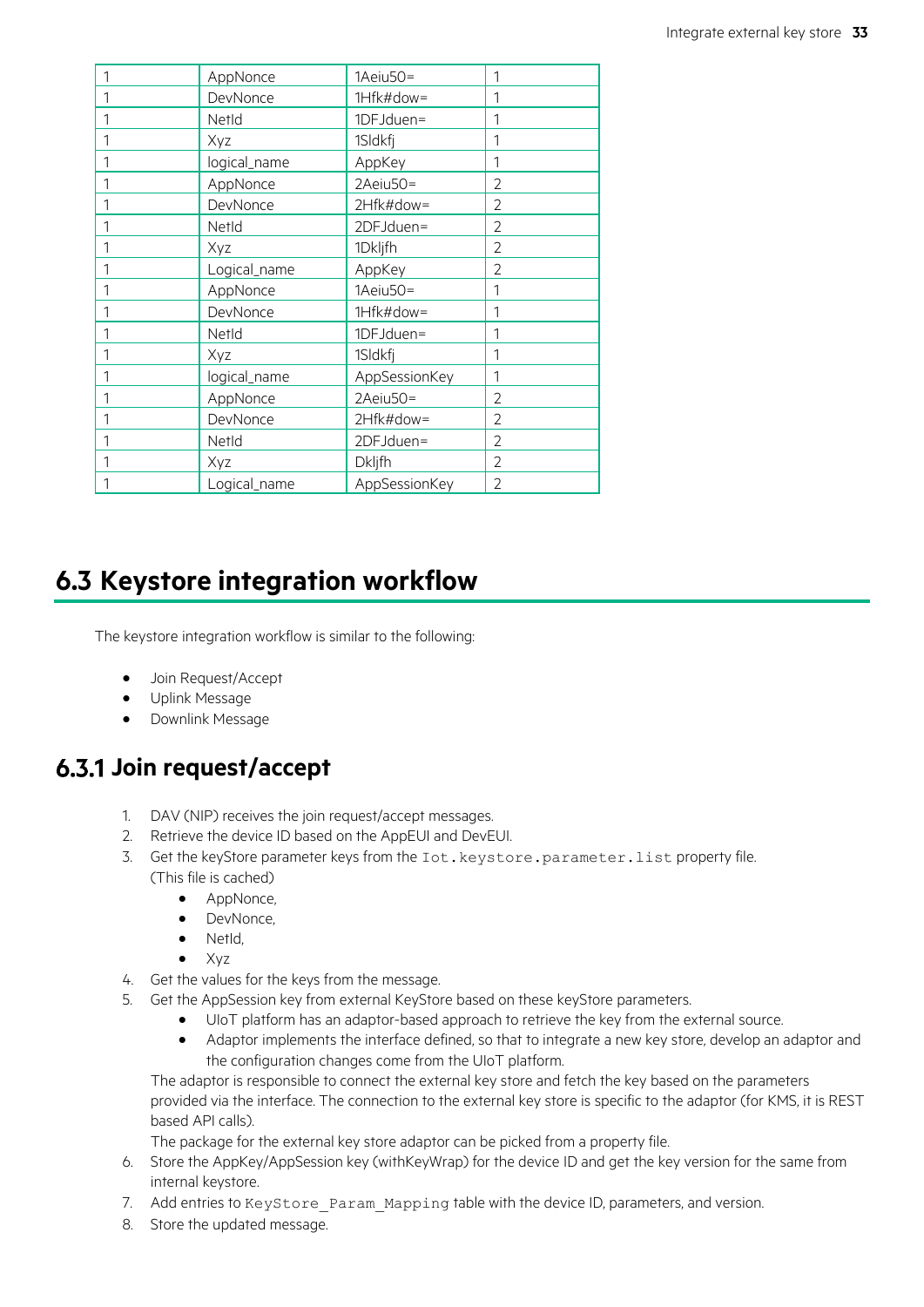9. Select the routing rule and forward the message to the application.

#### <span id="page-34-0"></span>**6.3.2 Uplink Message**

- 1. DAV (NIP) receives the uplink message.
- 2. Retrieve the device ID based on the AppEUI and DevEUI.

// device id=from asset params view appeui= , deveui=

3. Get the latest key for the given device ID from the internal keystore.

```
//Only if asset parameters, for the device id, if appKey=true, then do
decrypt ..
```
- 4. Get unmask key from the module passing AppNonce,
	- DevNonce,
	- NetId,
	- Lora-dev-adr

//Unmask the key based on master key

- 5. Decrypt the payload in the message based on the unmasked key.
- 6. Append the clear text (decrypted) message to the message
- 7. Add the LORA-FRMPayload clear text to the message
- 8. Decode the clear text, based on the decode methodology for the device (based on device profile)
- 9. Select from asset\_parameters for the device id if key="DecodingEnabled" and value=true, If the value is true, it decodes and appends it to the JSON as captured object.
- 10. Select the device pfofile id from asset where resource id=device id.
- 11. Select messageformat device profile parameters view where resource id=device profile id messageformat is the codeuniqueid.
- 12. Store the updated message.

//Store in containerInstance table

- 13. Select the routing rule and forward the message to the application.
- 14. Call the async http get from existing code.

#### <span id="page-34-1"></span>**6.3.3 Downlink Message**

- 1. DAV (NIP) receives the downlink message.
- 2. Retrieve the device ID based on the AppEUI and DevEUI.

// Get the parent id from the contanerInstance which is device id

- 3. Check if decrypt is enabled.
- 4. Get the key from asset\_nounce\_parameters where device\_id=, and get the key\_value.
- 5. Get the latest key for the given device ID from the internal keystore.
- 6. Unmask the key based on master key.
- 7. Encrypt the clear text payload in the message based on the unmasked key.
- 8. Append the encrypted payload to the message.
- 9. Store the updated message. //Update the row
- 10. Push the stored message to the device.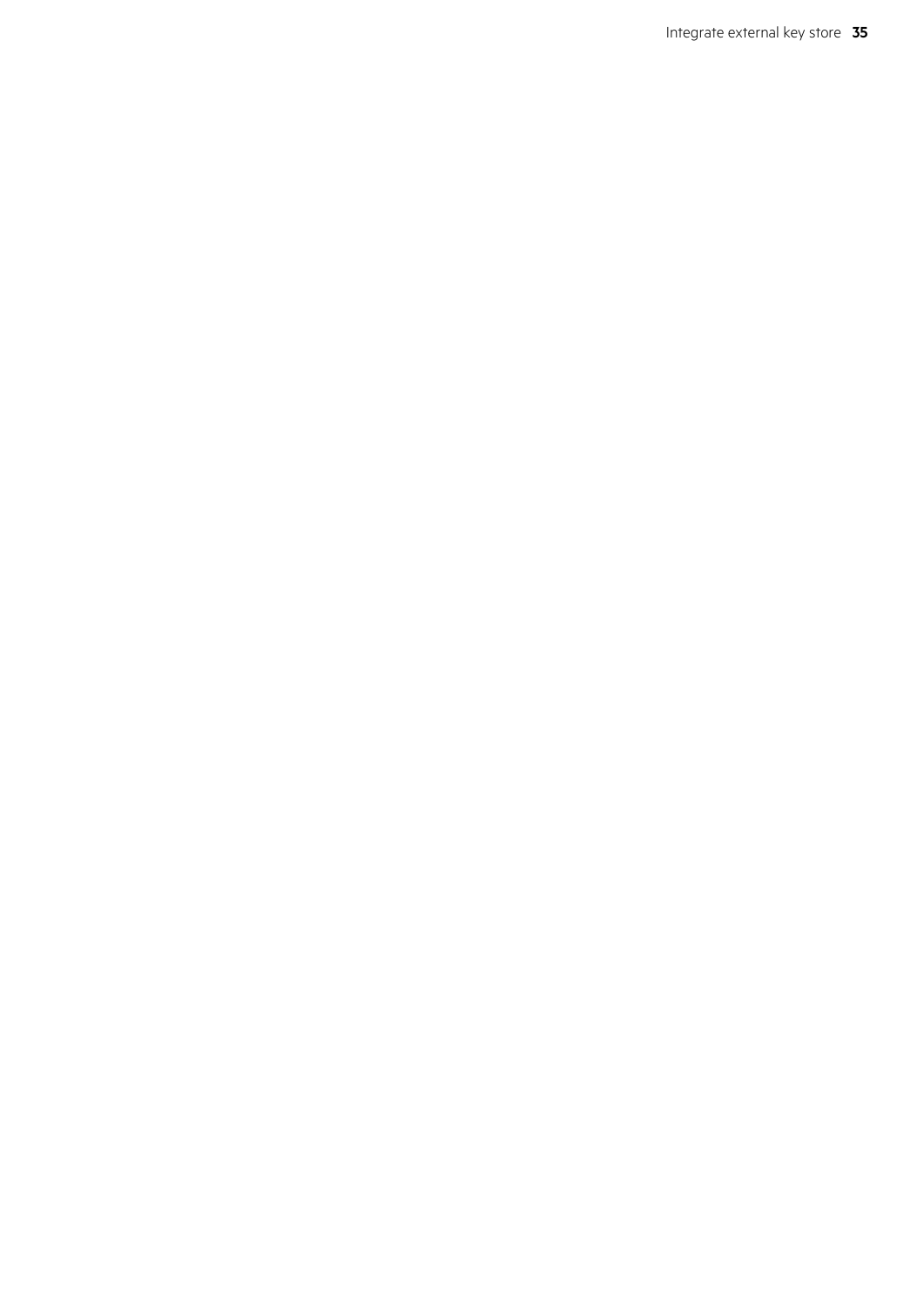# <span id="page-36-0"></span>**Chapter 7 Certify the devices**

After onboarding the devices to the UIoT platform, you should verify the devices to see whether they are compliant to the UIoT platform and the other management applications running on it.

The checklists and guidelines for device verification and certification are available. For more details, contact the HPE support and integration team.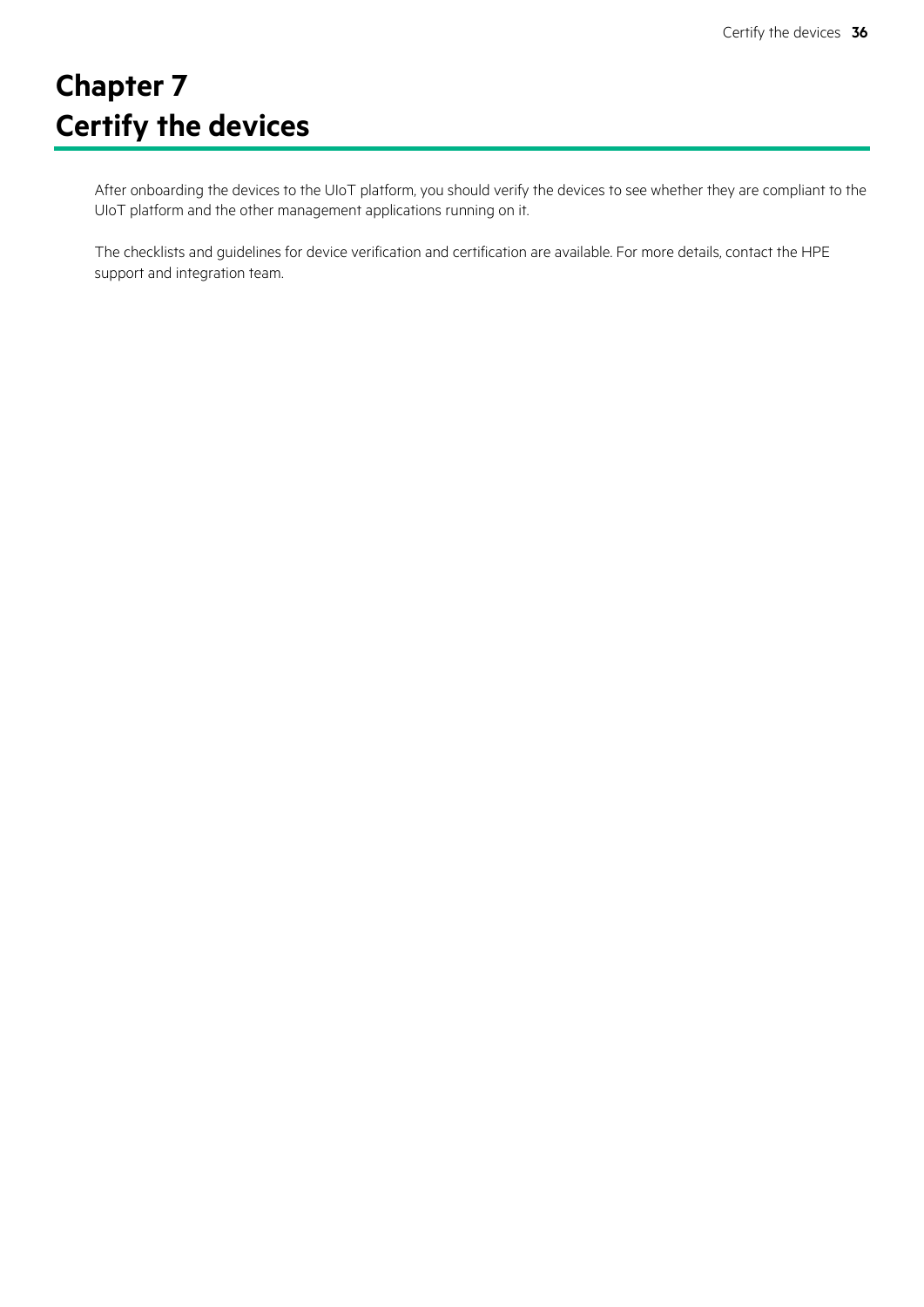## <span id="page-37-0"></span>**Appendix A Key store interface**

The external key store integration adaptor should implement the following interface.

```
package com.hpe.iot.keyStore;
import java.io.Serializable;
import java.util.Map;
public interface KeyStoreIntf extends Serializable {
   /**
    * Returns key corresponding to the key and values provided in the parameter 
map.
    * Return null in case no key is available for the provided parameter map.
    * 
    * @param keyMap
   * @return key as a string.
    */
   String getKey(Map<String, String> keyMap);
   /**
   * Returns true if key is available for the provided parameter map.
   * Returns false if key is not available for the provided parameter map.
    * 
   * @param keyMap
   * @return true/false 
    */
   boolean isKeyAvailable(Map<String, String> keyMap);
}
```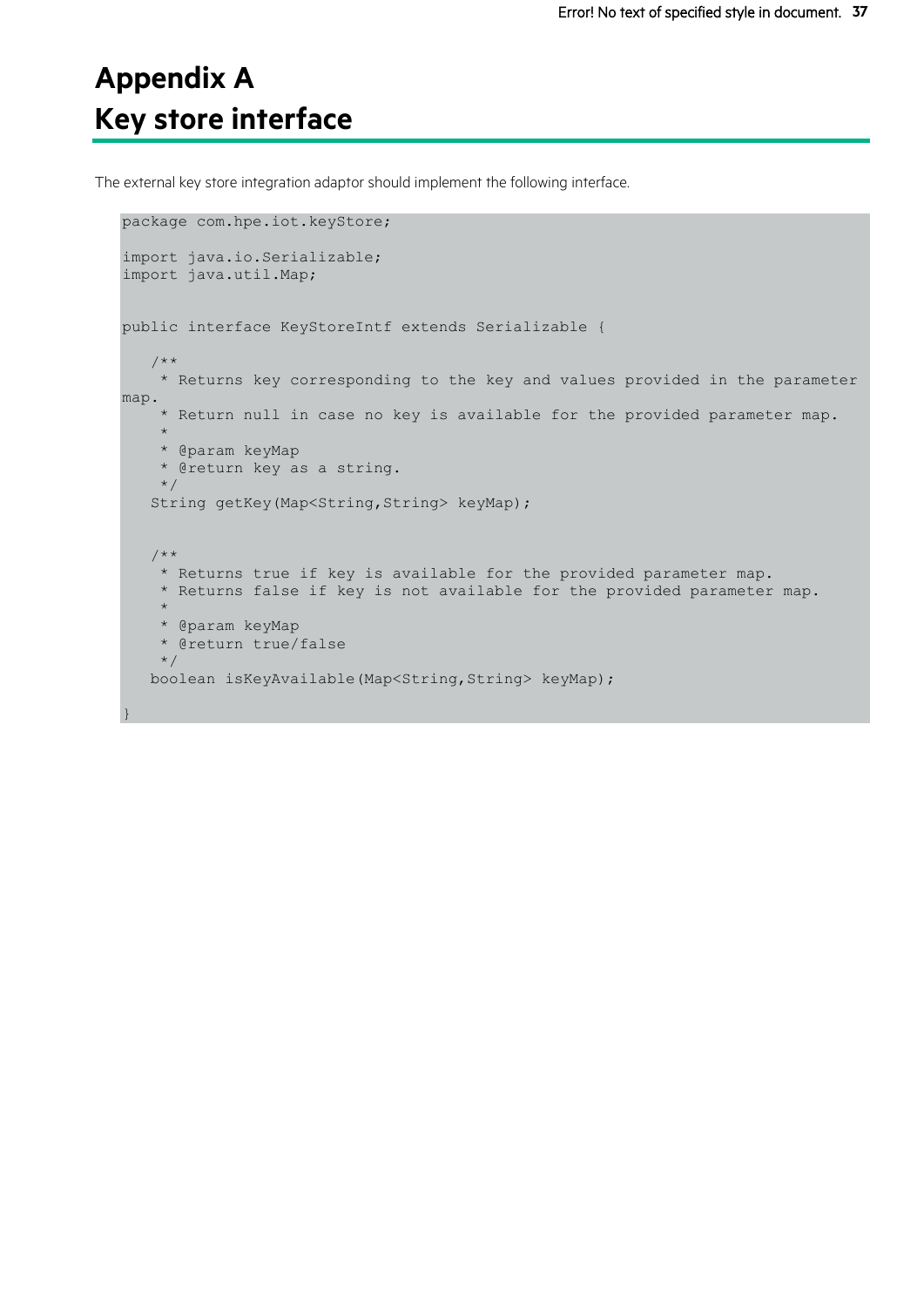## <span id="page-38-0"></span>**Appendix B Sample of CodecImplementation**

The following is a sample CodecImplementation: package com.hpe.iot.codec.adx.lora.version2

```
import java.util.HashMap;
import java.util.Map;
import org.apache.log4j.Logger;
import org.json.JSONException;
import org.json.JSONObject;
import com.hpe.iot.codec.AbstractCodec;
import com.hpe.iot.codec.CodecException;
import com.hpe.iot.codec.CodecIOBase;
public class CodecImpl extends AbstractCodec {
   private byte[] mbytearray;
   private Map<String, String> codecStringInputOutput;
  private JSONObject jsonObject;
  private String jsonString;
   final static Logger logger = Logger.getLogger(CodecImpl.class);
  public CodecIOBase encode(CodecIOBase codecIOBase) throws CodecException {
    codecIOBase.getCodecStringInputOutput();
   CodecIOBase codecIOBase1 = new CodecIOBase();
   codecIOBase1.setCodecStringInputOutput(codecStringInputOutput);
   return codecIOBase;
   }
   public String getUniqueCodecIdentifier() throws CodecException {
         String uid = "2";//This should be InO ILD
         return uid;
   }
   public String getCodecName() throws CodecException {
        return "Adeunis codec ";
   }
   public String getCodecDescription() throws CodecException {
         return "Adeunis uplink 12 bytes downlink 8 bytes";
   }
   public String getCodecVersion() throws CodecException {
         return "0.1";
   }
   public CodecIOBase decode(CodecIOBase codecIOBase) throws CodecException {
   logger.info("Entered third party decoding Module");
   Map<String, String> Payload = codecIOBase.getCodecStringInputOutput();
   String value = Payload.get("LORA-FRMPayloadClearText");
   // String value ="0102020302010A010203";
   int len = value.length();
   byte[] byteArray = new byte[len / 2];
   char a, b;
    // Start: Convert the Hex String into a Byte Array
    for (int i = 0; i < len; i += 2) {
```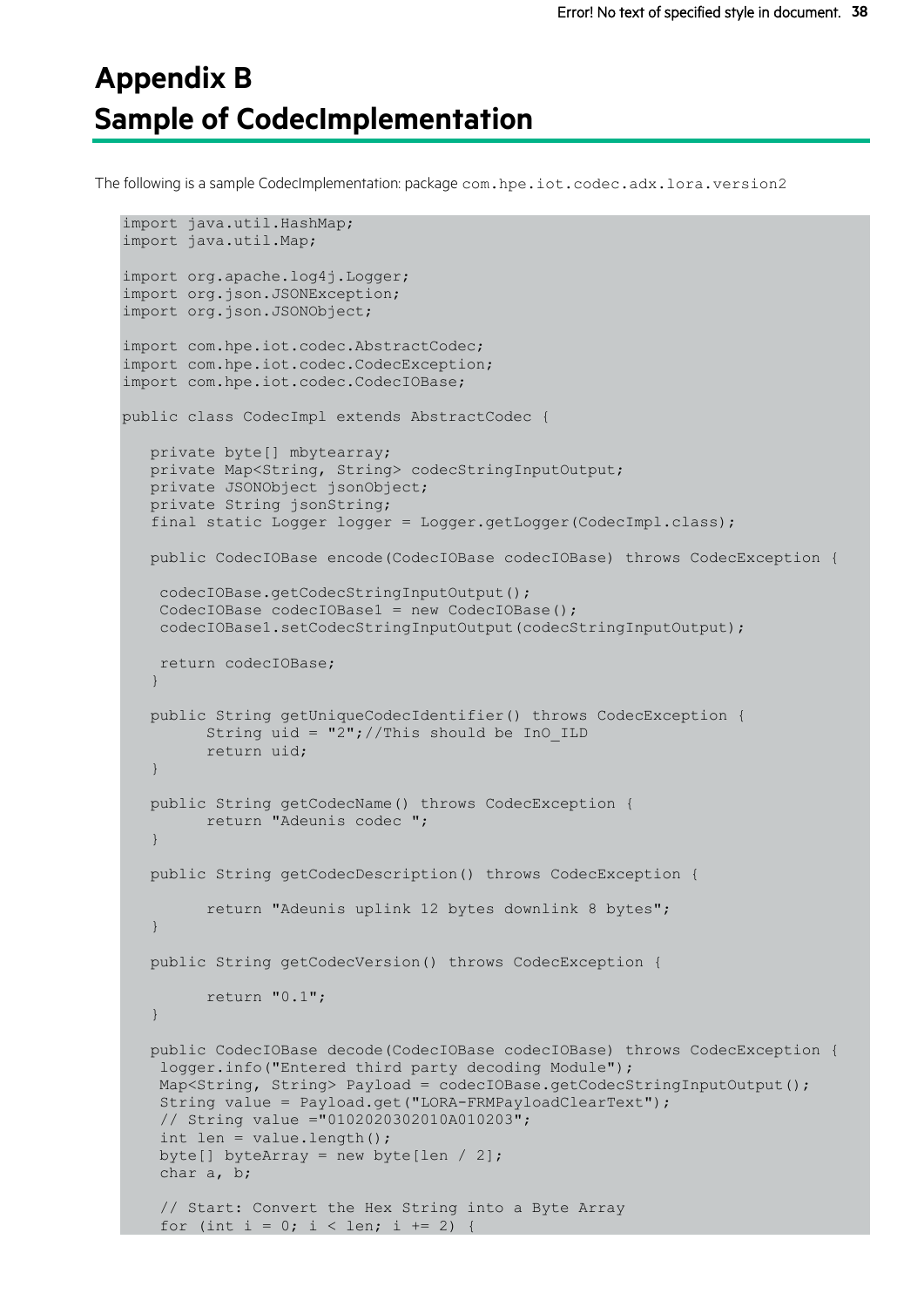```
a = value.charAt(i);b = value.charAt(i + 1);byteArray[i / 2] = (byte) ((Character.digit(a, 16) \lt\lt 4) + Character
                         .digit(b, 16));
      }
      // End: Convert the Hex String into a Byte Array
      mbytearray = byteArray;
      try {
            jsonObject = CaptureData();
            logger.info("Json object is" + jsonObject);
      } catch (JSONException e) {
            // TODO Auto-generated caCapturedObjectstch block
            e.printStackTrace();
      }
      logger.info("Converting the JsonObject to String");
      jsonString = jsonObject.toString();
      codecStringInputOutput = new HashMap<String, String>();
      codecStringInputOutput.put("CapturedObjects", jsonString);
      codecIOBase.setCodecStringInputOutput(codecStringInputOutput);
      return codecIOBase;
}
public boolean setUniqueCodecIdentifier() {
      return true;
}
public JSONObject CaptureData() throws JSONException {
      int type = mbytearray[0];
      switch (type) {
      case 1:
            JSONObject sensorinfo = new JSONObject();
            sensorinfo.put("Data", "sensor");
            int framecounter = mbytearray[1] >> 4;
            sensorinfo.put("Framecounter", framecounter);
            sensorinfo.put("SensorType1", mbytearray[2]);
            int res = ((mbytearray[3] & 0xff) << 16)
                  | ((mbytearray[4] & 0xff) << 8) | ((mbytearray[5] & 0xff));
            sensorinfo.put("SensorType1-Value", res);
            sensorinfo.put("SensorType2", mbytearray[6]);
            int res1 = (\text{mbytearray}[7] \& \text{0xff}) \ll 16)| ((mbytearray[8] & 0xff) << 8) | ((mbytearray[9] & 0xff));
            sensorinfo.put("SensorType2-Value", res1);
            return sensorinfo;
      case 2:
            System.out.print("Pulse Counter Index");
            // Decoding for Pulse Counter
            break;
      case 3:
            System.out.print("AMR configuration");
```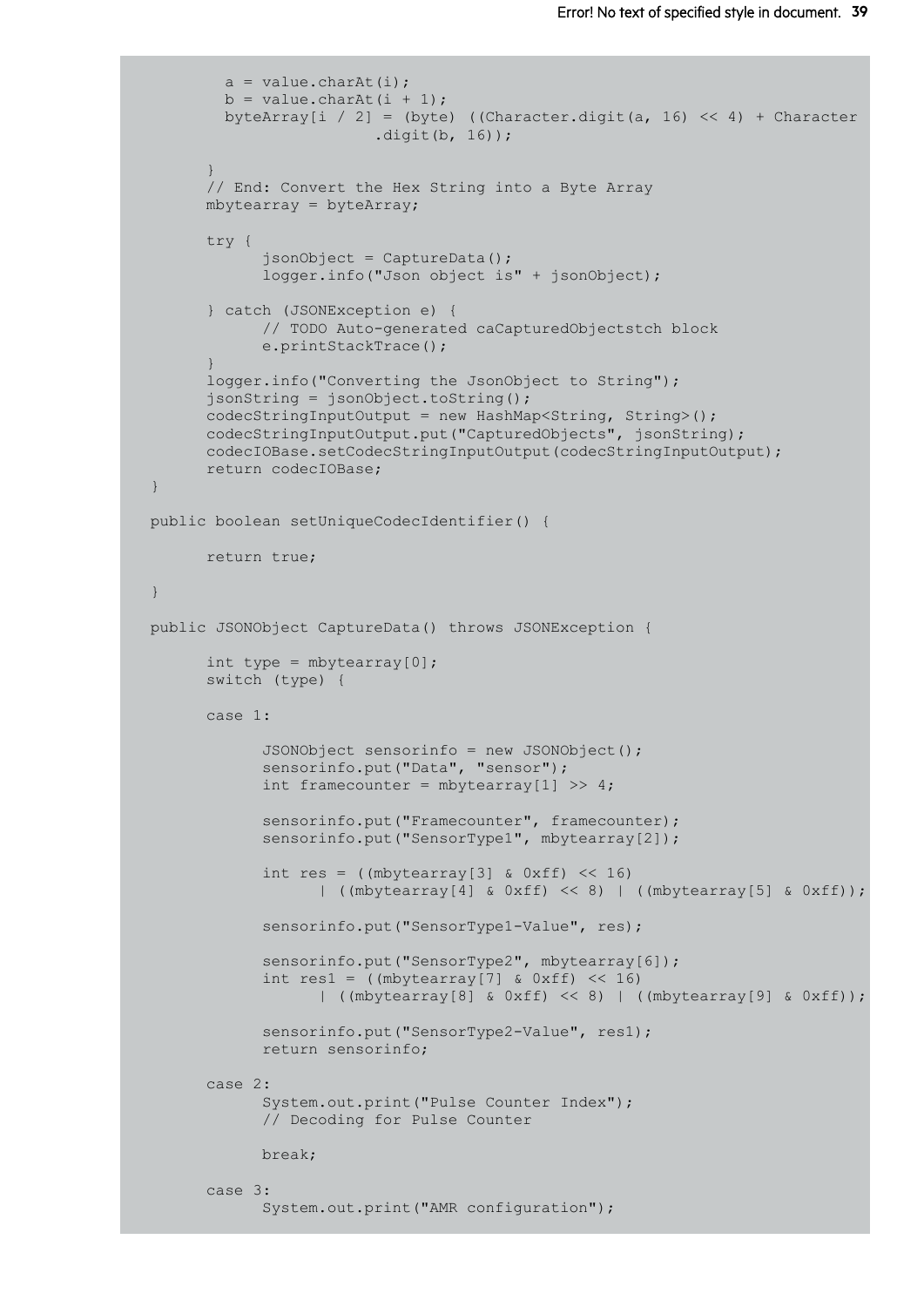```
break;
          case 4:
                System.out.print("pulse counter n\tilde{A}, \hat{A}^{\circ} 1 configuration");
                break;
          default:
                System.out.print("Invalid Type");
                break;
          }
          return null;
   }
}
```